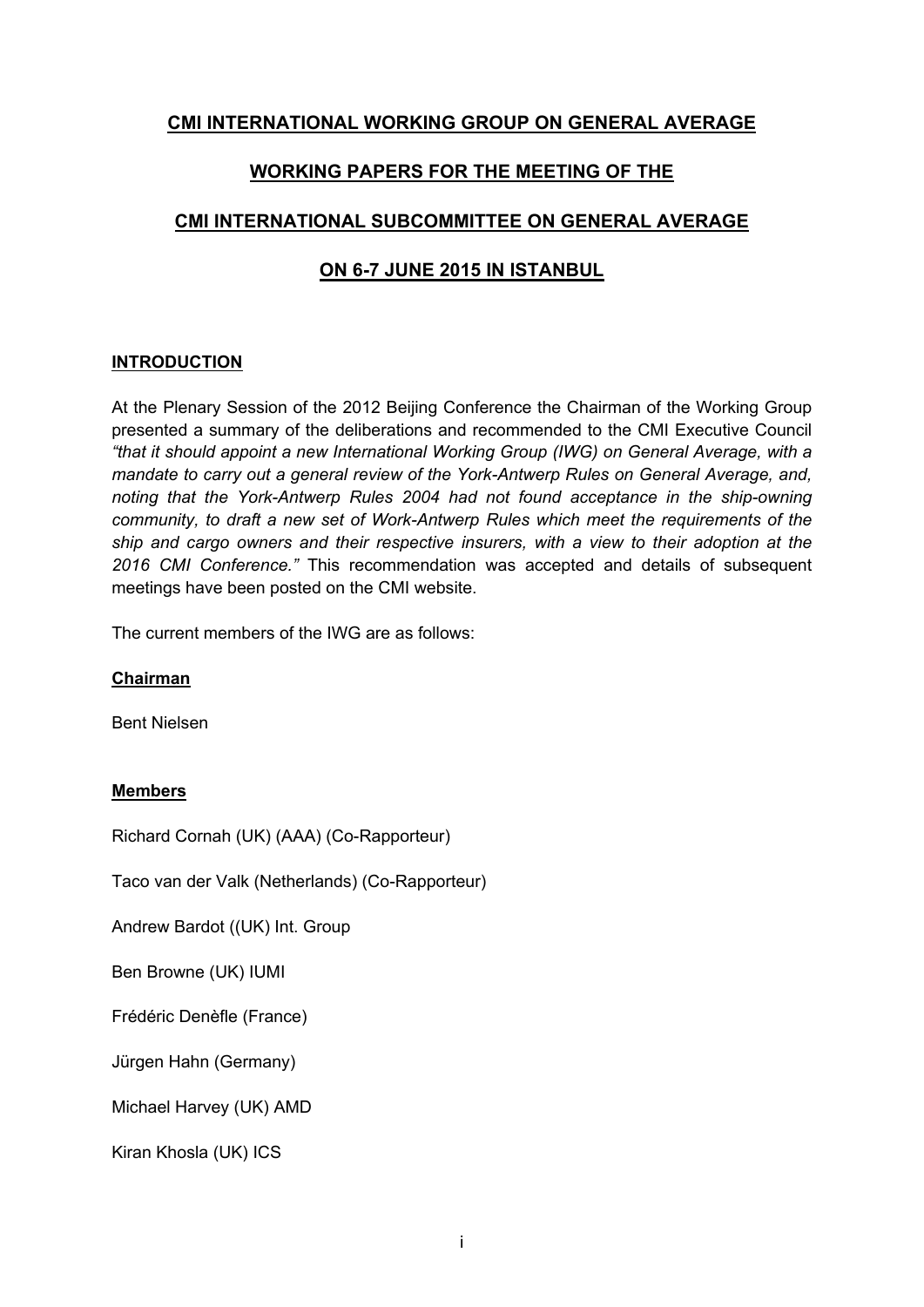### **INTRODUCTION**

Jirou Kubo (Japan)

Sveinung Måkestad (Norway)

John O'Connor (Canada)

Peter Sandell (Finland)

Jonathan Spencer (USA)

Esteban Vivanco (Argentina)

Section A of the working papers consists of suggested drafts prepared by the IWG to add to or amend the existing rules. Only those rules which remain under consideration are included.

\_\_\_\_\_\_\_\_\_\_\_\_\_\_\_\_\_\_\_\_\_\_\_\_\_\_\_\_\_\_\_\_\_\_\_\_\_\_\_\_\_\_\_\_\_\_

Draft wordings have been provided by the IWG in all cases except in relation to Rule B where further research and consideration is still required.

Section B includes two important items (the currency of adjustment and role of the average adjusters) that remain under discussion and are not at a stage at which detailed drafting, if any is found to be required, is possible.

Section C sets out the idea of "CMI Guidelines". These will be entirely separate from the YARs and not binding on contractual parties but the IWG consider that CMI can perform a valuable service in setting out guidance and agreed best practice on various matters.

Further documents and comments may be circulated prior to the Istanbul meetings.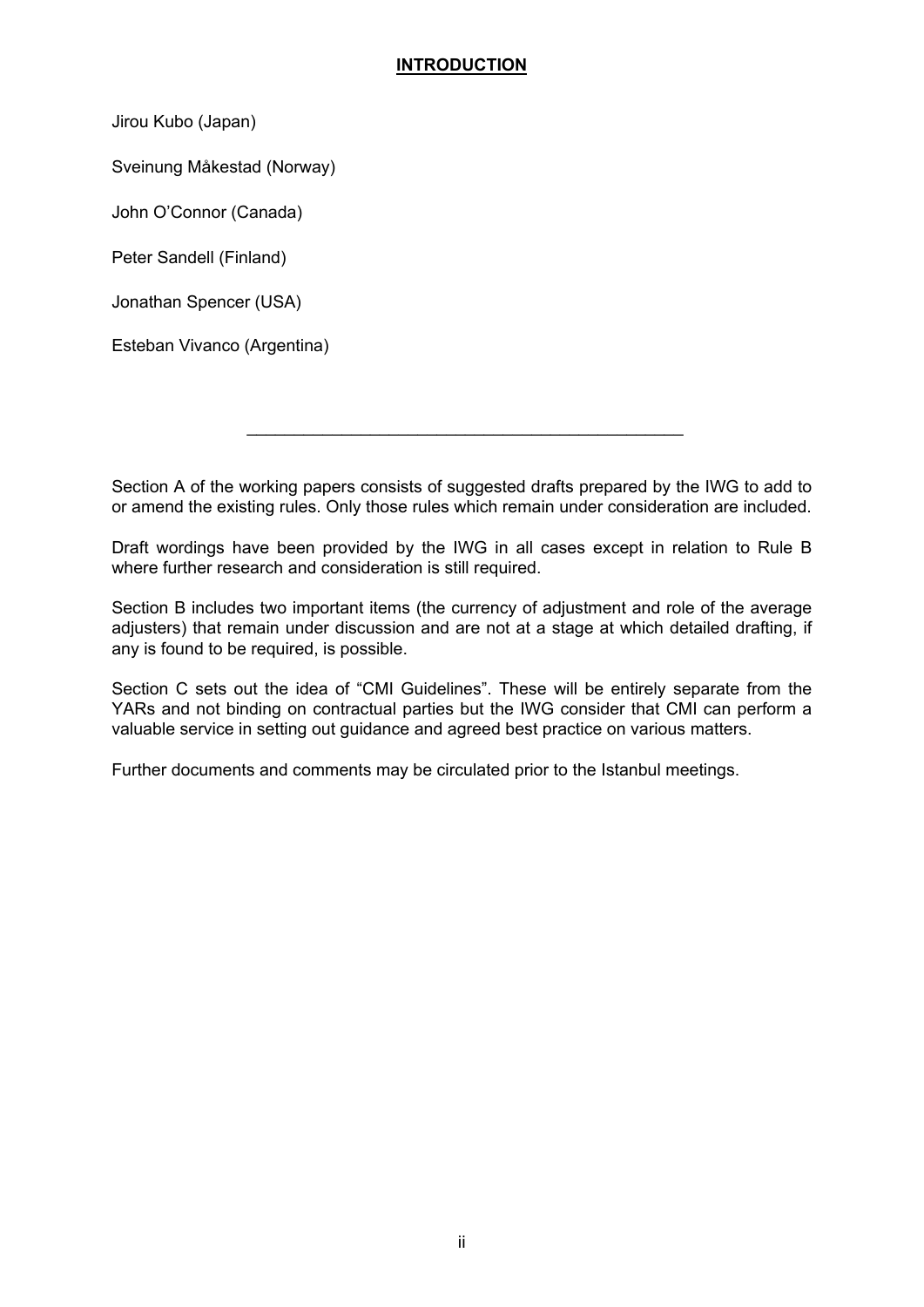### **CONTENTS**

#### **SECTION A – DRAFT RULES**

The following items are recommended for consideration at Istanbul by the IWG:

- 1) Rule  $B T uq$  and tow
- 2) Rule E Provision of information.
- 3) Rule E Recoveries.
- 4) Rule G Treatment of "Bigham" cap.
- 5) Rule VI Re-apportionment of salvage.
- 6) Rule X Detention during re-stowage.
- 7) Rule XI Clarification of wording.
- 8) Rule XI Wages at a port of refuge.
- 9) Rule XI Definition of port charges.
- 10) Rule XI Amendment to XI(d) (iv).
- 11) Rule XIII Bottom painting.
- 12) Rule XIV Temporary repairs.
- 13) Rule XVII Value at inland destinations.
- 14) Rule XVII Treatment of low wage value cargo.
- 15) Rule XVII Deductions in respect of salvage.
- 19) Rule XVII Personal effects.
- 20) Rule XX Commission.
- 21) Rule XXI Interest.
- 22) Rule XXII Cash deposits.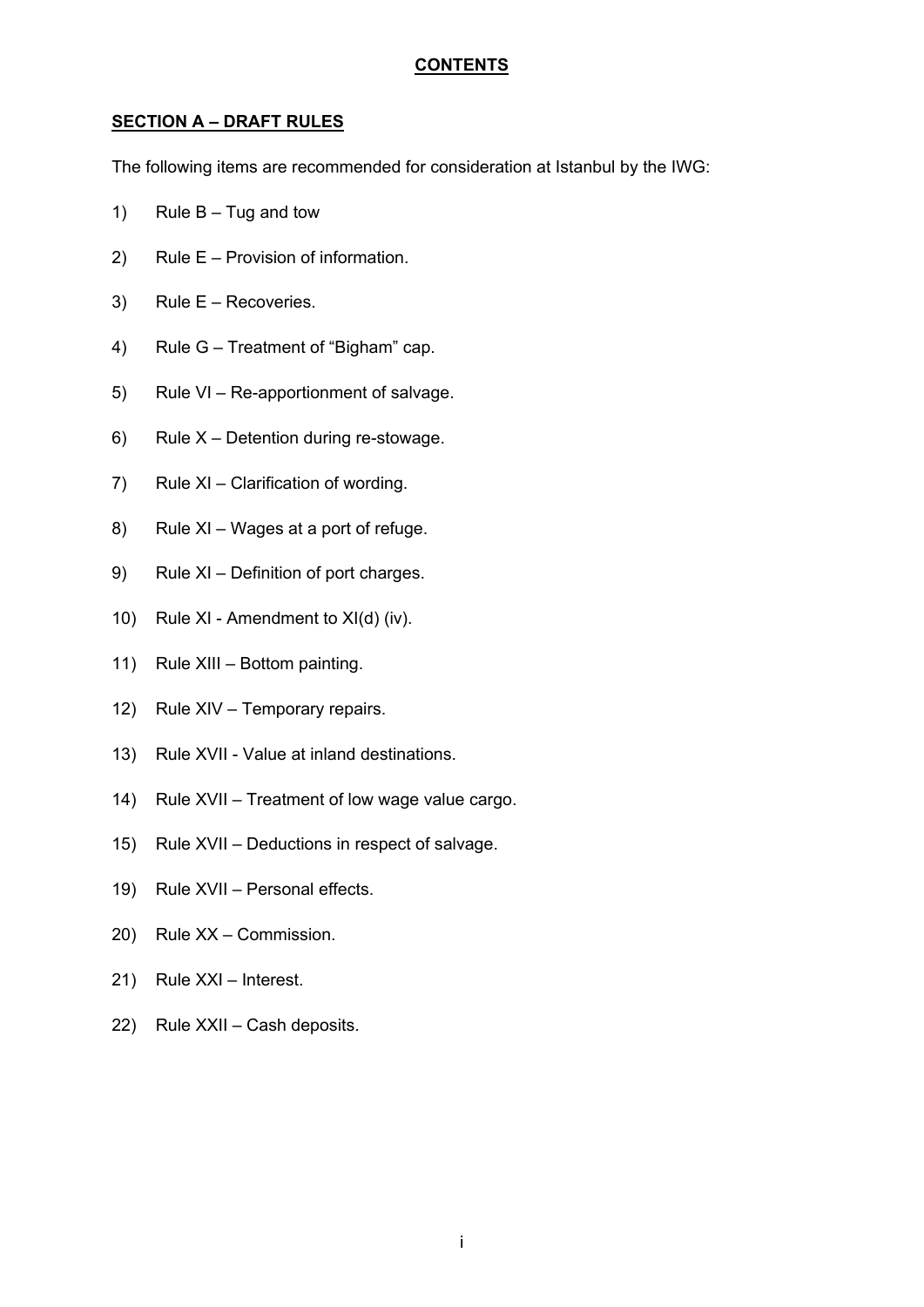### **CONTENTS**

### **SECTION B – OTHER MATTERS**

### *1. Currency of adjustment*

Extensive consideration has been given to this important topic, without reaching a stage where draft wording can be proposed or confirmed as practicable. Various options are set out for further discussion.

### *2. Role of adjusters*

IUMI have submitted a paper regarding the role of the Average Adjuster in general average cases.

### **SECTION C – CMI GUIDELINES**

In the 2011 CMI Questionnaire consideration was given to including a "Definitions" section in the Rules and to expanding the Rules to cover matters that presently require reference to text books or other sources to understand fully.

It was agreed by the IWG that "Definitions" would simply extend the scope for arguments on the various definitions. Additionally, while making the Rules more self-contained had some merits, it would be at the expense of the brevity and flexibility of the present format and these were considered to be essential features that must be retained.

Other areas such as maintaining liens and forms of security were seen as being too dependent on local jurisdictions to make the drafting of useful new Rules possible. However, against this background it was considered that CMI could play a useful role by providing a set of guidelines that, while not binding, would reflect existing best practice and provide a source of information and guidance for commercial interests.

A Preliminary draft / format for such Guidelines is given in this section for discussion purposes covering the following topics:

- A) Application of Rule VI
- B) Interest rates under Rule XXI
- C) Treatment of cash deposits (Rule XXII)
- D) General Average security documents
- E) Role of the Adjuster
- F) Mediation of disputes
- G) Role of General Interest surveyor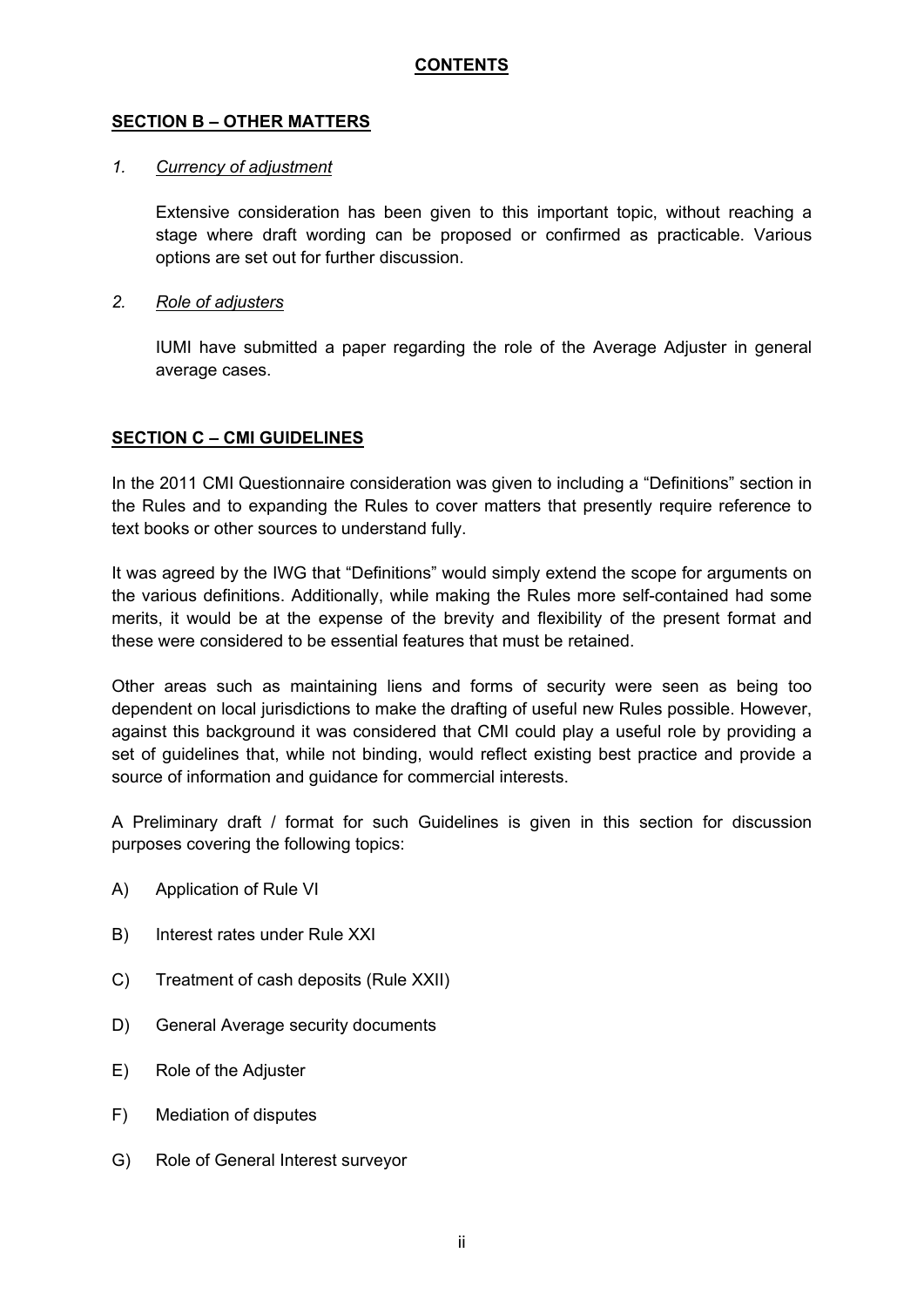### **DRAFT TEMPLATE OF YORK-ANTWERP RULES 2016**

### **FOR DISCUSSION PURPOSES ONLY**

### **INTRODUCTION**

Following the meeting of the CMI International Subcommittee in Hamburg in June 2014 [\(the](http://www.comitemaritime.org/Uploads/CMI_ISCGA_ReportHamburgConf2014(final).pdf) [report](http://www.comitemaritime.org/Uploads/CMI_ISCGA_ReportHamburgConf2014(final).pdf) [of](http://www.comitemaritime.org/Uploads/CMI_ISCGA_ReportHamburgConf2014(final).pdf) [which](http://www.comitemaritime.org/Uploads/CMI_ISCGA_ReportHamburgConf2014(final).pdf) [appears](http://www.comitemaritime.org/Uploads/CMI_ISCGA_ReportHamburgConf2014(final).pdf) [on](http://www.comitemaritime.org/Uploads/CMI_ISCGA_ReportHamburgConf2014(final).pdf) [the](http://www.comitemaritime.org/Uploads/CMI_ISCGA_ReportHamburgConf2014(final).pdf) [CMI](http://www.comitemaritime.org/Uploads/CMI_ISCGA_ReportHamburgConf2014(final).pdf) [website](http://www.comitemaritime.org/Uploads/CMI_ISCGA_ReportHamburgConf2014(final).pdf)) two further meetings were held involving the IWG Chairman and co-rapporteurs and the representatives of ICS and IUMI. The objective of the meetings was to review areas of common ground following their internal discussions and meetings after Hamburg, to enable more detailed drafting to take place. A further full meeting of the IWG took place in London on 25 February 2015 and useful progress was made in discussing alternative draft wordings. It was also concluded that a number of proposed changes or discussion points would not be taken forward.

For present purposes this paper therefore shows in plain black type a version of the 1994 Rules that incorporates the 2004 approach to paragraph numbering and arrangement and adopts the minor changes made for the sake of consistency. The 2004 Rule regarding Time Bars is also included. Drafting Notes (DN), comments and alternative wordings are shown in blue type. The Drafting Notes are numbered sequentially.

For the sake of brevity we have only included the Rules that continue to be under discussion and are now up for consideration by the International Sub Committee at Istanbul.

### **RULE B**

1. There is a common maritime adventure when one or more vessels are towing or pushing another vessel or vessels, provided that they are all involved in commercial activities and not in a salvage operation.

When measures are taken to preserve the vessels and their cargoes, if any, from a common peril, these Rules shall apply.

2. A vessel is not in common peril with another vessel or vessels if by simply disconnecting from the other vessel or vessels she is in safety; but if the disconnection is itself a general average act the common maritime adventure continues.

### Drafting Note 1

The intention behind the introduction of Rule B remains widely supported but many commentators have noted the difficulty in interpretation of the final part of sub-paragraph 2 which is an extension of the Rhine Rules wording on which the new Rule B was modelled in 1994.

During IWG discussions in February 2015, it was noted that, in addition to concerns over clarity, the present Rule B does not provide any guidance as to the treatment of costs at a port of refuge, once initial safety has been achieved. To achieve this might require lengthy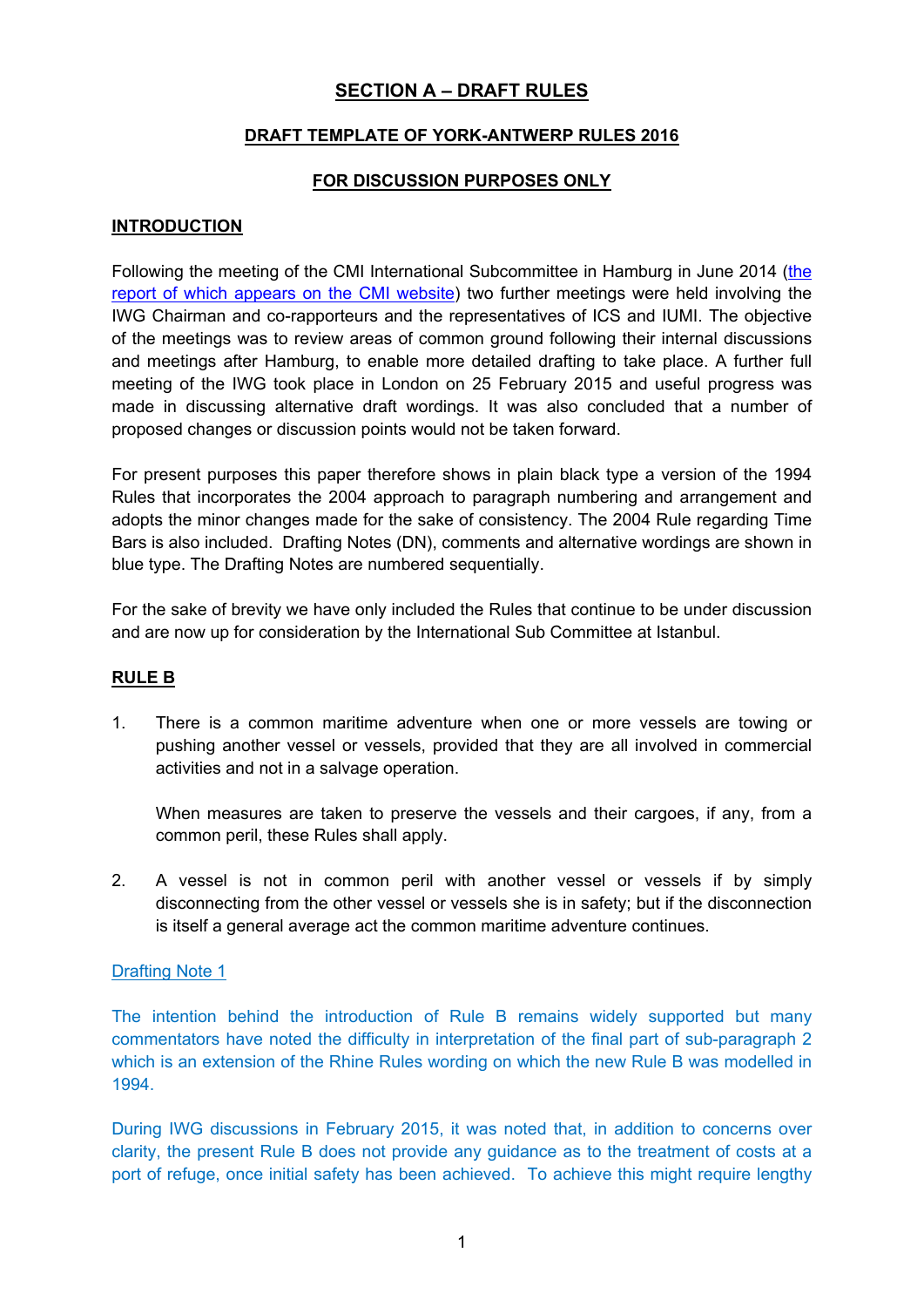additions to the existing Rules that would be disproportionate to the number of such cases. It was noted that this aspect could be dealt with by appropriate guidelines (assuming this concept was accepted).

Further research is being carried out in various jurisdictions to consider other possible models and it is hoped that this can be presented prior to or at Istanbul.

### **RULE E**

- 1. The onus of proof is upon the party claiming in general average to show that the loss or expense claimed is properly allowable as general average.
- 2. All parties claiming in general average shall give notice in writing to the average adjuster of the loss or expense in respect of which they claim contribution within 12 months of the date of the termination of the common maritime adventure.
- 3. Failing such notification, or if within 12 months of a request for the same any of the parties shall fail to supply evidence in support of a notified claim, or particulars of value in respect of a contributory interest, the average adjuster shall be at liberty to estimate the extent of the allowance or the contributory value on the basis of the information available to him, which estimate may be challenged only on the ground that it is manifestly incorrect.

### DN 2

### 2.1 Provision of information

All parties appear to remain of the view that the intentions behind Rule E are to be applauded if the process was not to be held back by parties unable or unwilling to provide proper documentation.

2.2 Various concerns have been noted; while sub-paragraph 2 requires parties to give notice within 12 months, there is general agreement that under a strict construction of the 1994/2004 wording (para 3) an inquiry from the average adjuster "restarts" the clock and that it is preferable that it should not. The sub-group offered possible amendments to the second part of Rule E, which are designed to accelerate the receipt by the average adjuster of full details of contributory values.

### Amendment A:

*2. All parties claiming in general average shall give notice in writing to the average adjuster of the loss or expense in respect of which they claim contribution within 12 months of the date of the termination of the common maritime adventure and supply evidence in support of a notified claim.*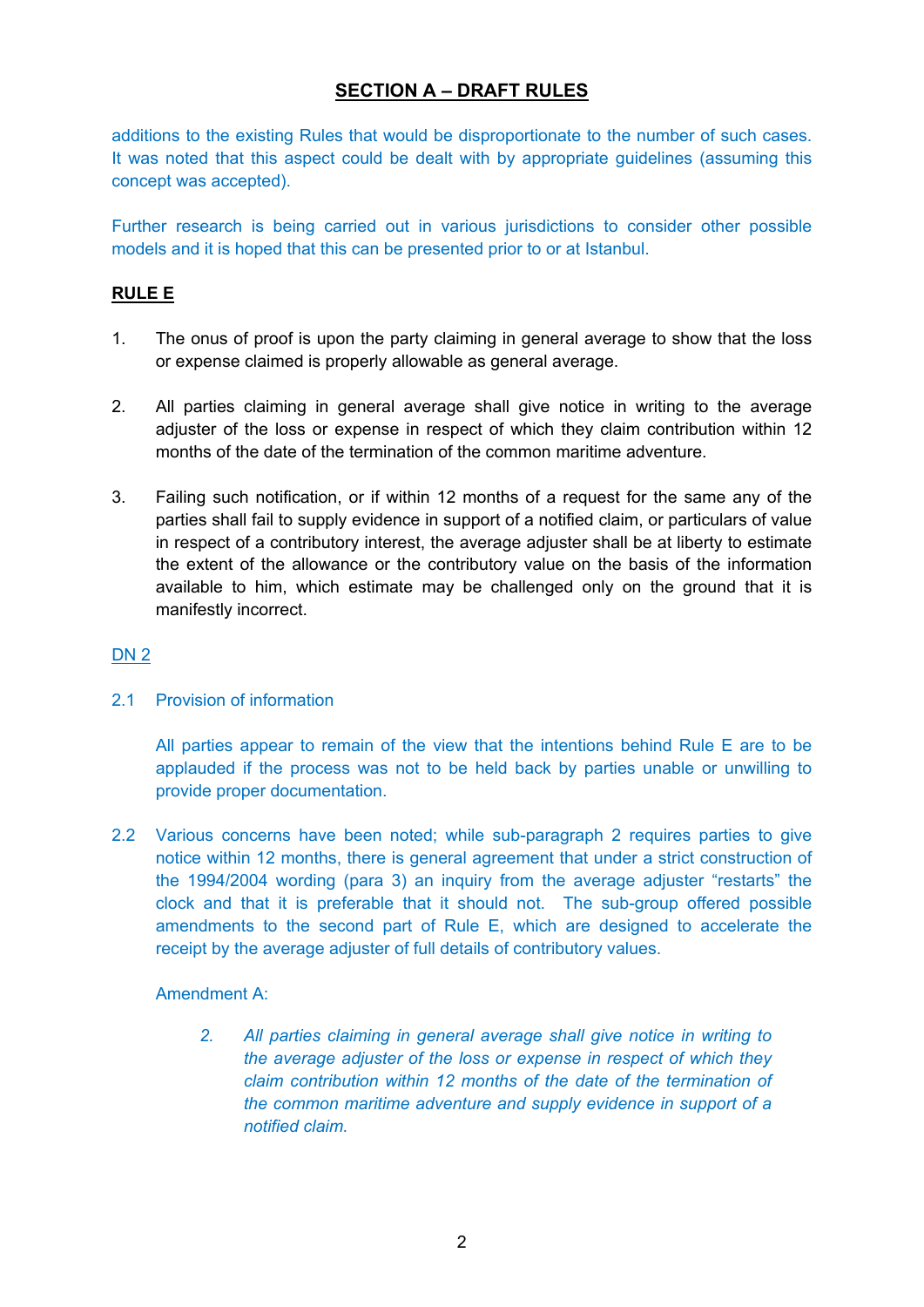Amendment B, for greater clarity and rigor:

- *2. All parties to the adventure shall, within 12 months of the date of the termination of the common maritime adventure, supply particulars of value in respect of their contributory interest and, if claiming in general average, shall give notice in writing to the average adjuster of the loss or expense in respect of which they claim contribution, and supply evidence in support of a notified claim.*
- 2.3 If either amendment is adopted, the existing third paragraph would require modification:

The sub-group offered an alternative version of the third paragraph, designed to streamline how contributory values are established:

- *3. Failing such notification, or if any of the parties shall fail to supply evidence in support of a notified claim, or particulars of value in respect of a contributory interest, the average adjuster shall be at liberty to estimate the extent of the allowance or the contributory value on the basis of the information available to him, which estimate shall be communicated to the party in question, and will be binding if not challenged within 2 months of the communication.*
- 2.4 It was suggested within the context of Amendments A and B in 2.2 above that the words *"All parties to the adventure…"* should be replaced with *"All those concerned in property involved in the common maritime adventure…"*
- 2.5 It was suggested that with regard to the amended paragraph 3 set out in 2.3 above that the words *"without prejudice for any party to challenge the adjustment."* should be inserted.

### DN 3 – Treatment of recoveries

3.1 The IWG noted concerns that recoveries of GA losses were sometimes made from third parties and not reported to the adjuster

The following, additional, final paragraph of Rule E is submitted for discussion at Istanbul:

*Any party to the adventure achieving a recovery from a third party in respect of sacrifice or expenditure claimed in general average, shall supply to the average adjuster full particulars of the recovery within 2 months of receipt of settlement of the recovery.*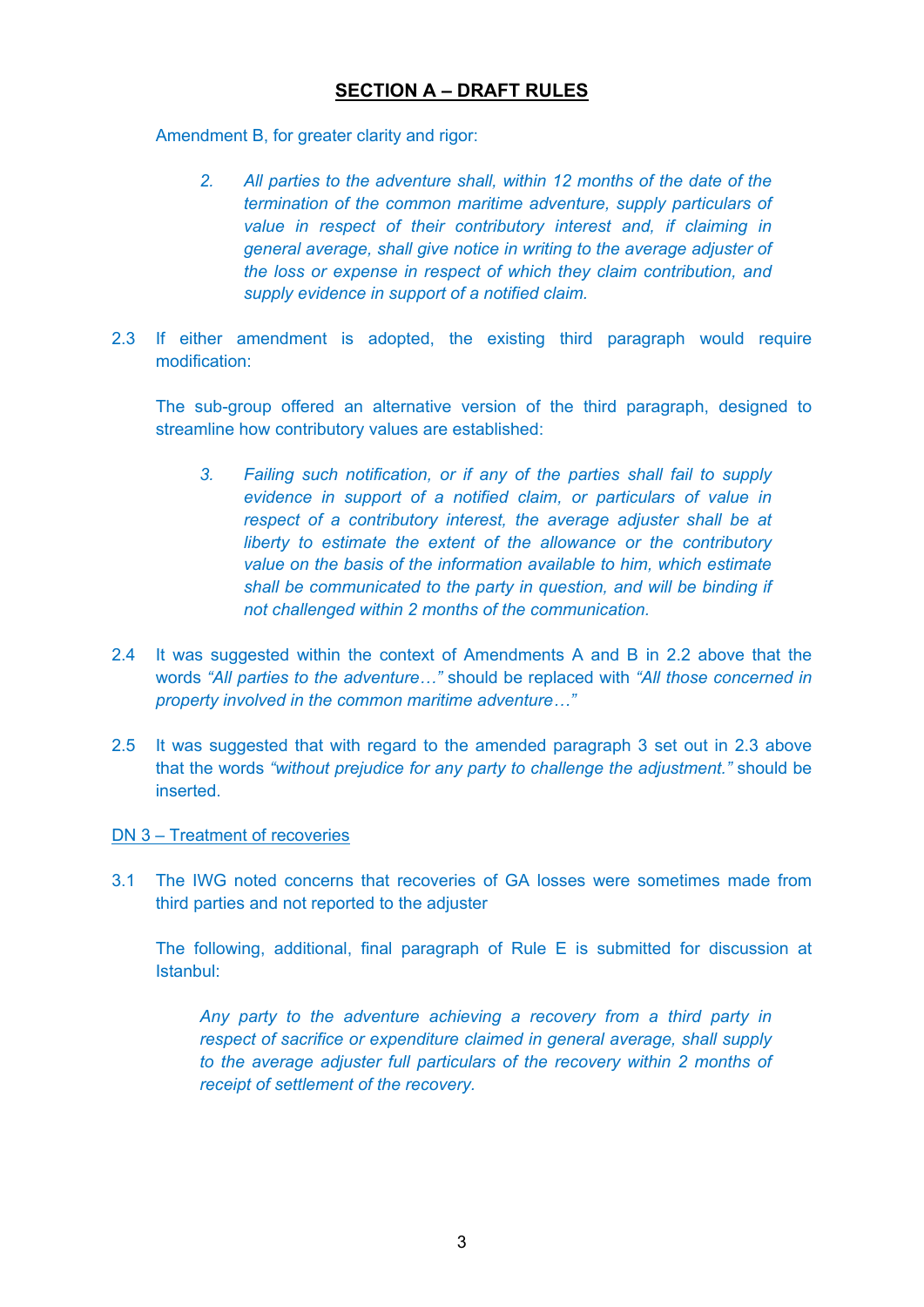- 3.2 The following variations in the introductory words of the draft set out in 3.1 above have been suggested:
	- *a) "Any party to the adventure or their insurer…"*
	- *b) "Any person concerned in property involved in the common maritime adventure…"*

### **RULE G**

- 1. General average shall be adjusted as regards both loss and contribution upon the basis of values at the time and place when and where the adventure ends.
- 2. This rule shall not affect the determination of the place at which the average statement is to be made up.
- 3. When a ship is at any port or place in circumstances which would give rise to an allowance in general average under the provisions of Rules X and XI, and the cargo or part thereof is forwarded to destination by other means, rights and liabilities in general average shall, subject to cargo interests being notified if practicable, remain as nearly as possible the same as they would have been in the absence of such forwarding, as if the adventure had continued in the original ship for so long as justifiable under the contract of affreightment and the applicable law.
- 4. The proportion attaching to cargo of the allowances made in general average by reason of applying the third paragraph of this Rule shall not exceed the cost which would have been borne by the owners of cargo if the cargo had been forwarded at their expense.

### DN 4 – "Bigham" cap

- 4.1 The incorporation of the Non-Separation Agreement into the YARs in 1994 appears to remain uncontroversial but there is uncertainty as to both the actual and intended effect of sub-paragraph 4.
- 4.2 Shipowners have submitted that the cap on Rule G expenses incurred under a Non-Separation Agreement, can operate unfairly.

*This cap, also known as the "Bigham" clause, makes allowances under the non-separation agreement subject to a cap of the amount that it would have cost cargo interests to take delivery of their cargo at the port of refuge and to forward it to destination. Under some hull market insurance terms, the shipowner is able to recover from the insurance policy the difference in the amount of expenditure incurred between the cap and the actual expenditure. However, this is not allowed in all insurance markets and where full recovery is not available, the shipowner has to bear the excess cost alone. This is inherently unfair, not least because the basis of the cap*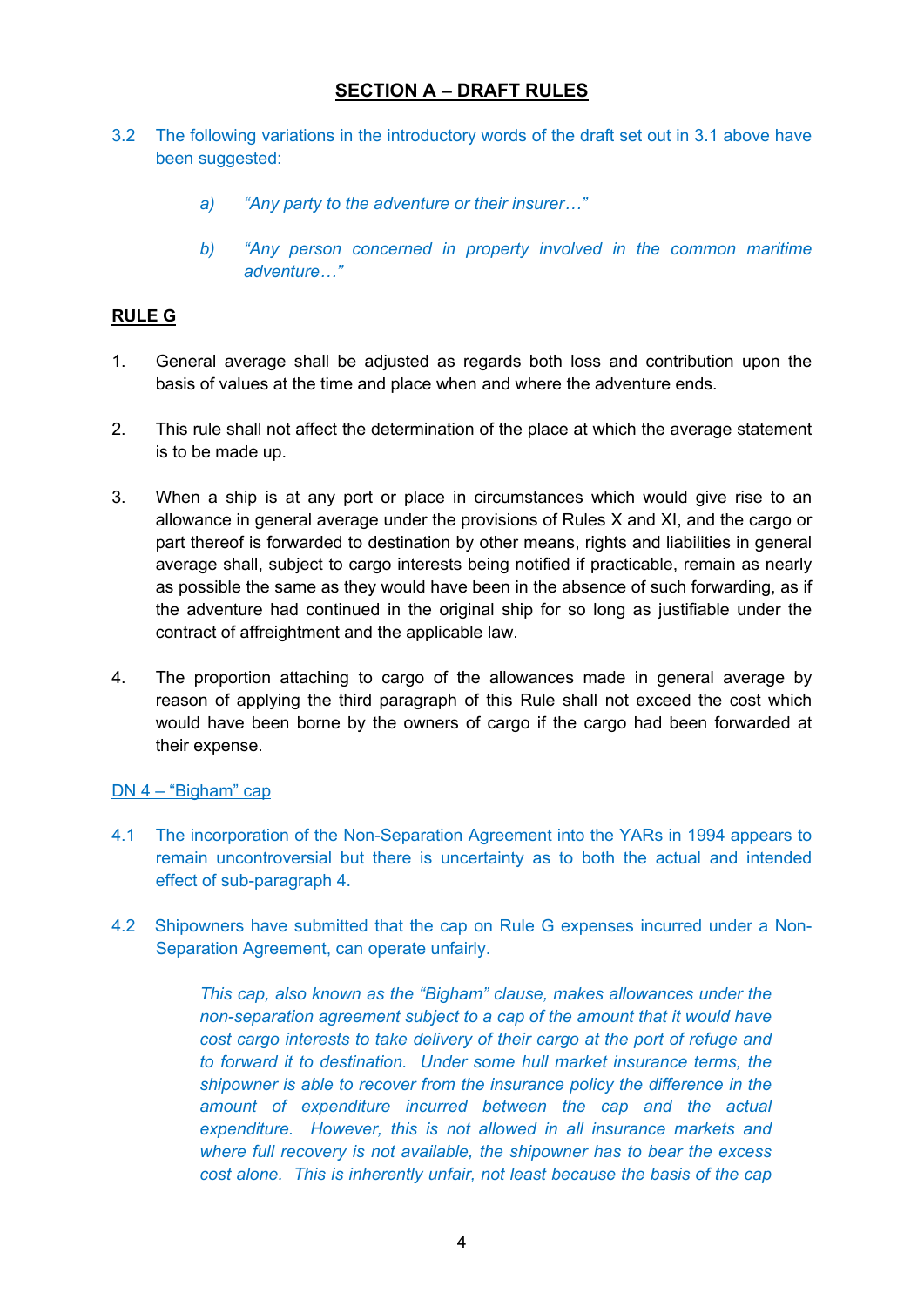*appears to have been decided on the facts of one particular case but the effect of incorporating into Rule G is for it to apply universally irrespective of the facts of the case in question. Shipowners submit therefore that the cap be removed in the interests of achieving equity and uniformity or application."*

They therefore consider that para G(4) should be deleted entirely.

4.3 It is uncertain whether the "Bigham" cap should apply only to expenses allowable exclusively by reason of the NSA wording (e.g. wages etc. during repairs, removal under Rule X(a) second para see para 6.2 below), which is how Rule G now appears to read, or whether it should apply to both these expenses AND allowances such as costs of forwarding allowed under Rule F (and therefore not dependant on the NSA wording) as suggested by some US lawyers (see 4.3 below). The following examples illustrate the working of the "cap".

| 4.4 | <b>At Port A</b>                                                                                                                                                                                                                                                                                    | <b>General Average</b> |
|-----|-----------------------------------------------------------------------------------------------------------------------------------------------------------------------------------------------------------------------------------------------------------------------------------------------------|------------------------|
|     | General Average expenses allowed per Rules A, X and XI (GA<br>"proper")                                                                                                                                                                                                                             | US\$500,000            |
|     | In order to do repairs necessary for the safe prosecution of the<br>voyage, it would be necessary to discharge, store and reload<br>cargo. Instead cargo is discharged and then transhipped to<br>destination                                                                                       |                        |
|     | Transhipment costs (net of voyage savings) allowed per Rule<br>F.                                                                                                                                                                                                                                   | 300,000                |
|     | <b>At Port B</b>                                                                                                                                                                                                                                                                                    |                        |
|     | The vessel is towed to port B (where there are the necessary<br>repair facilities) and effects permanent repairs. The removal to<br>Port B (Xa) and detention expenses (XI) are allowed, (even<br>though ship and cargo have parted company) under the "Non<br>Separation" parts of Rule G - para 3 |                        |
|     |                                                                                                                                                                                                                                                                                                     | 500,000                |
|     |                                                                                                                                                                                                                                                                                                     | US\$1,300,000          |
|     |                                                                                                                                                                                                                                                                                                     |                        |

Ship and cargo are 20/80% respectively of total values. For the purposes of applying Rule G para 4, it is estimated that it would have cost cargo US\$350,000 to have arranged for its own carriage to destination.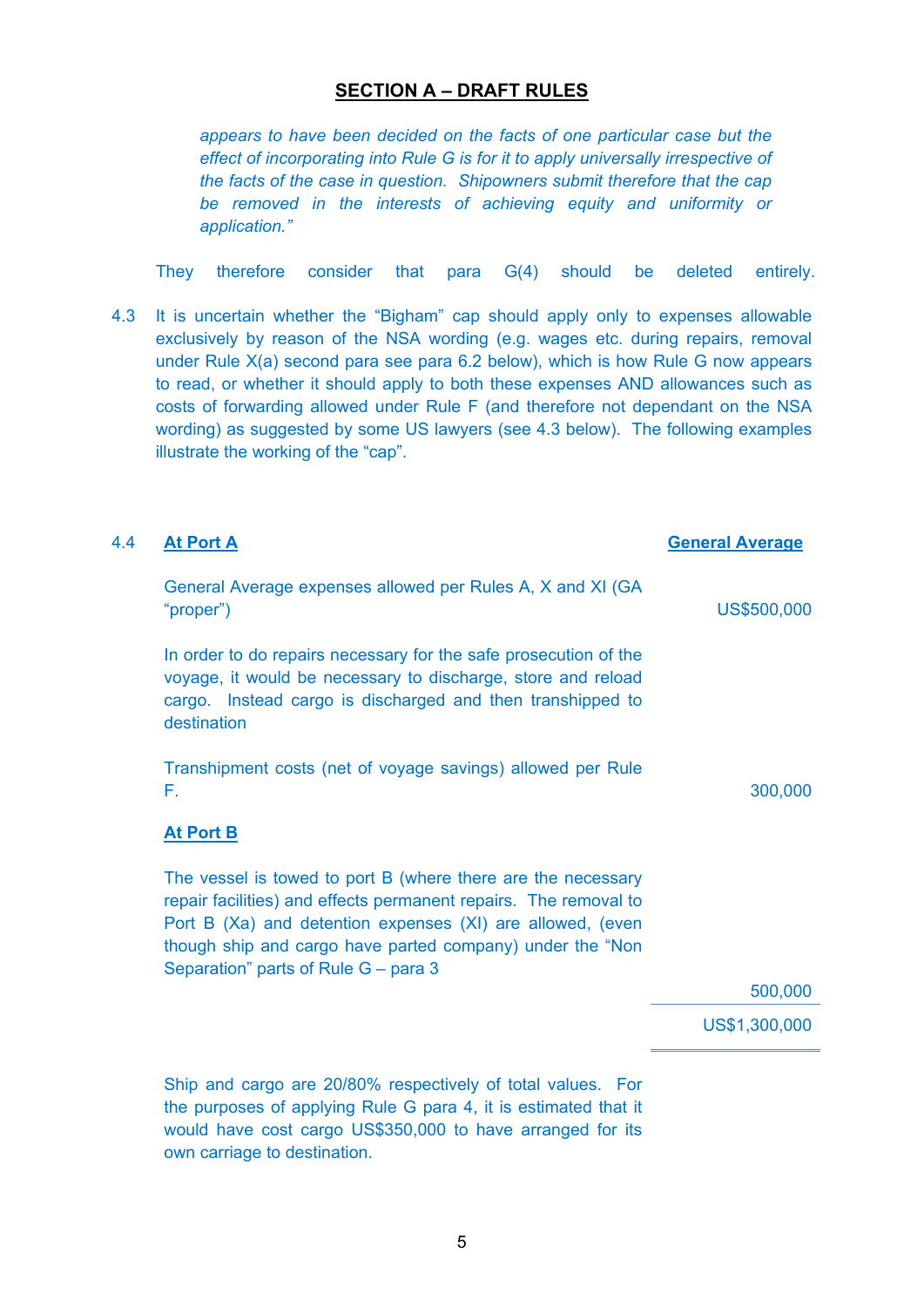|     | G.A. "proper"                                                                                                                                                                                                             |                                           | US\$500,000            |
|-----|---------------------------------------------------------------------------------------------------------------------------------------------------------------------------------------------------------------------------|-------------------------------------------|------------------------|
|     | <b>Transhipment per Rule F</b>                                                                                                                                                                                            |                                           | 300,000                |
|     |                                                                                                                                                                                                                           |                                           | US\$800,000            |
|     | Rule G para 3<br>Of which 80%<br><b>Limited to</b>                                                                                                                                                                        | US\$500,000<br>US\$400,000<br>US\$350,000 |                        |
|     |                                                                                                                                                                                                                           |                                           |                        |
|     | Cargo's GA contribution is, 80% of US\$800,000                                                                                                                                                                            |                                           | US\$640,000            |
|     | Rule G allowances per para 3 limited per para 4                                                                                                                                                                           |                                           | 350,000                |
|     |                                                                                                                                                                                                                           |                                           | US\$990,000            |
|     | The unrecoverable part of Rule G para 3, (i.e. US\$400,000 -<br>US\$350,000 = US\$50,000) is recoverable under English law<br>(per "ABT Rasha") from H&M insurers. The position in other<br>jurisdictions is less clear.  |                                           |                        |
|     |                                                                                                                                                                                                                           |                                           | <b>General Average</b> |
| 4.5 | It is sometimes suggested that the original intention of the<br>Bigham Clause (supported by the Canadian "City of Colombo"<br>decision) was to apply the cap to all GA allowances after ship<br>and cargo had separated:- |                                           |                        |
|     | G.A. "proper"                                                                                                                                                                                                             |                                           | US\$500,000            |
|     | <b>Transhipment per Rule F</b>                                                                                                                                                                                            | US\$300,000                               |                        |
|     | Rule G para 3                                                                                                                                                                                                             | 500,000                                   |                        |
|     |                                                                                                                                                                                                                           | US\$800,000                               |                        |
|     | Of which 80%<br><b>Limited to</b>                                                                                                                                                                                         | US\$640,000<br>US\$350,000                |                        |
|     | Cargo's G.A contribution is then                                                                                                                                                                                          |                                           |                        |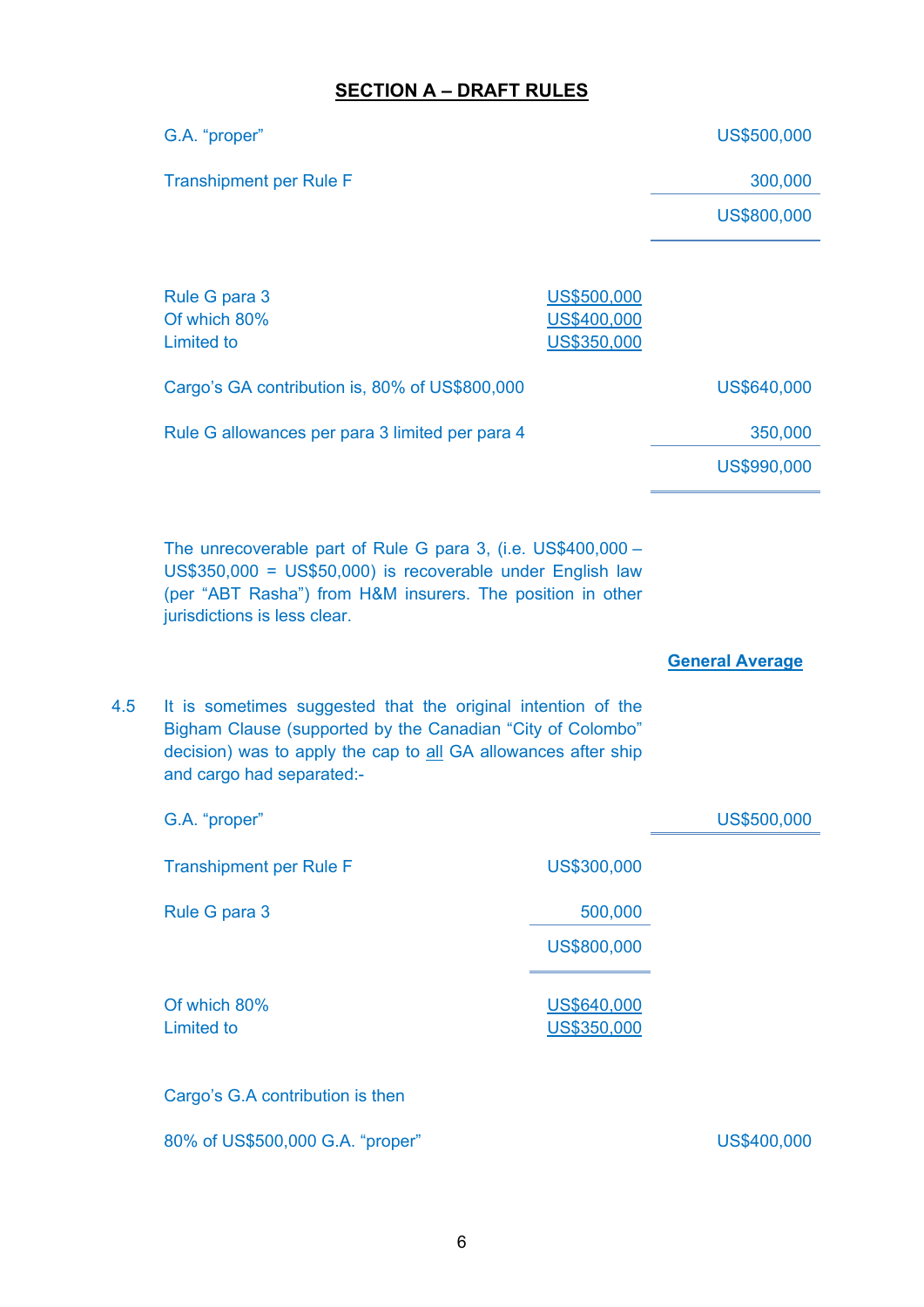Rule G & F allowances limited to 350,000

US\$750,000

- 4.6 If the Bigham cap provision is retained it was considered by the IWG that the possible ambiguity referred to in 4.3 - 4.5 above needed to be resolved to ensure consistency of practice amongst adjusters.
- 4.7 If it is agreed that the cap should apply only to allowances that are made by reason of the non-separation agreement (NSA) element of Rule and not the Rule F allowances, a possible re-drafting of paragraph 4 is suggested as follows to put the mater beyond doubt:

*"4. The proportion attaching to cargo of the allowances made in general average by reason of applying the third paragraph of this Rule shall not exceed the cost that would have been borne by the owners of cargo if the cargo had been forwarded at their expense. This limit shall not apply to any allowances made under Rule F."*

4.8 If it is agreed that the limit should apply to both the NSA element and Rule F allowances, the wording could be amended to:

> *"4. The proportion attaching to cargo of the total of allowances made in general average by reason of applying the third paragraph of this Rule and under Rule F shall not exceed the cost which would have been borne by the owners of cargo if the cargo had been forwarded at their expense."*

### **RULE VI. SALVAGE REMUNERATION**

a. Expenditure incurred by the parties to the adventure in the nature of salvage, whether under contract or otherwise, shall be allowed in general average provided that the salvage operations were carried out for the purpose of preserving from peril the property involved in the common maritime adventure.

Expenditure allowed in general average shall include any salvage remuneration in which the skill and efforts of the salvors in preventing or minimising damage to the environment such as is referred to in Art. 13 paragraph 1(b) of the International Convention on Salvage, 1989 have been taken into account.

b. Special compensation payable to a salvor by the shipowner under Art. 14 of the said Convention to the extent specified in paragraph 4 of that Article or under any other provision similar in substance shall not be allowed in general average.

DN 5 – Re-apportionment of salvage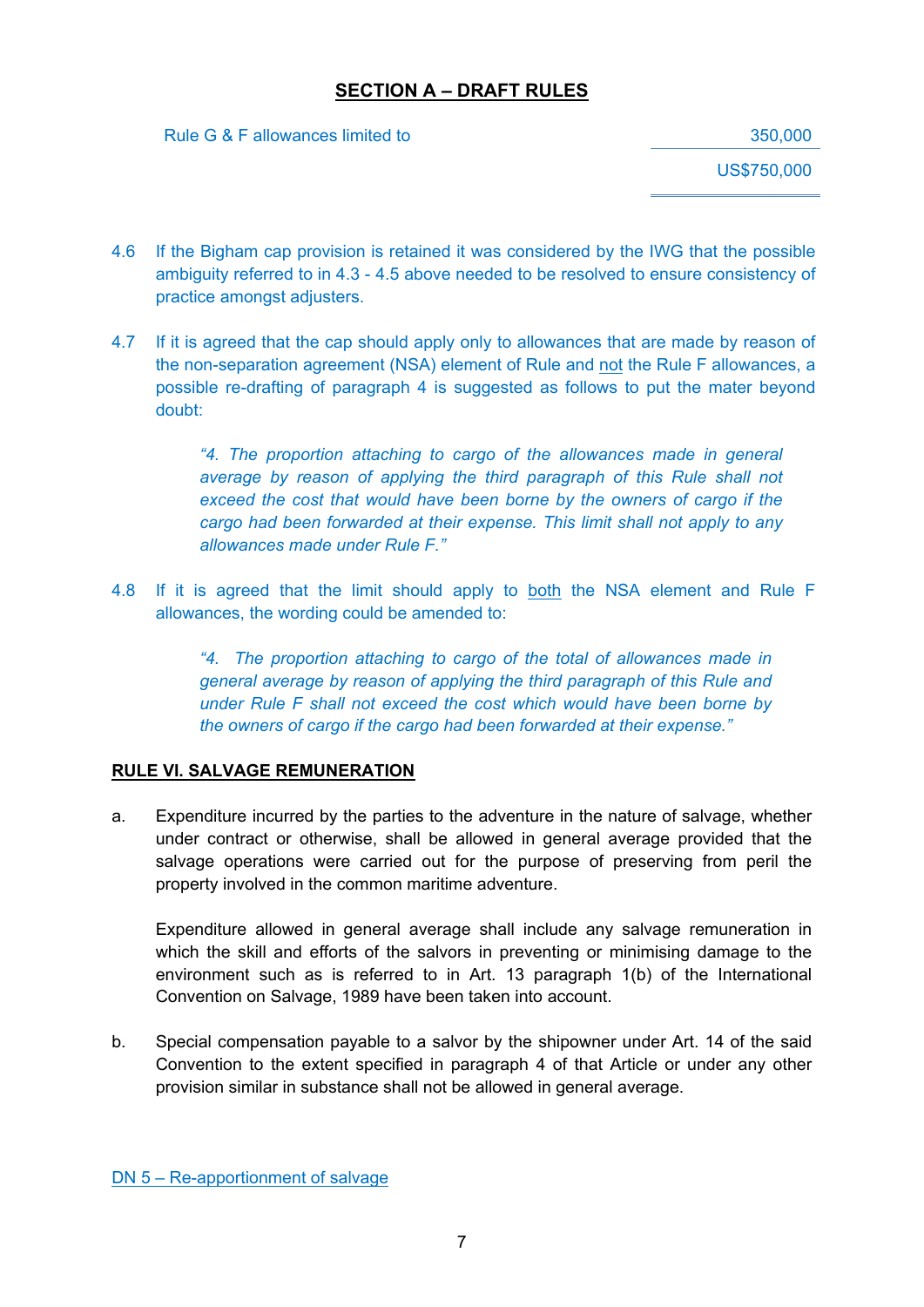5.1 To recap, the arguments for and against the exclusion of salvage were set out by the 2003 IWG as follows:

#### *"6.2.1 Arguments for exclusion of salvage from General Average:*

- *- Inclusion of salvage involves unnecessary duplication of the apportionment of the salvage remuneration between contributing interests.*
- *- In most cases the proportions are not changed significantly but the cost of readjustment may be relatively high.*
- *- It requires collection of two sets of security to cover basically the same moneys.*
- *- It prolongs the whole operation, sometimes for years.*
- *- It involves additional hassle for cargo underwriters.*

*6.2.2 Arguments for inclusion of salvage in General Average:*

- *- It produces a fairer result at the end of the case.*
- *- In some cases to leave salvage where it falls after salvage settlement or arbitration can cause serious injustice; e.g. sacrifices made good in General Average are added back in computing the values under Rule G.*
- *- A second casualty can also materially affect the values at the end of the adventure and thus the apportionment.*
- *- In some cases the salvage remuneration can be assessed on the basis of rough figures, leaving the fine tuning of the apportionment to be done later in General Average. This can expedite salvage settlements and save costs.*
- *- Some jurisdictions e.g. Netherlands contain laws, which require the ship owner to pay salvage in full and collect from cargo in General Average – this is recognised by the IUMI proposals.*
- *- In many serious casualties General Average security will still be collected because the ship owner's likely financial exposure may not be fully known and the possible extent of cargo sacrifices cannot be determined without delaying the release of cargo.*
- *- It redresses the balance if one party to the adventure is able to use commercial or other pressures to reach a particularly favourable negotiated settlement with salvors leaving other parties to pay the full cost at arbitration.*
- *- Even if salvage is not allowed in General Average, it will still be treated as a special charge (which will be deducted in calculating contributory values) therefore the adjustment cannot be completed until the final amount of the salvage charges paid by each interest in available.*

The exclusion of "LOF-type" salvage under the 2004 Rules was seen as one of the main reasons for ICS and other bodies resisting the use of the 2004 Rules. ICS continues to take the view that the 1994 Rules version of Rule VI should not be disturbed and that adjusters should use their discretion in the limited number of cases where re-apportionment was not appropriate. They have expressed concern that any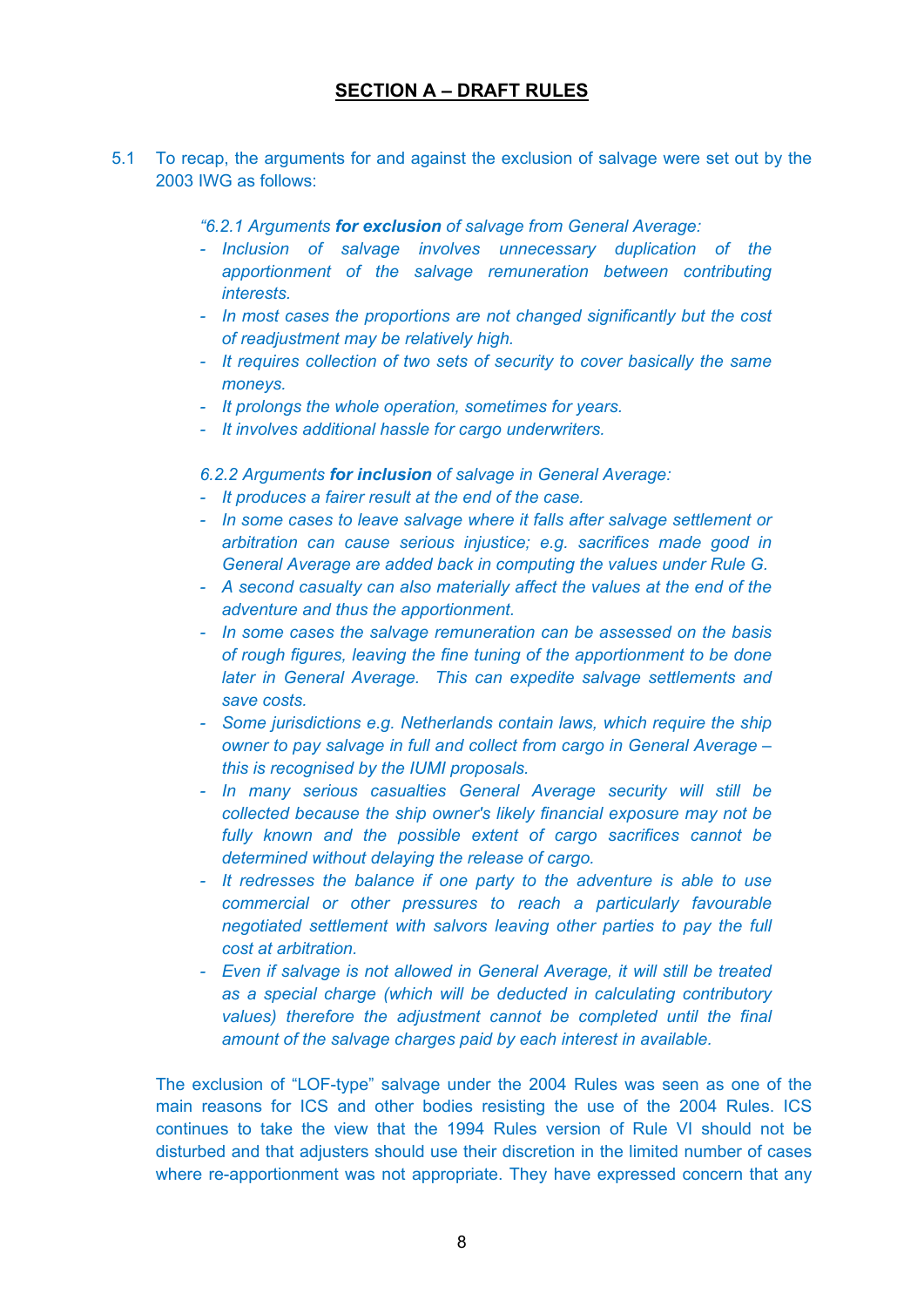changes to the current 1994 position may create new difficulties in interpretation and application.

IUMI for their part continue to support the 2004 position. However both parties have expressed a willingness to explore any compromises that might be put forward. Of the possible compromises considered, ICS and IUMI have agreed, without prejudice to their original positions, that a draft should be considered whereby salvage is generally included in General Average, as before, but will not be re-apportioned in specific circumstances.

- 5.2 The following draft was agreed for discussion purposes to reflect the "included unless" approach with regard to re-apportionment:
	- *"(a) Expenditure incurred by the parties to the adventure in the nature of salvage, whether under contract or otherwise, shall be allowed in general average provided that the salvage operations were carried out for the purpose of preserving from peril the property involved in the common maritime adventure, and subject to the provisions of paragraph (b), (c) and (d) (regarding Articles 13 & 14).*
	- *(b) Where the parties to the adventure have a separate contractual or legal liability to salvors there shall be no allowance or reapportionment of salvage and associated expenses as general average unless:*
		- *(i) there is a subsequent accident or other circumstances resulting in loss or damage to goods during the voyage that results in significant differences between salved and contributory values.*
		- *(ii) there are significant general average sacrifices involving salved property.*
		- *(iii) salved values were manifestly incorrect and this resulted in a significantly incorrect apportionment of salvage expenses.*
		- *(iv) [differential salvage – to be drafted]"*
- 5.3 At the February IWG meeting a further draft was considered. This was proposed by ICS/IG will the same objectives in mind but avoiding the unsatisfactory *"exclusions to an exclusion"* structure of the first draft.

### *RULE VI*

*(a) Expenditure incurred by the parties to the adventure in the nature of salvage, whether under contract or otherwise, shall be allowed in general average provided that the salvage operations were carried out for the purpose of preserving from peril the property involved in*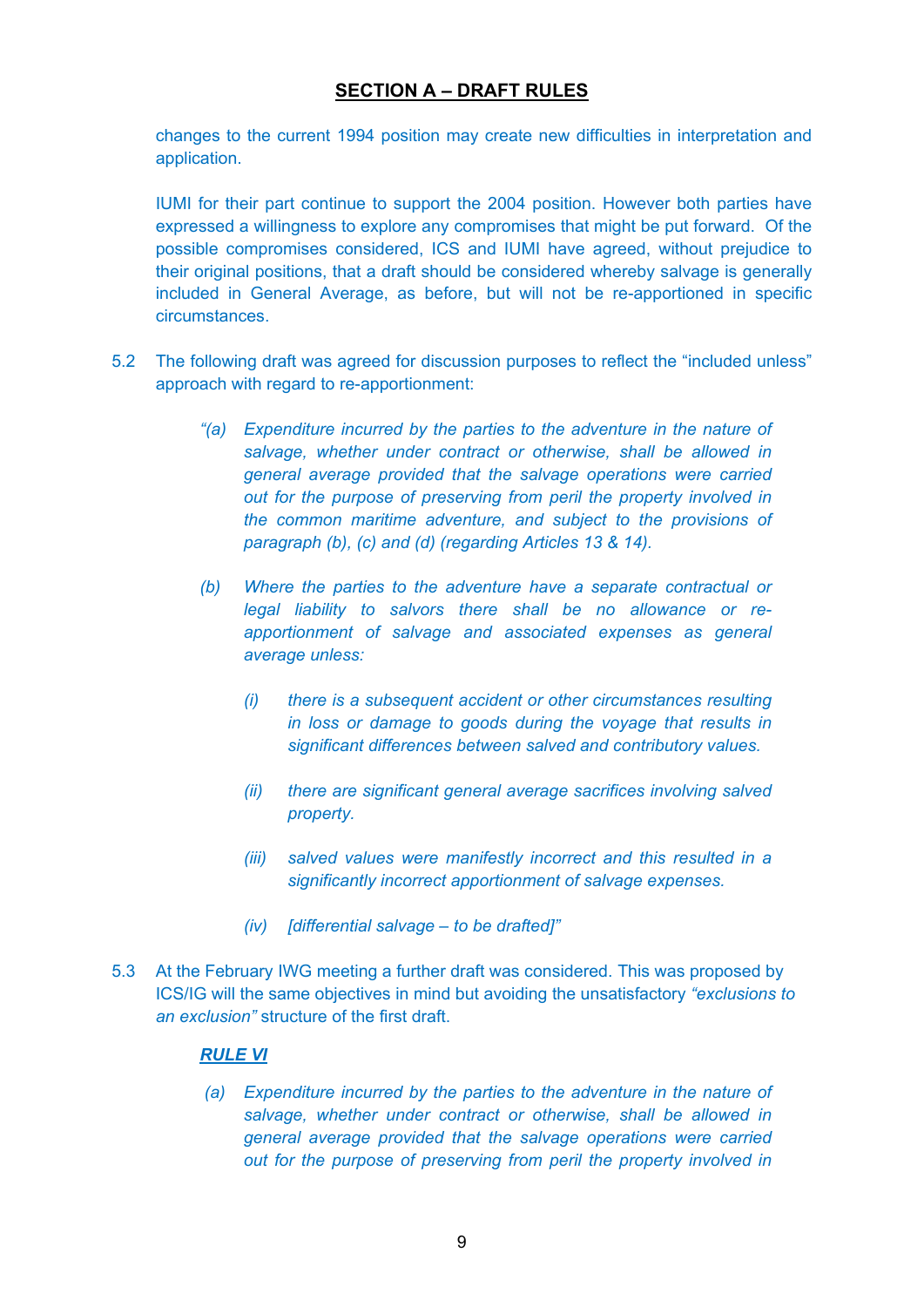*the common maritime adventure, and subject to the provisions of paragraph (b), [(c) and (d).*

- *(b) Notwithstanding (a) above, where the parties to the adventure have a separate contractual or legal liability to salvors and have settled that liability there shall be no allowance or re-apportionment of salvage and associated expenses as general average if:*
	- *(i) there is no subsequent accident or other circumstances resulting in loss or damage to goods during the voyage that results in significant differences between salved and contributory values, or*
	- *(ii) there are no significant general average sacrifices involving salved property, or*
	- *(iii) salved values are not manifestly incorrect and there is no significantly incorrect apportionment of salvage expenses, or*
	- *(iv) none of the parties to the salvage shall have paid all or any of the proportion of salvage due from another party, or*
	- *(v) [there are no significant differential salvage settlements]*
- *(c) Salvage payments referred to in paragraph (a) above shall include any salvage remuneration in which the skill and efforts of the salvors in preventing or minimising damage to the environment such as is referred to in Art. 13 paragraph 1(b) of the International Convention on Salvage 1989 have been taken into account.*
- *(d) Special compensation payable to a salvor by the shipowner under Art. 14 of the said Convention to the extent of the specified in paragraph 4 of the Article or under any other provision similar in substance (such as SCOPIC) shall not be allowed in General Average and shall not be considered a salvage payment as referred to in paragraph (a) of this Rule.*
- 5.4 The question of whether a "differential" salvage settlement (item v) should be grounds for re-apportioning an "LOF" type salvage remains open for discussion.

A differential salvage settlement is one where one of the parties to the adventure makes a quick settlement with advantageous terms (say at 10%) but no settlement is reached by other parties who pay under an award fixed at 20%. Prior to YARs 2004, both settlements would be included in the General Average contributory values so that the differential settlement is equalised; under YARs 2004, which excluded such salvages entirely, this would not happen.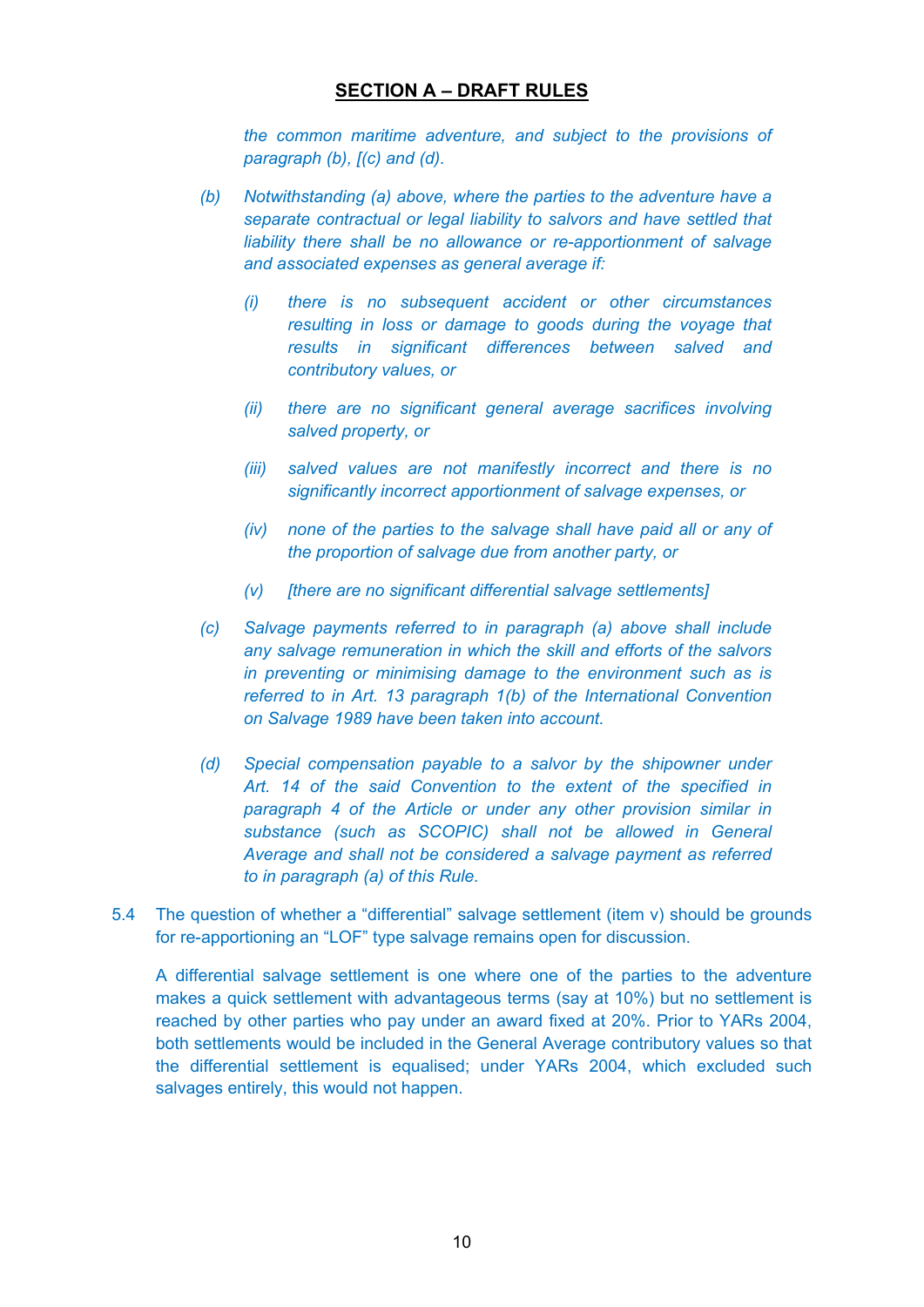### **RULE X. EXPENSES AT PORT OF REFUGE, ETC.**

- a. (i) When a ship shall have entered a port or place of refuge or shall have returned to her port or place of loading in consequence of accident, sacrifice or other extraordinary circumstances which render that necessary for the common safety, the expenses of entering such port or place shall be allowed as general average; and when she shall have sailed thence with her original cargo, or a part of it, the corresponding expenses of leaving such port or place consequent upon such entry or return shall likewise be allowed as general average.
	- (ii) When a ship is at any port or place of refuge and is necessarily removed to another port or place of refuge because repairs cannot be carried out in the first port or place, the provisions of this Rule shall be applied to the second port or place of refuge as if it were a port or place of refuge and the cost of such removal including temporary repairs and towage shall be allowed as general average. The provisions of Rule XI shall be applied to the prolongation of the voyage occasioned by such removal.
- b. (i) The cost of handling on board or discharging cargo, fuel or stores whether at a port or place of loading, call or refuge, shall be allowed as general average, when the handling or discharge was necessary for the common safety or to enable damage to the ship caused by sacrifice or accident to be repaired, if the repairs were necessary for the safe prosecution of the voyage, except in cases where the damage to the ship is discovered at a port or place of loading or call without any accident or other extraordinary circumstances connected with such damage having taken place during the voyage.
	- (ii) The cost of handling on board or discharging cargo, fuel or stores shall not be allowable as general average when incurred solely for the purpose of restowage due to shifting during the voyage, unless such restowage is necessary for the common safety.

### DN 6 – Re-stowage

6.1 When the wording in b.(ii) was introduced in 1974 it appears to have been common ground that wages, fuel and other detention expenses would continue to be allowed as GA even if the cost of restowage was not. See Lowndes para 10.43:

> *"Although there were no words in the York-Antwerp Rules 1950 to permit the allowance in general average of the cost of discharging or handling cargo except when necessary for the common safety, or to enable damage to the ship caused by sacrifice or accident to be repaired, if the repairs were necessary for the safe prosecution of the voyage, it is believed that in certain parts of the world, and notably on the West Coast of the United States, the Rule was construed on a less than strict basis and that the cost of restowing shifted cargoes was treated as general average.*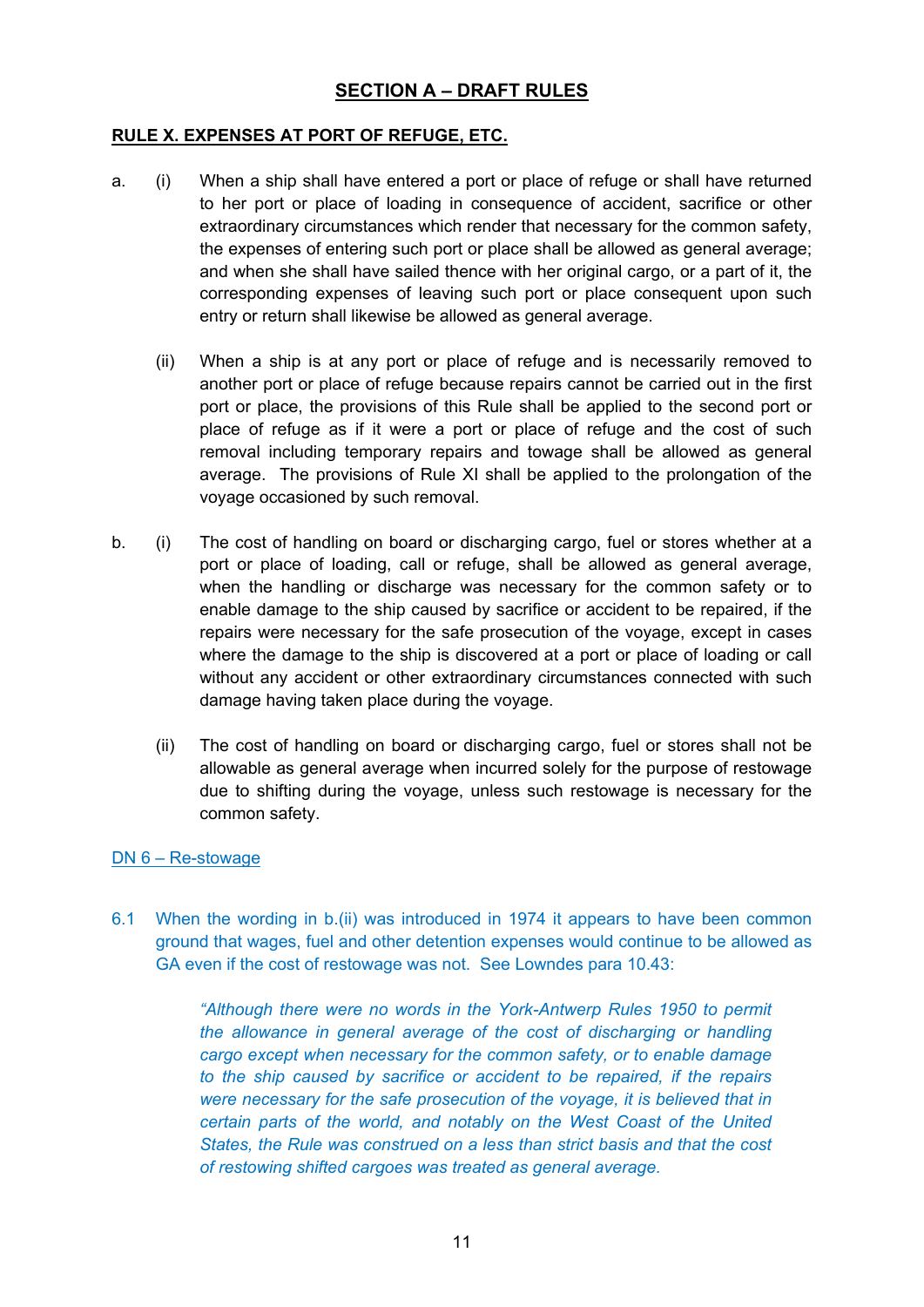*To make the matter clear beyond doubt, express wording, as above, was introduced in 1974.*

*It may here be remarked that wages and maintenance of crew etc. during detention of a vessel to re-stow cargo which has shifted were customarily allowed as general average under the 1950 Rules and the framers of the 1974 Rules accordingly felt that no special provision on this subject was needed in r.XI(b) of the 1974 Rules. The matter was again raised in 1994 and reference may be made to para. 10.66."*

6.2 It is understood that adjusters generally continue to make such allowances and it might be considered desirable to provide express sanction for this approach in the Rules. This could be achieved (as in sub-para  $(c)$ ) by adding to para b(ii) the underlined words:

> *"………… unless such stowage is necessary for the common safety. However the provisions of Rule XI shall be applied to the extra period of detention occasioned by such restowage."*

The suggested amendment was supported by ICS and the adjusters on the IWG in the interests of achieving consistency.

- c. Whenever the cost of handling or discharging cargo, fuel or stores is allowable as general average, the costs of storage, including insurance if reasonably incurred, reloading and stowing of such cargo, fuel or stores shall likewise be allowed as general average. The provisions of Rule XI shall be applied to the extra period of detention occasioned by such reloading or restowing.
- d. When the ship is condemned or does not proceed on her original voyage, storage expenses shall be allowed as general average only up to the date of the ship's condemnation or of the abandonment of the voyage or up to the date of completion of discharge of cargo if the condemnation or abandonment takes place before that date.

### **RULE XI. WAGES AND MAINTENANCE OF CREW AND OTHER EXPENSES PUTTING IN TO AND AT A PORT OF REFUGE, ETC.**

a. Wages and maintenance of master, officers and crew reasonably incurred and fuel and stores consumed during the prolongation of the voyage occasioned by a ship entering a port or place of refuge or returning to her port or place of loading shall be allowed as general average when the expenses of entering such port or place are allowable in general average in accordance with Rule X(a).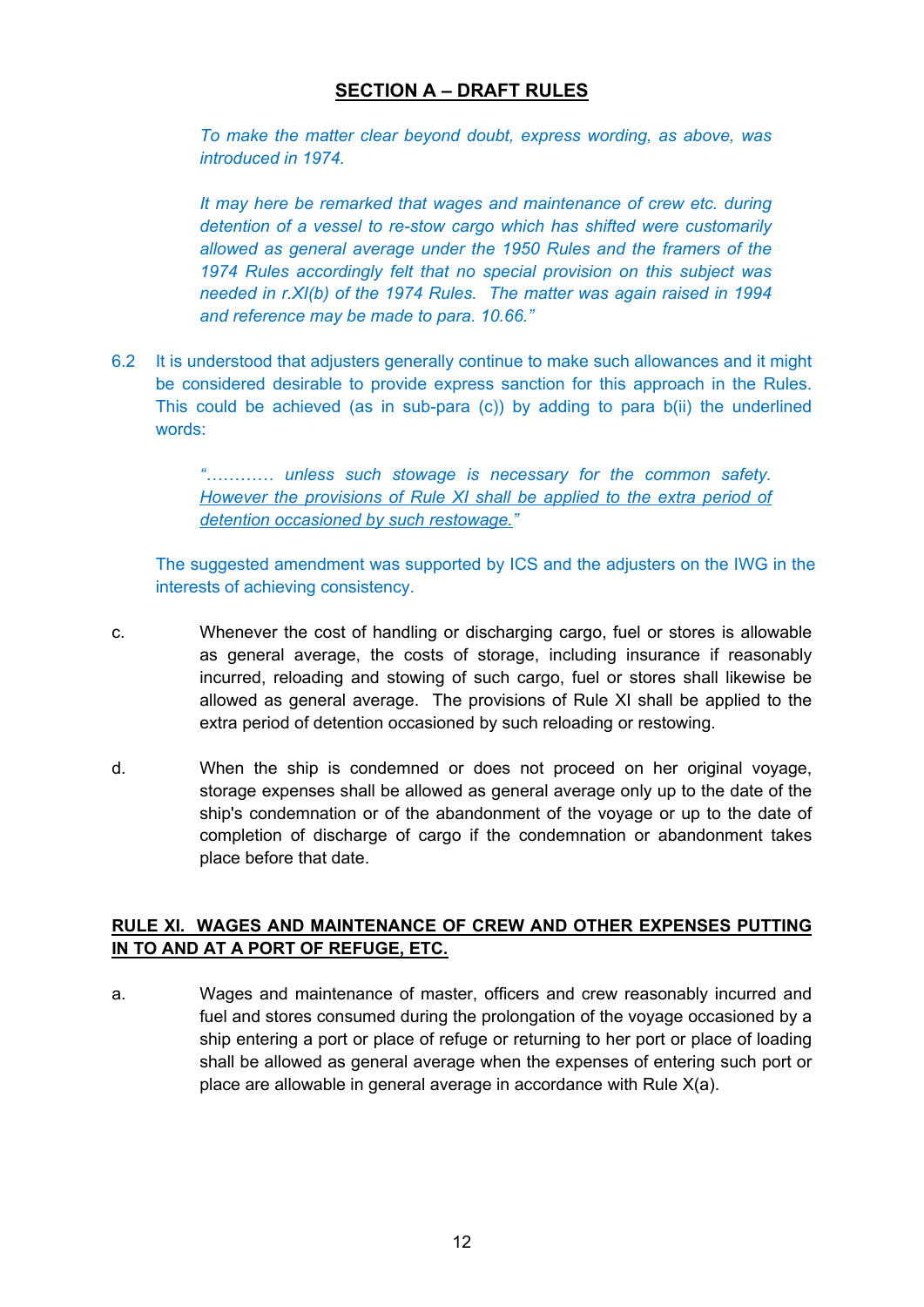b. (i) When a ship shall have entered or been detained in any port or place in consequence of accident, sacrifice or other extra-ordinary circumstances (which render that necessary for the common safety), or to enable damage to the ship caused by sacrifice or accident to be repaired, if the repairs were necessary for the safe prosecution of the voyage, the wages and maintenance of the master, officers and crew reasonably incurred during the extra period of detention in such port or place until the ship shall or should have been made ready to proceed upon her voyage, shall be admitted in general average.

### DN 7 – Detention for common safety

As a matter of clarification it has been suggested that the Rule should make it clearer that the initial entry or detention for the common safety does not itself mandate the allowance of detention expenses for an indefinite period. For example a vessel might enter a port of refuge following a collision for the common safety. Minor temporary repairs make the vessel safe and ready to proceed but she is detained for a further two weeks while a Coastguard investigation conducted. The following alternatives have been suggested for insertion in place of the words shown in brackets in XI b(i) above:

*"which render that entry and detention necessary for the common safety or to enable damage…….."*

*"which render that detention necessary for the common safety or to enable damage……."*

*"which render additional detention necessary for the common safety or to enable damage…….."*

### DN 8 – Wages at port of refuge

The 2004 Rules continued to allow wages and maintenance deviating to a port of refuge and regaining position but excluded any allowance while detained at the port of refuge. The equivalent Rule therefore read (after re-numbering):

*"(c) (i) When a ship shall have entered or been detained in any port or place in consequence of accident, sacrifice or other extraordinary circumstances which render that necessary for the common safety, or to enable damage to the ship caused by sacrifice or accident to be repaired, if the repairs were necessary for the safe prosecution of the voyage, fuel and stores consumed during the extra period of detention in such port or place until the ship shall or should have been made ready to proceed upon her voyage, shall be allowed in general average, except such fuel and stores as are consumed in effecting repairs not allowable in general average."*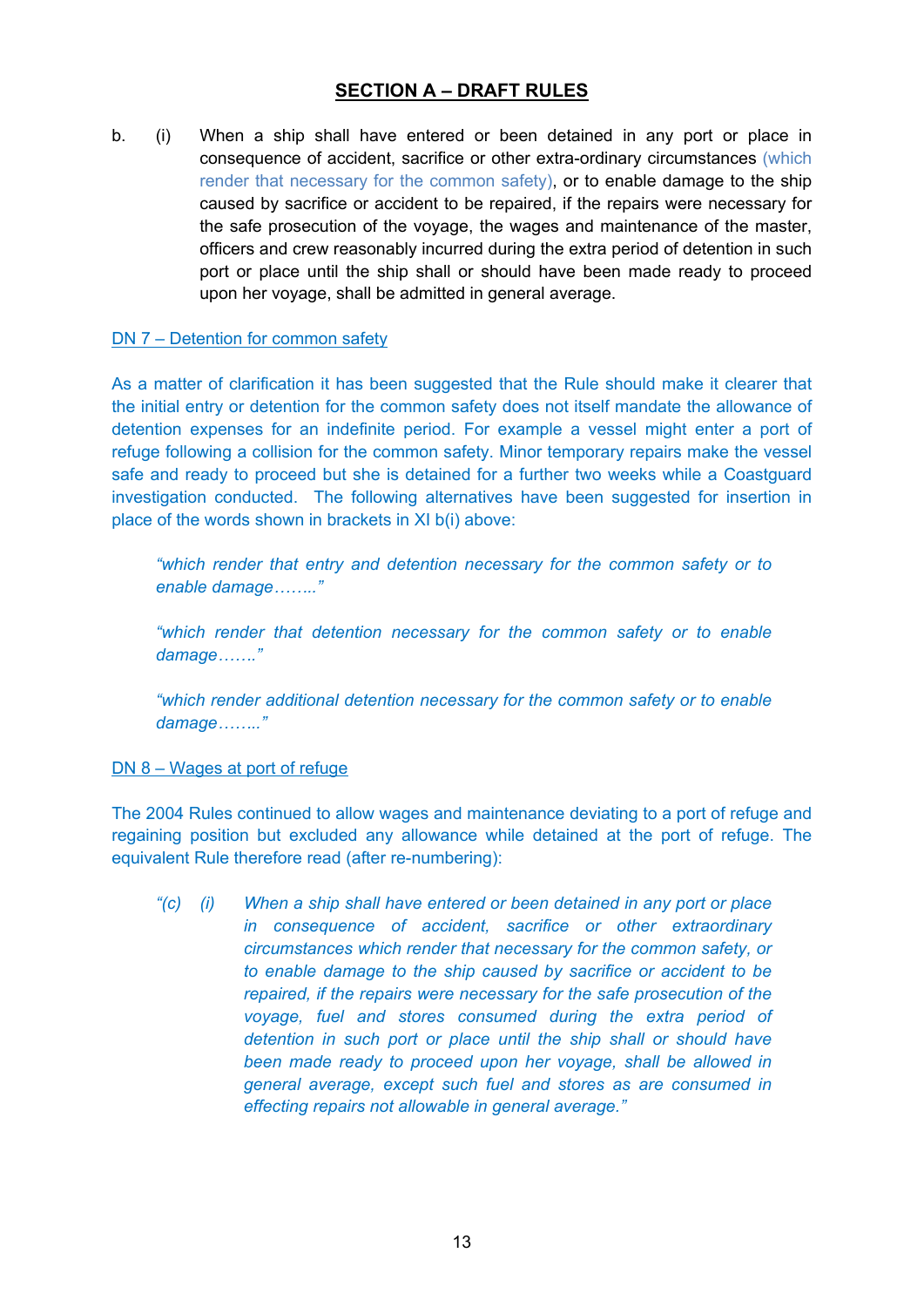ICS resisted this change in the 2004 discussions and it has played a significant part in shipowning interests declining to adopt those Rules. They do not see any reason in practice or principle as to why the 1994 Rule should be departed from. It should be noted that, with the almost universal adoption of GA absorption clauses the smaller cases, where crew wages at a port of refuge might be a large proportion of the GA, no longer involve cargo interests.

- (ii) Fuel and stores consumed during the extra period of detention shall be admitted as general average, except such fuel and stores as are consumed in effecting repairs not allowable in general average.
- (iii) Port charges incurred during the extra period of detention shall likewise be admitted as general average except such charges as are incurred solely by reason of repairs not allowable in general average.

#### DN 9 – Port charges

9.1 In the "Trade Green" [2000] 2 LR 451 Moore-Bick J was invited to consider the meaning of the term "port charges" in Rule XI(b).

He said:-

*"In this context I think that the natural meaning of the expression "port charges" in r.XI(b) is apt to include any charges which the vessel would ordinarily incur as a necessary consequence of entering or staying at the port in question. That would obviously include standard charges and levies of all kinds and may also extend to charges for standard services such as garbage removal which may or may not be optional but would be regarded as ordinary expenses of being in port. It is unnecessary to decide that point in the present case, but I note that this is the view put forward by the editors of Lowndes & Rudolph at para 11.32. Ordinary tug charges for assisting the vessel into and out of the port might well fall within r.XI(b), therefore, but it is much more difficult to bring the towage charges in the present case within it. They were not ordinary charges which any vessel using the port could expect to incur and apart from the fact they were levied by the port authority bore little similarity to port charges in the accepted sense. I do not think that r.XI(b) can be construed to as to cover all sums charged by the port authority regardless of the circumstances; in my view it is much more limited in its scope. It is true that in the present case the services of the tugs and the charges for those services were imposed on the vessel by the port authority, but they were imposed in response to an unusual situation and were not imposed in the common interests of the ship and cargo. In the circumstances I do not think that they can properly be regarded as port charges within the meaning of r.XI(b)"*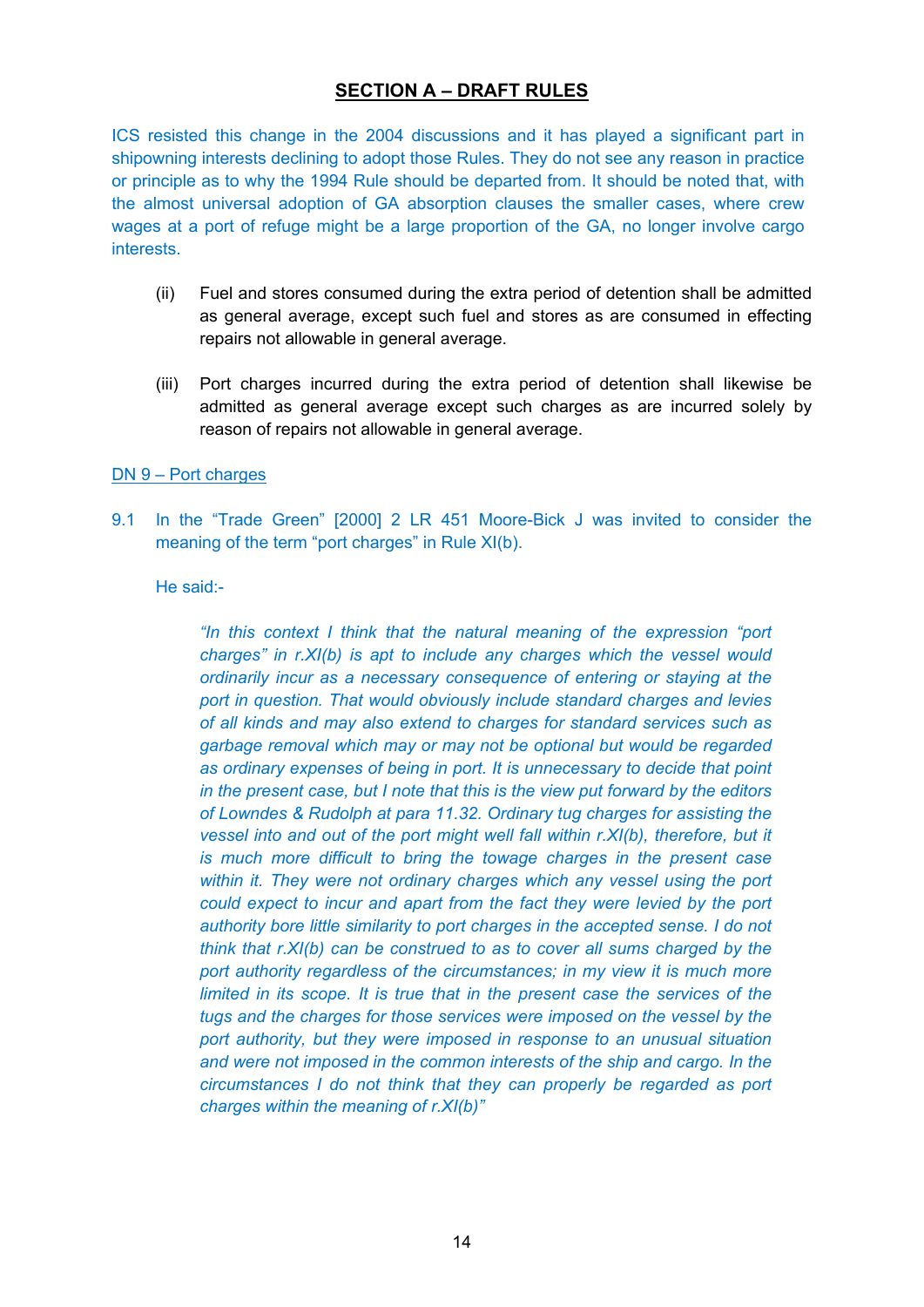9.2 Lowndes & Rudolph in General Average and York-Antwerp Rules (14th Ed. 2013) comment at paragraph 11.29:

> *"If, by this passage, Moore-Bick J. meant that any charges beyond the standard ones, which any vessel using the port would incur, cannot qualify as "port charges" it is contrary to established practice and it is submitted that it goes too far."*

9.3 Although most practitioners agreed with the overall decision in the "Trade Green" on other grounds, it was considered that it was never intended that the term should be limited to charges the vessel would "ordinarily incur", given that a vessel in difficulty is often likely to incur charges that are exceptional in nature or amount.

It was accepted by IWG members at an early stage that a detailed and comprehensive "definitions" section in the YARs would not be helpful but it has been pointed out more recently that Rule XI does include a definition of wages, provided in the interests of uniformity, in para XI(c).

It may therefore be appropriate to consider a new second para to XI(c) - the existing  $XI(c)$  becoming  $XI(c)(i)$  - along the following lines:

- *c (ii) For the purpose of this and other Rules, "port charges" shall include all customary or additional expenses incurred for the common safety or to enable a vessel to remain at a port of refuge or call in the circumstances outlined in Rule XI(b)(i).*
- (iv) Provided that when damage to the ship is discovered at a port or place of loading or call without any accident or other extraordinary circumstance connected with such damage having taken place during the voyage, then the wages and maintenance of master, officers and crew and fuel and stores consumed and port charges incurred during the extra detention for repairs to damages so discovered shall not be admissible as general average, even if the repairs are necessary for the safe-prosecution of the voyage.
- (v) When the ship is condemned or does not proceed on her original voyage, the wages and maintenance of the master, officers and crew and fuel and stores consumed and port charges shall be admitted as general average only up to the date of the ship's condemnation or of the abandonment of the voyage or up to the date of completion of discharge of cargo if the condemnation or abandonment takes place before that date.
- c. For the purpose of this and the other Rules wages shall include all payments made to or for the benefit of the master, officers and crew, whether such payments be imposed by law upon the shipowners or be made under the terms of articles of employment.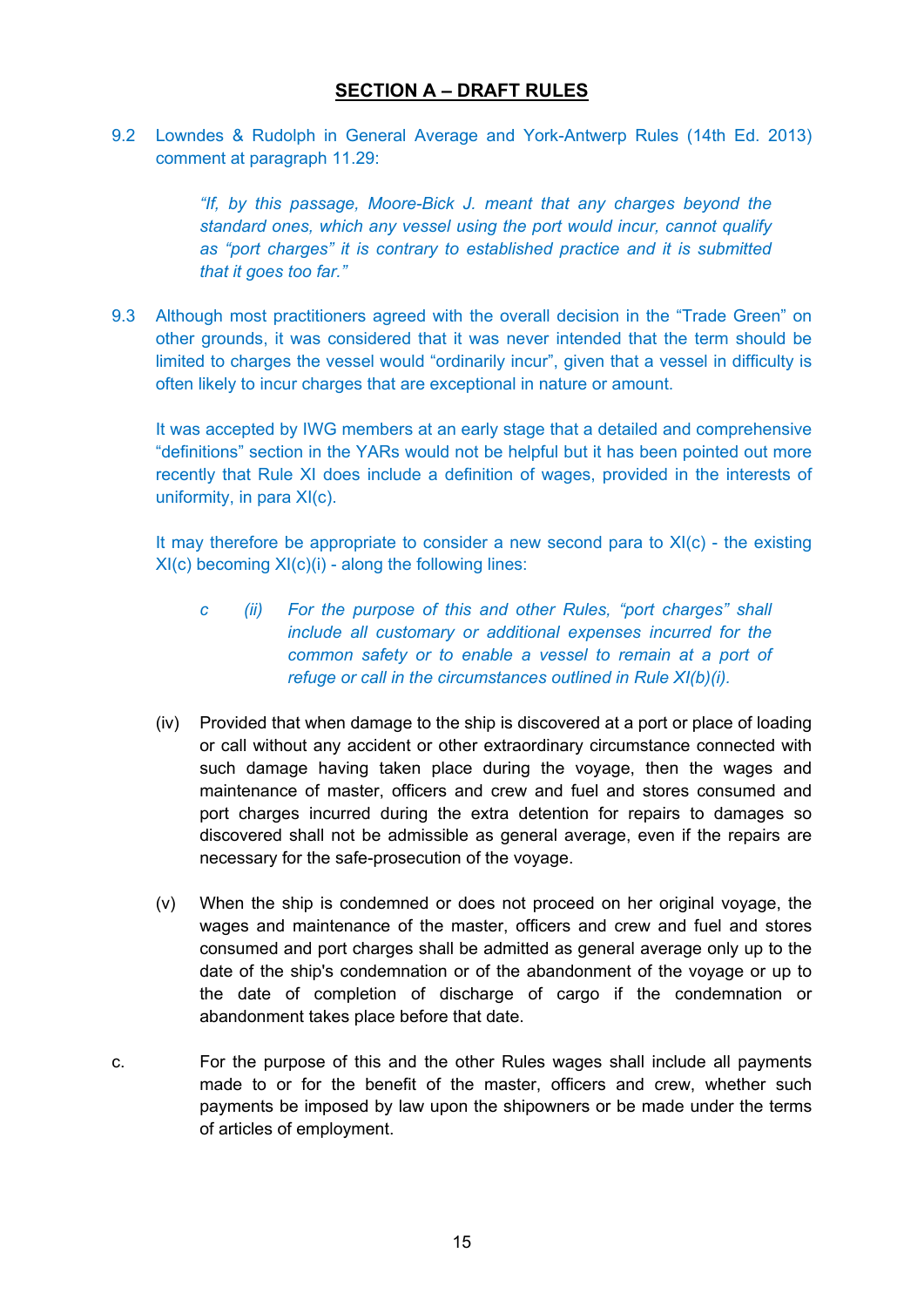- d. The cost of measures undertaken to prevent or minimise damage to the environment shall be allowed in general average when incurred in any or all of the following circumstances:
	- (i) as part of an operation performed for the common safety which, had it been undertaken by a party outside the common maritime adventure, would have entitled such party to a salvage reward;
	- (ii) as a condition of entry into or departure from any port or place in the circumstances prescribed in Rule X(a);
	- (iii) as a condition of remaining at any port or place in the circumstances prescribed in Rule XI(b), provided that when there is an actual escape or release of pollutant substances (\*) the cost of any additional measures required on that account to prevent or minimise pollution or environmental damage shall not be allowed as general average;
	- (iv) necessarily in connection with the discharging, storing or reloading of cargo whenever the cost of those operations is allowable as general average.

### DN  $10 -$  Consistency with  $X(b)$

The wording of XI(d)(iv) departs from the similar wording in Rule X(b) by omitting reference to:

- handling on board
- fuel or stores

Research has indicated nothing in the various papers leading up to 1994 that suggests these omissions were deliberate. It has therefore been suggested that the wording of XI(d)(iv) should be brought into line by reading:

*"(iv) necessarily in connection with the handling on board, discharging, storing or reloading of cargo, fuel or stores whenever the cost of these operations is allowable as general average."*

### **RULE XIII. DEDUCTIONS FROM COST OF REPAIRS**

a. Repairs to be allowed in general average shall not be subject to deductions in respect of "new for old" where old material or parts are replaced by new unless the ship is over fifteen years old in which case there shall be a deduction of one third. The deductions shall be regulated by the age of the ship from the 31st December of the year of completion of construction to the date of the general average act, except for insulation, life and similar boats, communications and navigational apparatus and equipment, machinery and boilers for which the deductions shall be regulated by the age of the particular parts to which they apply.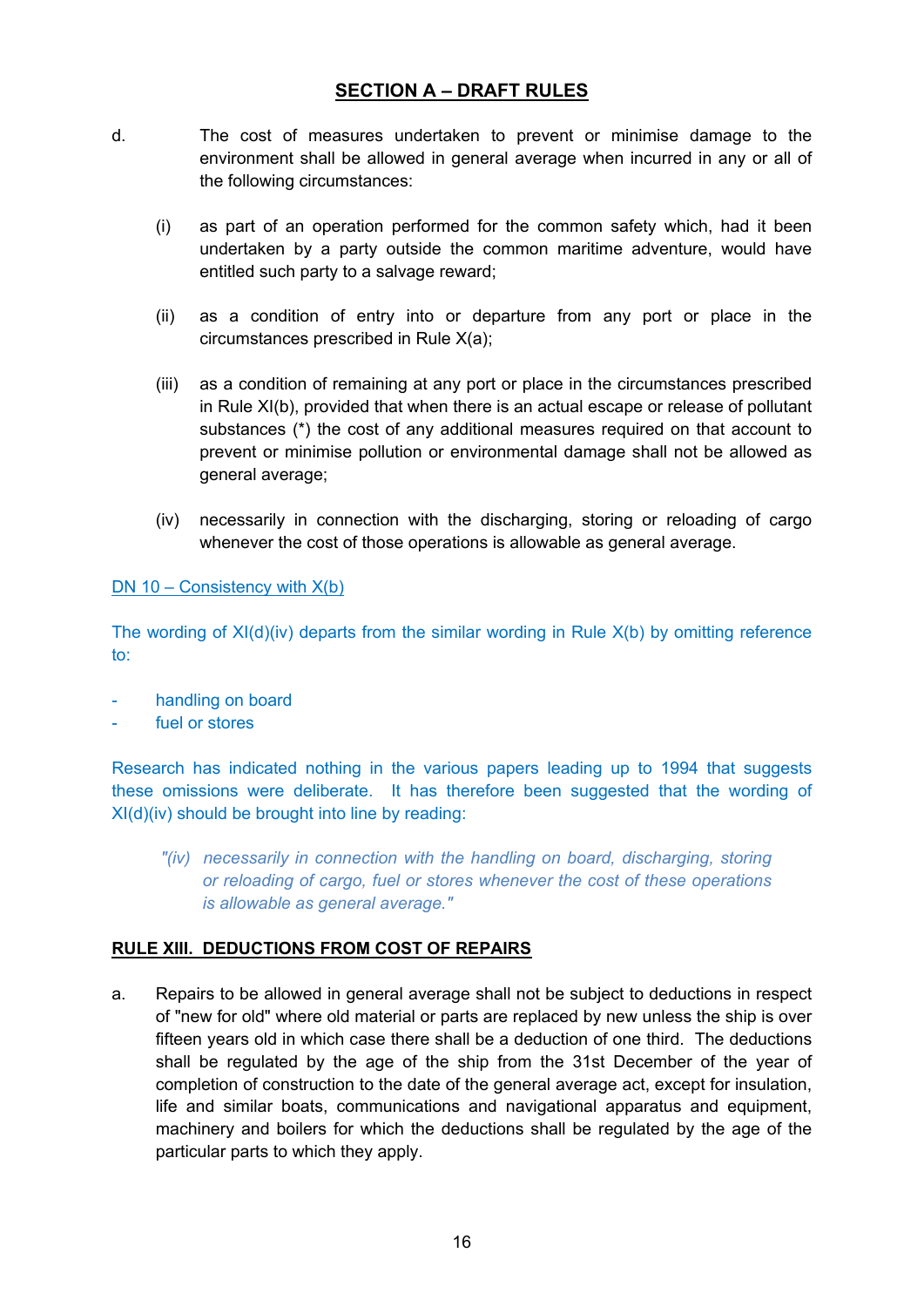- b. The deductions shall be made only from the cost of the new material or parts when finished and ready to be installed in the ship. No deduction shall be made in respect of provisions, stores, anchors and chain cables. Drydock and slipway dues and costs of shifting the ship shall be allowed in full.
- c. The costs of cleaning, painting or coating of bottom shall not be allowed in general average unless the bottom has been painted or coated within the twelve months preceding the date of the general average act in which case one half of such costs shall be allowed.

### DN 11 – Bottom painting

It is understood that it is widely agreed that the general principle regarding deductions in respect of vessels over 15 years old should be retained. However, a question has arisen with regard to the last paragraph: is the 12 month period (in place since 1974) equitable in the context of modern bottom coatings that may last four years or more? A simple solution supported by ICS might be, on the basis that routine dry-dock periods have at least doubled, to amend the period from 12 to 18 or 24 months.

### **RULE XIV. TEMPORARY REPAIRS**

- a. Where temporary repairs are effected to a ship at a port of loading, call or refuge, for the common safety, or of damage caused by general average sacrifice, the cost of such repairs shall be admitted as general average.
- b. Where temporary repairs of accidental damage are effected in order to enable the adventure to be completed, the cost of such repairs shall be admitted as general average without regard to the saving, if any, to other interests, but only up to the saving in expense which would have been incurred and allowed in general average if such repairs had not been effected there.
- c. No deductions "new for old" shall be made from the cost of temporary repairs allowable as general average.

### DN 12 – Temporary repairs GA / PA

- 12.1 The above 1994 wording of Rule XIV has been in place in a similar form since 1924. As with Rule F, any allowance is a first charge on general average "without regard to savings to other interests" such as H&M insurers. It was suggested that in many cases H&M insurers may enjoy a very significant benefit (for example temporary repairs enabling a vessel to repair in China rather than the USA) and that the costs should be a first charge on P.A. with only the balance being considered as GA, subject to savings.
- 12.2 Paragraph (b) of Rule XIV of the 2004 therefore stated as follows: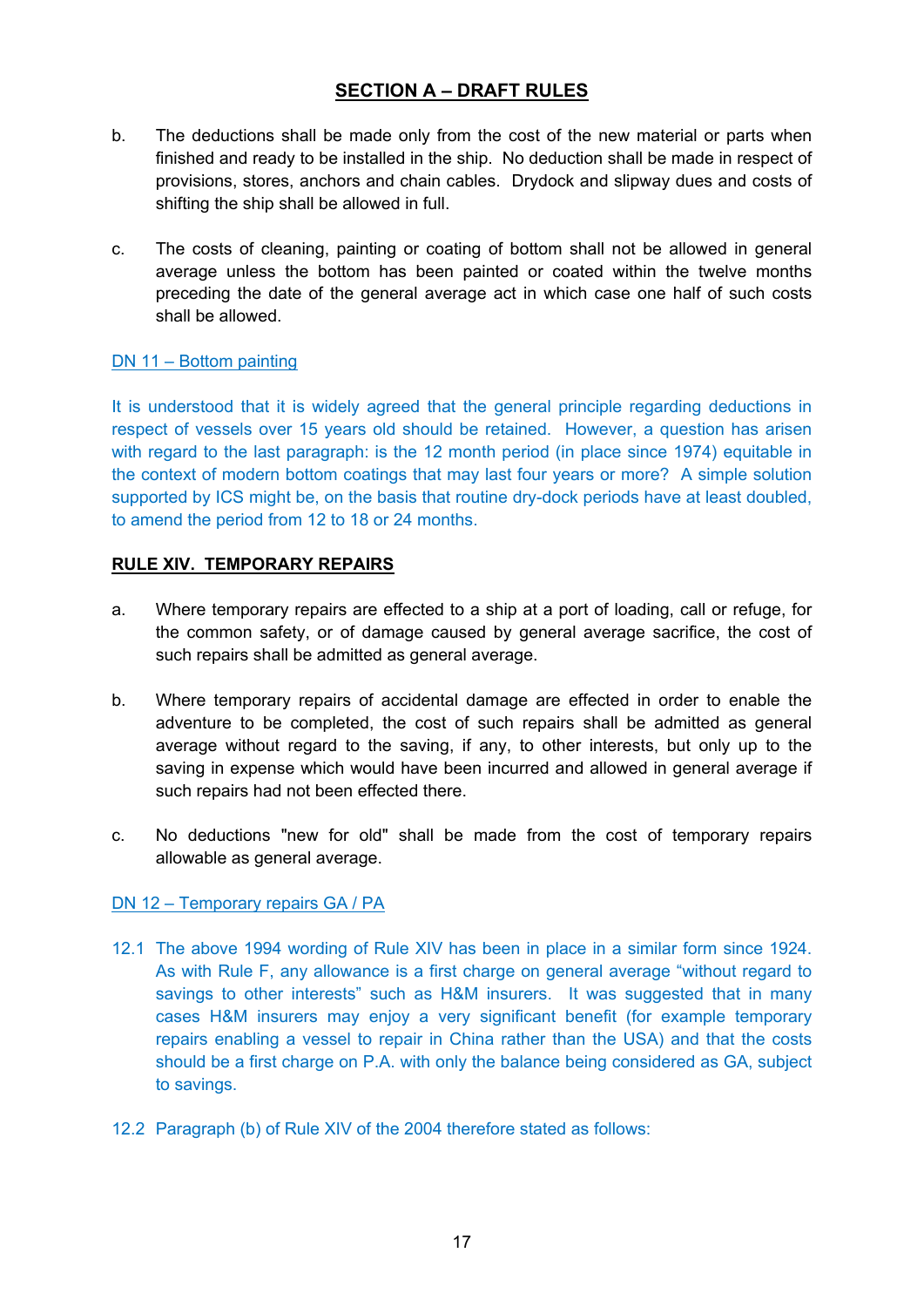- *b) Where temporary repairs of accidental damage are effected in order to enable the adventure to be completed, the cost of such repairs shall be allowed as general average without regard to the saving, if any, to other interests, but only up to the saving in expense which would have been incurred and allowed in general average if such repairs had not been effected there. Provided that, for the purposes of this paragraph only, the cost of temporary repairs falling for consideration shall be limited to the extent that the cost of temporary repairs effected at the port of loading, call or refuge, together with either the cost of permanent repairs eventually effected or, if unrepaired at the time of the adjustment, the reasonable depreciation in the value of the vessel at the completion of the voyage, exceeds the cost of permanent repairs had they been effected at the port of loading, call or refuge.*
- 12.3 However, the wording is considered to be somewhat convoluted and attempts have been made to provide a simpler expression of the equitable principle.

The AAA put forward the following for consideration:

- *"a. Where temporary repairs are effected to a ship at a port of loading, call or refuge, for the common safety, or of damage caused by general average sacrifice, the cost of such repairs shall be allowed as general average.*
- *b. Where temporary repairs of accidental damage are effected in order to enable the adventure to be completed, the cost of such repairs shall be allowed as general average without regard to the saving, if any, to other interests, but only up to the saving in expense which would have been incurred and allowed in general average if such repairs had not been effected there.*
- *c. No allowance shall be made under paragraph (b) except to the extent that the sum of the costs of temporary and permanent repairs actually effected exceeds the estimated cost of effecting permanent repairs at the port of refuge.*

*To the extent that permanent repairs have not been completed at the time of the adjustment, the reasonable depreciation in the value of the vessel resulting therefrom (as at the time of completing the voyage) shall be added to, or substituted for, the actual costs of permanent repairs included in the above calculation.*

*d. No deductions "new for old" shall be made from the cost of temporary repairs allowable as general average."*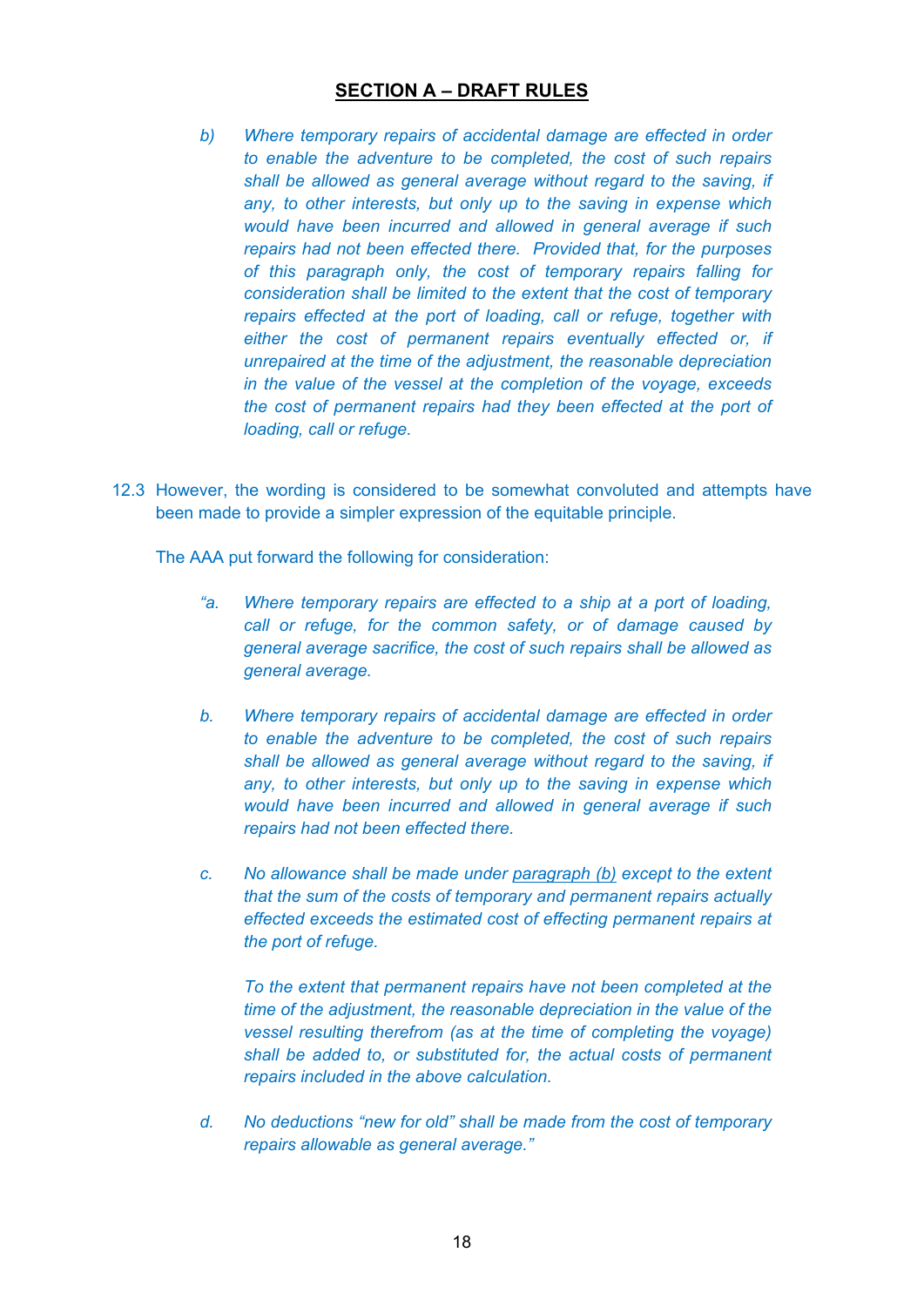### **RULE XVI. AMOUNT TO BE ALLOWED FOR CARGO LOST OR DAMAGED BY SACRIFICE.**

- a. The amount to be allowed as general average for damage to or loss of cargo sacrificed shall be the loss which has been sustained thereby based on the value at the time of discharge, ascertained from the commercial invoice rendered to the receiver or if there is no such invoice from the shipped value. The value at the time of discharge shall include the cost of insurance and freight except insofar as such freight is at the risk of interests other than the cargo.
- b. When cargo so damaged is sold and the amount of the damage has not been otherwise agreed, the loss to be allowed in general average shall be the difference between the net proceeds of sale and the net sound value as computed in the first paragraph of this Rule.

Comment: No suggested changes but see comments under Rule XVII (DN 13) regarding the commercial invoice as the basis of valuation.

### **RULE XVII. CONTRIBUTORY VALUES**

a. (i) The contribution to a general average shall be made upon the actual net values of the property at the termination of the adventure except that the value of cargo shall be the value at the time of discharge, ascertained from the commercial invoice rendered to the receiver or if there is no such invoice from the shipped value.

#### DN 13 – Inland destinations

The AAA sub-committee highlighted again the problems of inland destinations that are typical with intermodal transport, and suggested the following addition in Rules XVI and XVII:

*"Such commercial invoice shall be deemed to reflect the value at the time of discharge irrespective of the place of final delivery under the Contract of Carriage."*

(ii) The value of the cargo shall include the cost of insurance and freight unless and insofar as such freight is at the risk of interests other than the cargo, deducting therefrom any loss or damage suffered by the cargo prior to or at the time of discharge.

#### DN 14 – Low value cargo

14.1 The relevant IWG subgroup had observed some support for the proposition that the York-Antwerp Rules should specifically endorse a procedure already adopted by many average adjusters of excluding from contribution low-value cargoes, when the cost of administering the collection of security, computation of the contributory value and collection of the claim is disproportionate to the contribution at stake. They noted that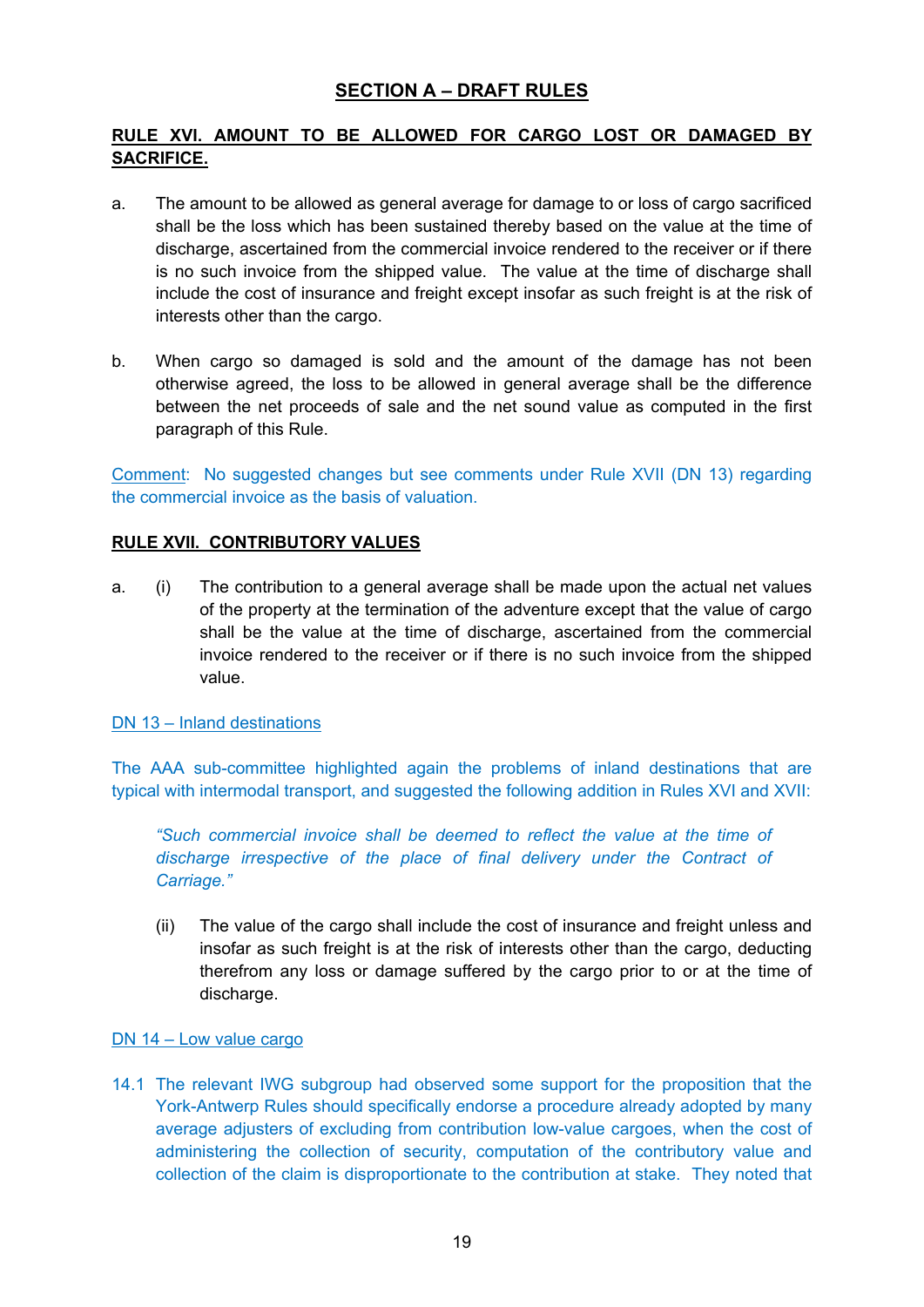a similar procedure is already provided for in Lloyd's Standard Salvage and Arbitration Clauses where Clause 15 states: "Subject to the express approval of the Arbitrator, any salved cargo with a value below an agreed figure may be omitted from the salved fund and excused from liability for salvage where the cost of including such cargo in the process is likely to be disproportionate to its liability for salvage."

14.2 If the Rules are to be appropriately amended, this can be achieved by inserting the following language after the second paragraph of Rule G or in Rule XVII:

> *"Any cargo with an estimated contributory value below a figure determined by the average adjuster may be excluded from contribution when the average adjuster considers that the cost of including it in the adjustment would be likely to be disproportionate to its eventual contribution."*

- (iii) The value of the ship shall be assessed without taking into account the beneficial or detrimental effect of any demise or time charterparty to which the ship may be committed.
- b. To these values shall be added the amount allowed as general average for property sacrificed, if not already included, deduction being made from the freight and passage money at risk of such charges and crew's wages as would not have been incurred in earning the freight had the ship and cargo been totally lost at the date of the general average act and have not been allowed as general average; deduction being also made from the value of the property of all extra charges incurred in respect thereof subsequently to the general average act, except such charges as are allowed in general average or fall upon the ship by virtue of an award for special compensation under Art. 14 of the International Convention on Salvage, 1989 or under any other provision similar in substance.

#### DN 15 – Deductions for salvage

15.1 Further amendments may need to be considered if a version of Rule VI is adopted that excludes salvage from G.A. in certain circumstances.

If LOF salvage is not allowed as GA, it remains an expense that diminishes the effective value of the property at destination. In order to maintain equitable contribution that is proportionate to the benefit received, the current 1994 and 2004 versions of Rule XVII call for *"deduction being also made from the value of the property of all extra charges incurred in respect thereof subsequently to the general average act, except such charges as are allowed in general average"*. If LOF salvage is not allowed as GA, it remains an expense that diminishes the effective value of the property at destination.

The requirement to ascertain and deduct LOF salvage payments from the CV of property has given rise to the concern that, in cases involving multiple interests, the hoped for savings in time and cost might not materialise if salvage is excluded from GA, because of the need to calculate the necessary deductions under XVII (b).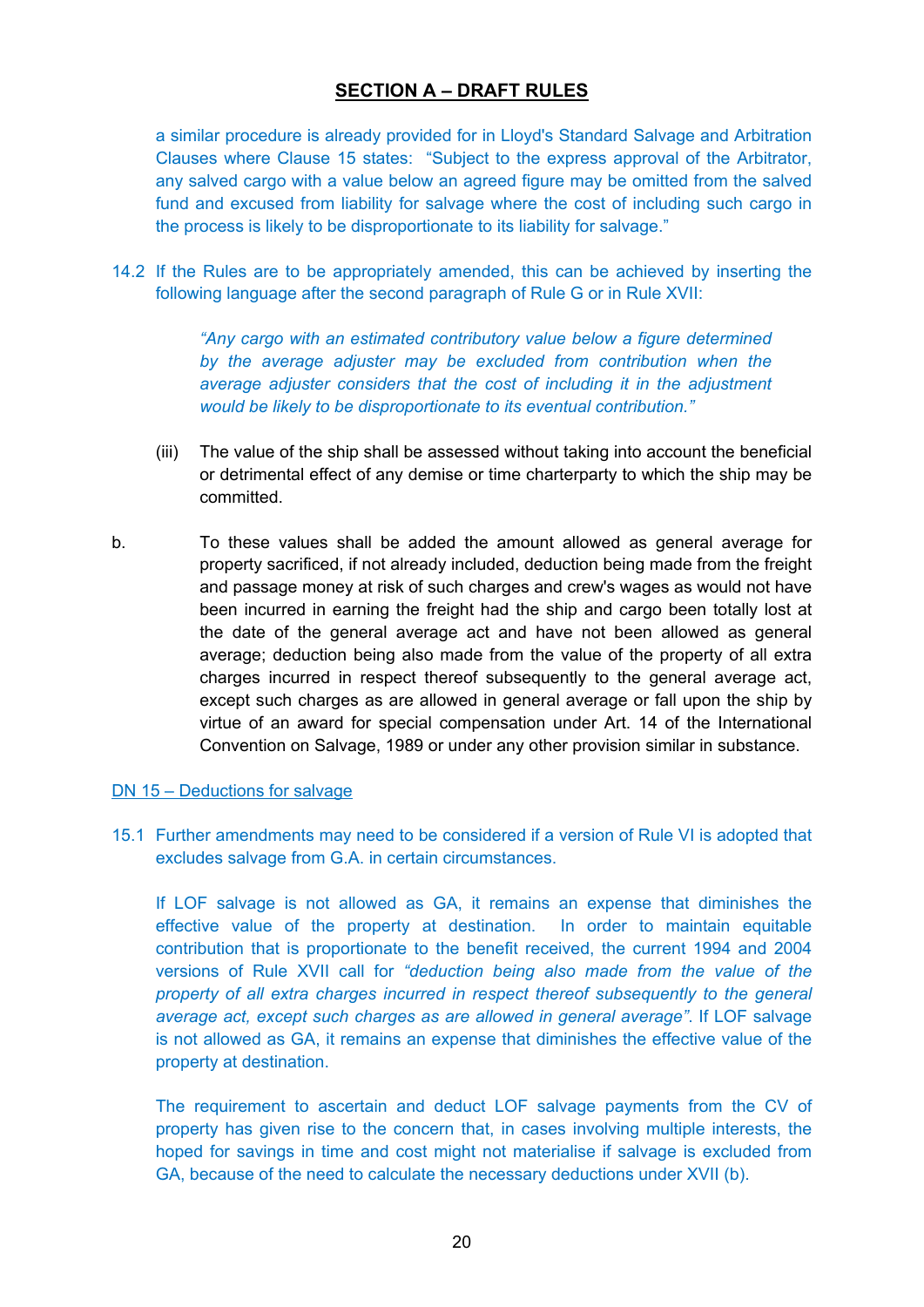- 15.2 One solution would be to amend Rule XVII to provide that no deduction is made in respect of salvage payments if these are excluded from G.A. However, this could result in cargo interests paying a combined total of GA and salvage that exceeded 100% of their cargo value. Even before that point is reached, not taking account of substantial salvage payments would constitute a severe distortion of the equitable principle of contributions being made on the basis of net arrived values, and might also prompt the abandonment of cargo at ports of refuge.
- 15.3 At present when salvage is allowable as G.A. the adjuster must obtain from each cargo interest:
	- a) the amounts actually paid for salvage and salvors costs
	- b) details of costs of security and representation
	- c) the dates of payment of a) and b) in order to calculate interest.

This apparently simple information can be frustratingly difficult to obtain from cargo insurers and/or their representatives. If the adjusters are faced with obdurate silence and are tempted to make estimates or assumptions to complete the adjustment, they risk protracted post-issue arguments about what should have been allowed or credited to that insurer.

15.4 However, it is suggested that if salvage is not allowed as GA in a particular case, obtaining adequate figures to make a reasonable adjustment to the contributory value of cargo need not be such a time consuming task – dates of payments would not be required and the ancillary costs could be ignored.

In order to generate appropriate deductions from CVs, the adjuster would still need individual salved values but these are invariably submitted at the arbitration; division of the award on a percentage basis is again a simple spreadsheet exercise. Even in the case of negotiated settlements there will invariably be lists of individual cargo interests so that the lump sum settlement can be divided up and settled.

Making deductions for salvage in a simplified form would permit an adjustment of GA contributory values that might not be quite as accurate as the present system but it would be sufficient to ensure an equitable reflection of salvage payments and the real "benefit" of getting property to destination.

It is true that this would mean that the GA adjustment would have to await the agreement of the salvage, but the additional year or more that it often takes for actual settlements to be made, particularly in container ship cases, would be avoided.

15.5 This approach has been agreed in principle by the ICS and IUMI participants in the IWG (subject first to any amendment to the existing Rule VI per YARs 1994 being agreed) as being worthy of further serious consideration. A limited amendment to Rule XVII could therefore be made: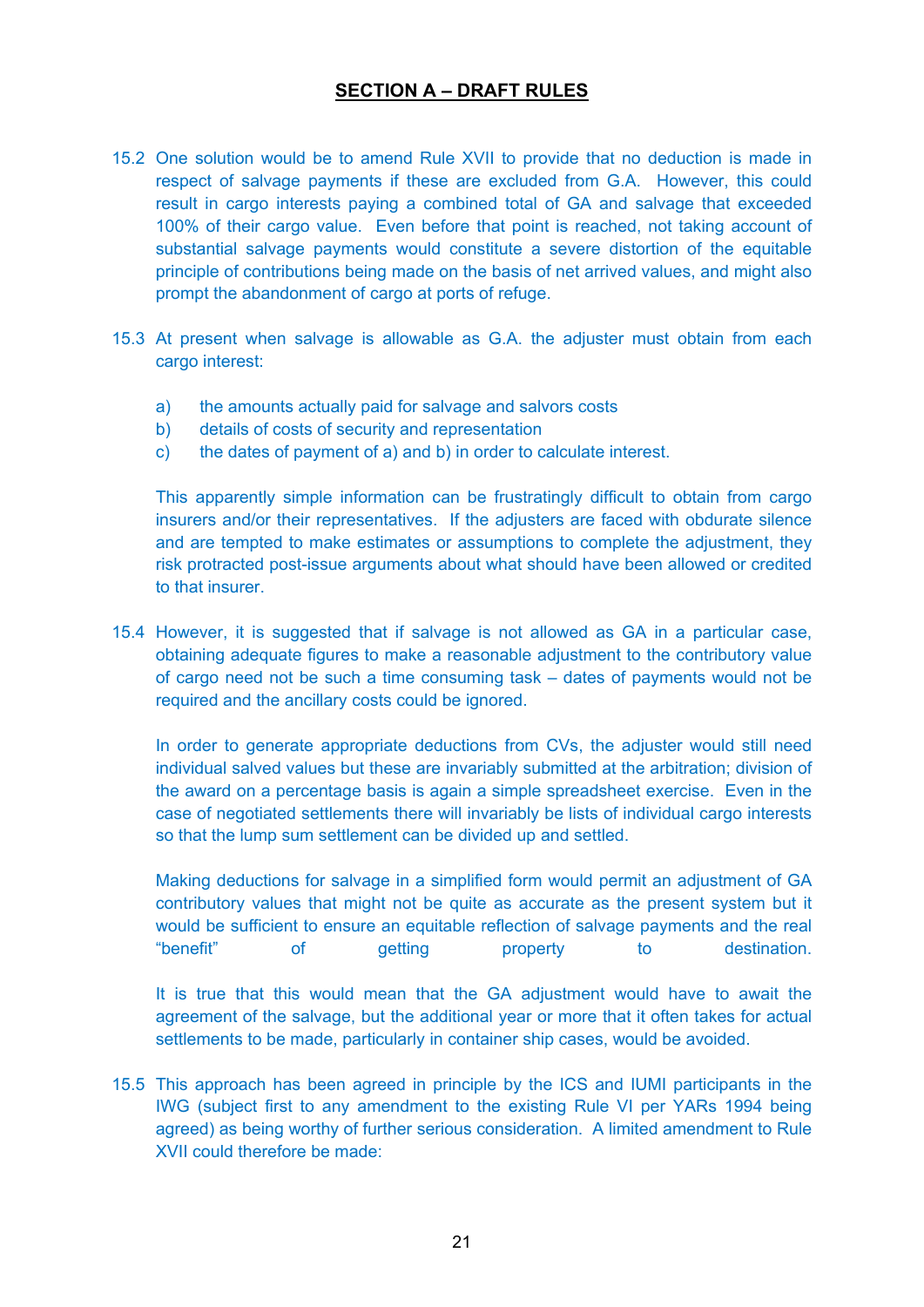*"Deduction being also made from the value of the property of all extra charges incurred in respect therefore subsequently to the general average act, except such charges as are allowed in general average. Where payment for salvage services has not been allowed as General Average by reason of Rule VI sub-paragraph b, deductions shall be limited to the amount paid to salvors including interest and salvors' costs."*

- c. In the circumstances envisaged in the third paragraph of Rule G, the cargo and other property shall contribute on the basis of its value upon delivery at original destination unless sold or otherwise disposed of short of that destination, and the ship shall contribute upon its actual net value at the time of completion of discharge of cargo.
- d. Where cargo is sold short of destination, however, it shall contribute upon the actual net proceeds of sale, with the addition of any amount allowed as general average.
- e. Mails, passengers' luggage, personal effects and accompanied private motor vehicles shall not contribute to general average.

### DN 16

#### With regard to sub-paragraph (e), Lowndes para 17.74 notes the following:

*"If the doctrine that only goods put on board as merchandise are liable to contribute is accepted as the rule of English law, it follows that all the effects of a passenger are exempt, and the general practice in this country seems to have been to exempt them. If passengers' effects were to be held liable to contribution, the liability would be restricted to such effects as are stowed in the baggage hold, thus exempting the property which the passenger retains in his own care for use on the voyage, and which, in this sense, is attached to his person. Yet there are practical objections even to this limited responsibility. It must often be difficult, if not impossible, at the time of disembarkation to obtain a proper valuation of the effects of each passenger to fix the amount of his contribution, and to enforce payment or exact security for the claim; and after the passengers have left the ship and dispersed, a right of action only enforceable by a number of separate law-suits, most of them for trifling amounts, would be an illusory remedy. Thus the right to contribution from passengers would in most cases probably resolve itself into a claim for damages against the shipowner, for failing to enforce the right on behalf of the party whose property has been sacrificed.*

*It is submitted that the best solution is to ascertain whether the articles are: (1) carried as "goods" under a contract of affreightment; or (2) carried as incidental to a contract for the carriage of a passenger. In (1) the goods contribute and receive in the ordinary way; in (2) the articles do not contribute, but probably receive contribution if damaged by a general average act."*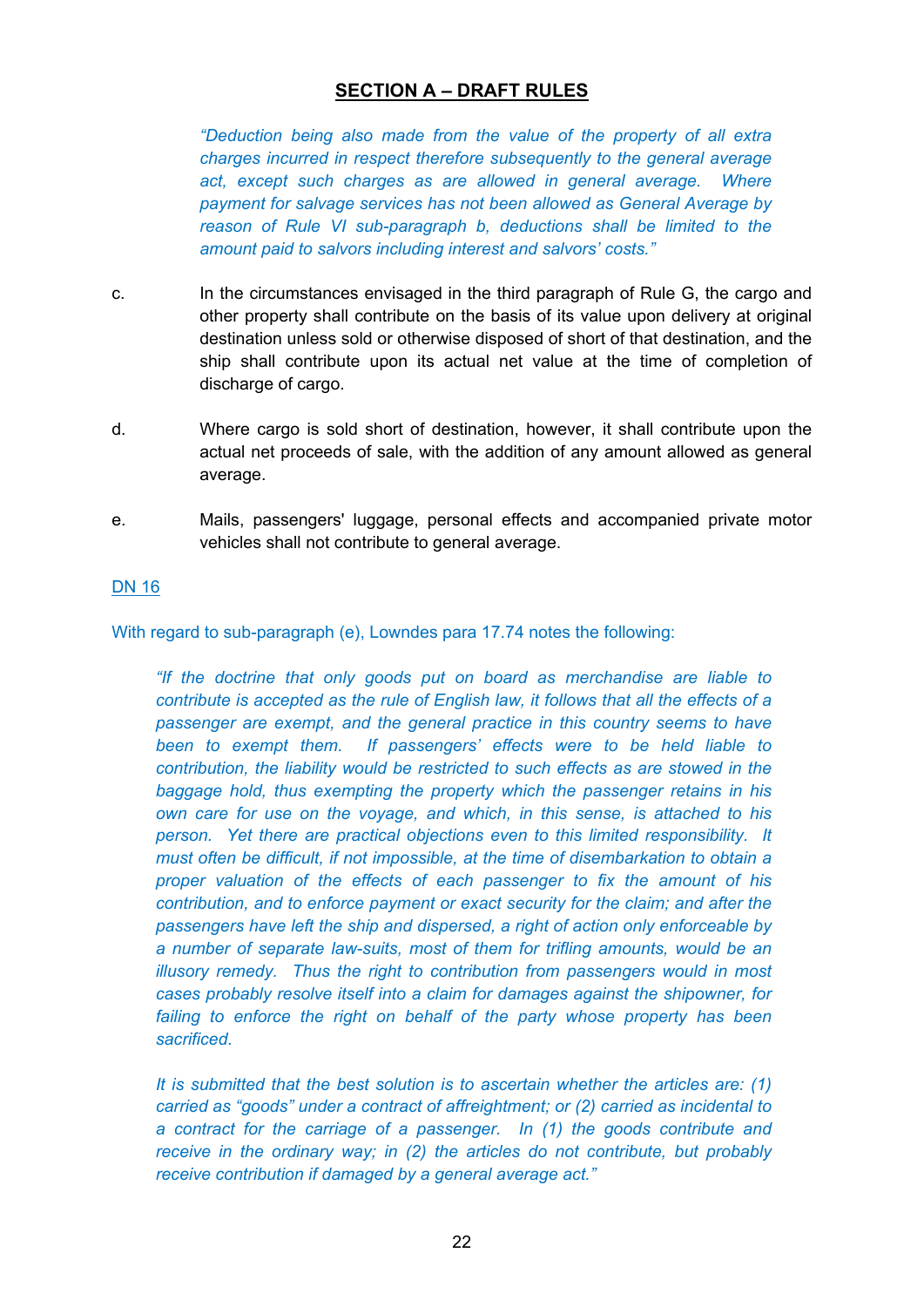LOF 2011 (box 2) exempts "the personal effects or baggage of passengers, master or crew". This is further defined in Lloyds Standard Salvage and Arbitration Clauses paragraph 3.2 as follows:

*"personal effects or baggage" as referred to in Box 2 of the Agreement means those which the passenger, Master and crew member have in their cabin or are otherwise in their possession, custody or control and shall include any private motor vehicle accompanying a passenger and any personal effects or baggage in or on such vehicle."*

Lowndes para 17.09 simply notes that the exception in the 1974 Rules regarding "passengers luggage not shipped under a bill of lading" was changed to exclude reference to bills of lading on "practical grounds". It is assumed this is a reference to the difficulty of valuing a container of ordinary household goods belonging to a family that is emigrating. However, it is perhaps unhelpful to have LOF and GA somewhat out of step on this issue. Whilst salvors will generally ignore low value household possessions, they see no reason why a container of valuable antiques should escape contribution.

Rule XVII could be amended as follows:

*"e. Mails, passengers' luggage, and accompanied personal effects and accompanied private motor vehicles shall not contribute to general average."*

### **RULE XX. PROVISION OF FUNDS**

- a. A commission of 2 per cent. on general average disbursements, other than the wages and maintenance of master, officers and crew and fuel and stores not replaced during the voyage, shall be allowed in general average
- b. The capital loss sustained by the owners of goods sold for the purpose of raising funds to defray general average disbursements shall be allowed in general average.
- c. The cost of insuring general average disbursements shall also be admitted in general average.

### DN 20 - Commission

20.1 The provisions of Rules XX and XXI are the subject of extensive review, and the allowance of commission under Rule XX may be dispensed with. If para (a) is deleted, paras (b) and (c) would remain.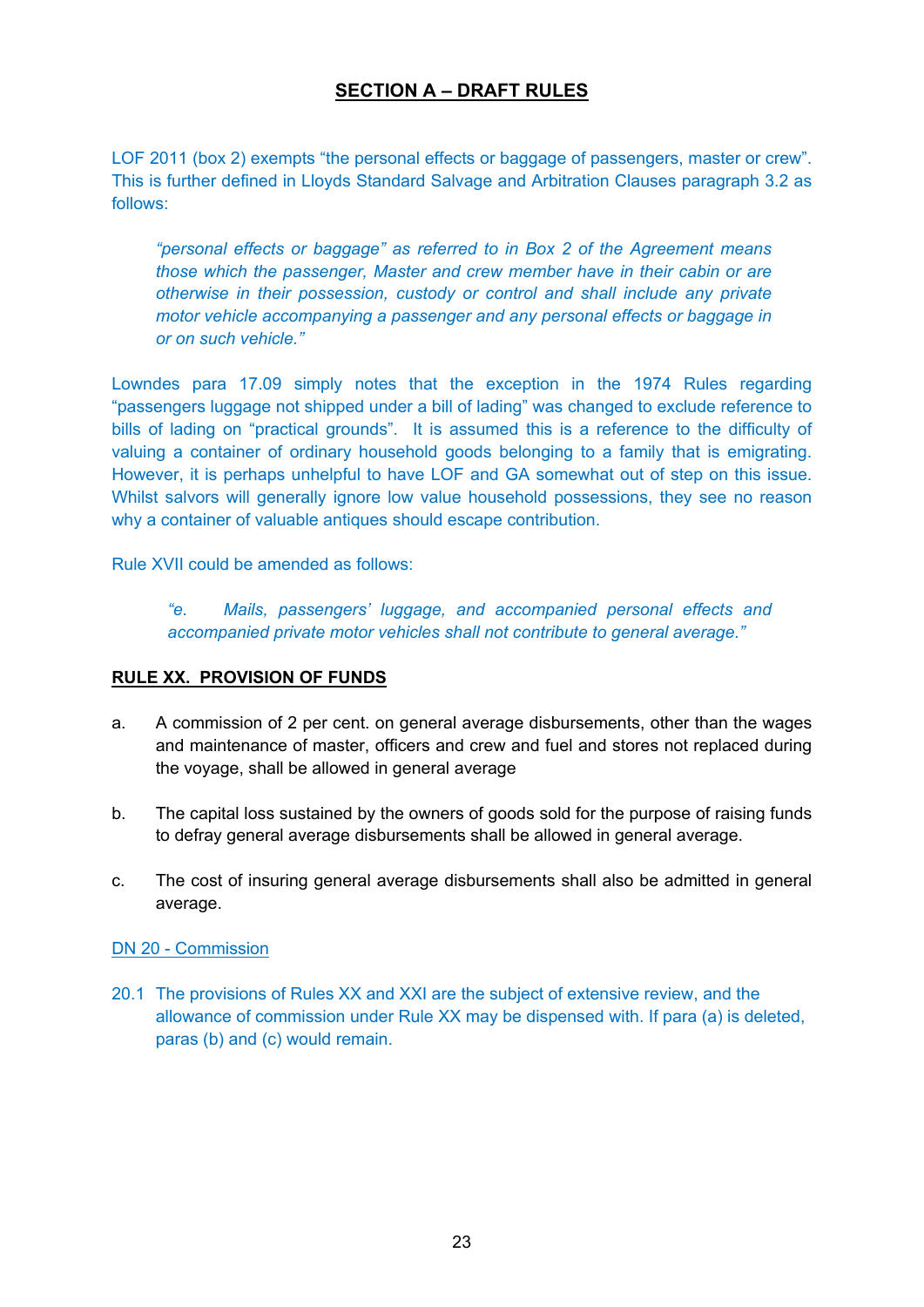### **RULE XXI. INTEREST ON LOSSES ALLOWED IN GENERAL AVERAGE**

Interest shall be allowed on expenditure, sacrifices and allowances in general average at the rate of 7 per cent. per annum, until three months after the date of issue of the general average adjustment, due allowance being made for any payment on account by the contributory interests or from the general average deposit fund.

#### DN 21 - Interest

- 21.1 There appeared to be a broad consensus in favour of more flexible provisions for interest rates along the lines of the 2004 Rule:
	- *"a. Interest shall be allowed on expenditure, sacrifices and allowances in general average until three months after the date of issue of the general average adjustment, due allowance being made for any payment on account by the contributory interests or from the general average deposit fund.*
	- *b. Each year the Assembly of the Comite Maritime International shall decide the rate of interest which shall apply. This rate shall be used for calculating interest accruing during the following calendar year."*
- 21.2 ICS and others have expressed the view that, if the concept of a variable (annually) interest rate is adopted, the current system for setting annual interest rates used under the 2004 rules needs to be reviewed.
- 21.3 It is understood that since February 2015, further meetings have place between ICS/BIMCO and IUMI to discuss the mechanism for setting the rate in more detail.Reports on this may be circulated before the Istanbil-meeting.
- 22.4 When consideration was being given to the possible use of SDRs as the currency of adjustment, if the currency was not otherwise designated by the contract of carriage, one of the supposed attractions of using SDRs was that it brought with it the possibility of using SDR interest rates. The SDR interest rate is set weekly and is based on a weighted average of representative interest rates for short-term debt in the money markets of the SDR basket currencies (USD, GBP, JPY and EUR).

The working group has considered the suitability of the utilisation of the SDR interest rate as the GA interest rate and has concluded that it should not be used for the following reasons:

- SDR interest rates are intended for use by governments in relation to SDR loans and not for commercial purposes.
- The rate is established not only based on interest rates but also what appears to be a currency correction factor.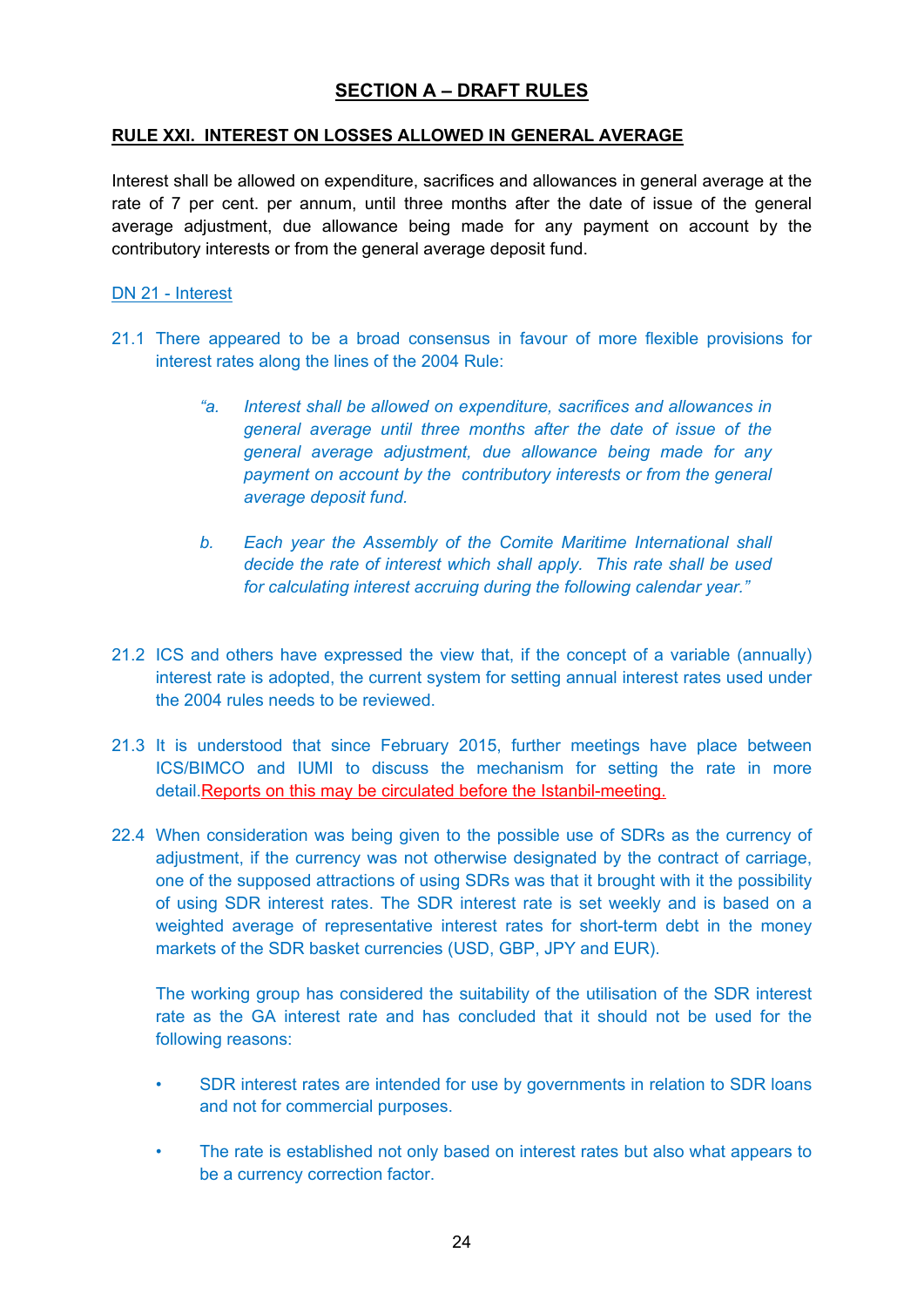- The SDR interest rates show an volatility which cannot easily be explained. For example, the rate as at 15 April 2015 was 0.05%, on 13 April 2014 it was 0.13% and on 14 April 2013 0.08%. During the same period 6-month LIBOR rates varied from 0.32% to 0.44%.
- Clearly SDR interest rates bear no relationship to commercial rates available to shipowners.
- It is not entirely clear whether SDR interest rates are weekly or annual rates the latter seems most likely. However, the International Monetary Fund who administer the SDR 'system' are not at all co-operative in providing information.
- The use of interest rates set weekly would make the calculation of GA interest more complex.

### **RULE XXII. TREATMENT OF CASH DEPOSITS**

Where cash deposits have been collected in respect of cargo's liability for general average, salvage or special charges, such deposits shall be paid without any delay into a special account in the joint names of a representative nominated on behalf of the shipowner and a representative nominated on behalf of the depositors in a bank to be approved by both. The sum so deposited together with accrued interest, if any, shall be held as security for payment to the parties entitled thereto of the general average, salvage or special charges payable by cargo in respect of which the deposits have been collected. Payments on account or refunds of deposits may be made if certified to in writing by the average adjuster. Such deposits and payments or refunds shall be without prejudice to the ultimate liability of the parties.

### DN 22 – Cash deposits

22.1 The re-formulation of this Rule to reflect modern banking realities was reviewed by the IWG financial issues group, which considered that placing the sole responsibility for holding the deposits on the average adjuster is a natural solution to the problem of joint accounts no longer being generally available. However, it was considered that this responsibility should be backed by a code of conduct. Thus the general view was that this liberty should only be granted to Sworn Adjusters or members of adjusting associations that impose strict standards of conduct on their members. However, it was recognised that this would be difficult to apply in practice.

It is obviously desirable that all deposits are ring-fenced so that they are not affected in the event of winding-up, bankruptcy or fraud of the adjuster. Measures necessary to achieve this will vary from country to country and therefore cannot easily be regulated in the Rules. Other ways to achieve the objective have been considered including an insurance solution, but this was not found to be practicable. Additionally CMI indicated that they were not in a position to act as guarantors or "policemen" with regard to deposits held by adjusters around the world.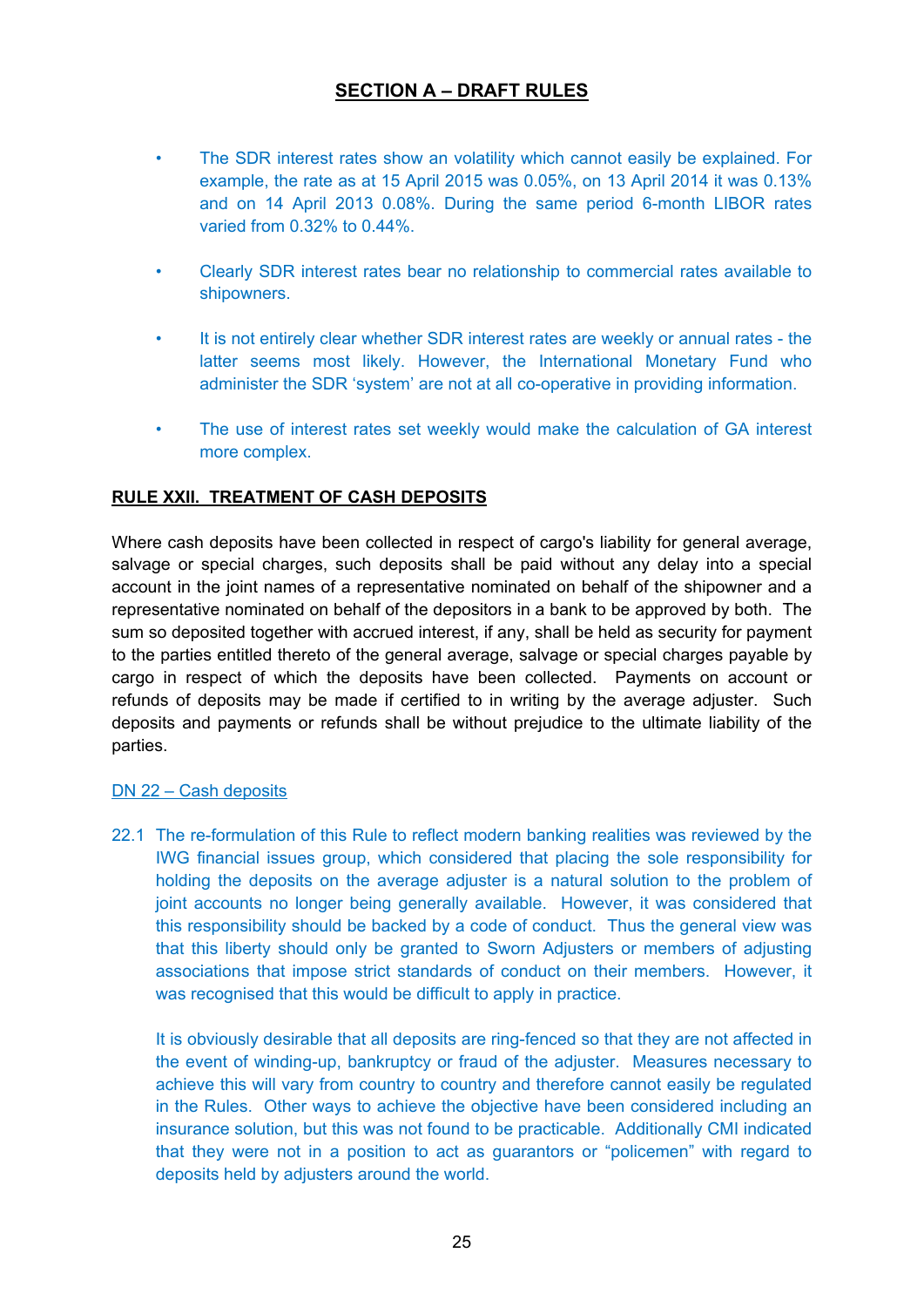- 22.2 In the circumstances it is accepted that the only practicable course of action is to amend the existing Rule XXII in as effective a manner as possible. The following draft is put forward which is a modified version of the draft originally proposed by the sub-group:
	- *"1) Where cash deposits have been collected in respect of cargo's liability for general average, salvage or special charges, such deposits shall be paid without any delay into a special account, earning interest where possible, in the name of the appointed average adjuster.*
	- *2) The special account shall be constituted in accordance with the legislation regarding client or third party funds that applies in the domicile of the appointed adjuster.*
	- *3) The sum so deposited, together with accrued interest, if any, shall be held as security for payment to the parties entitled thereto of the general average, salvage or special charges payable by cargo in respect of which the deposits have been collected. Payments on account or refunds of deposits may only be made when such payments are certified to in writing by the average adjuster and advised to the depositor requesting their approval. Upon the receipt of the depositor's approval, or in the absence of such approval within a period of 60 days, the average adjuster may deduct the amount of the payment on account or the final contribution from the deposit. Where refunds are due to the depositor, these may only be made once the original deposit receipt has been surrendered.*
	- *4) All deposits and payments or refunds shall be without prejudice to the ultimate liability of the parties."*
- 22.3 It should be noted that the final sentence of para 3 regarding deposit receipts does not appear in YARs 1994, but similar wording does appear in the approved Lloyd's Deposit Receipt form which remains widely in use, albeit with amendments made by adjusters.

It was reported by some adjusters that they did not issue deposit receipts in multi-bill cases on the grounds of saving cost and they rarely received requests for any kind of receipt from depositors. On the other hand, the IWG financial issues sub-group considered that the issuing of deposits was an important element in the greater transparency that was the objective of amending the Rule.

- 22.4 It has been suggested wording should be added to paragraph 1 to make it obligatory for the adjuster to issue some form of receipt.
- 22.5 It has been suggested that the following words should be added to paragraph 2: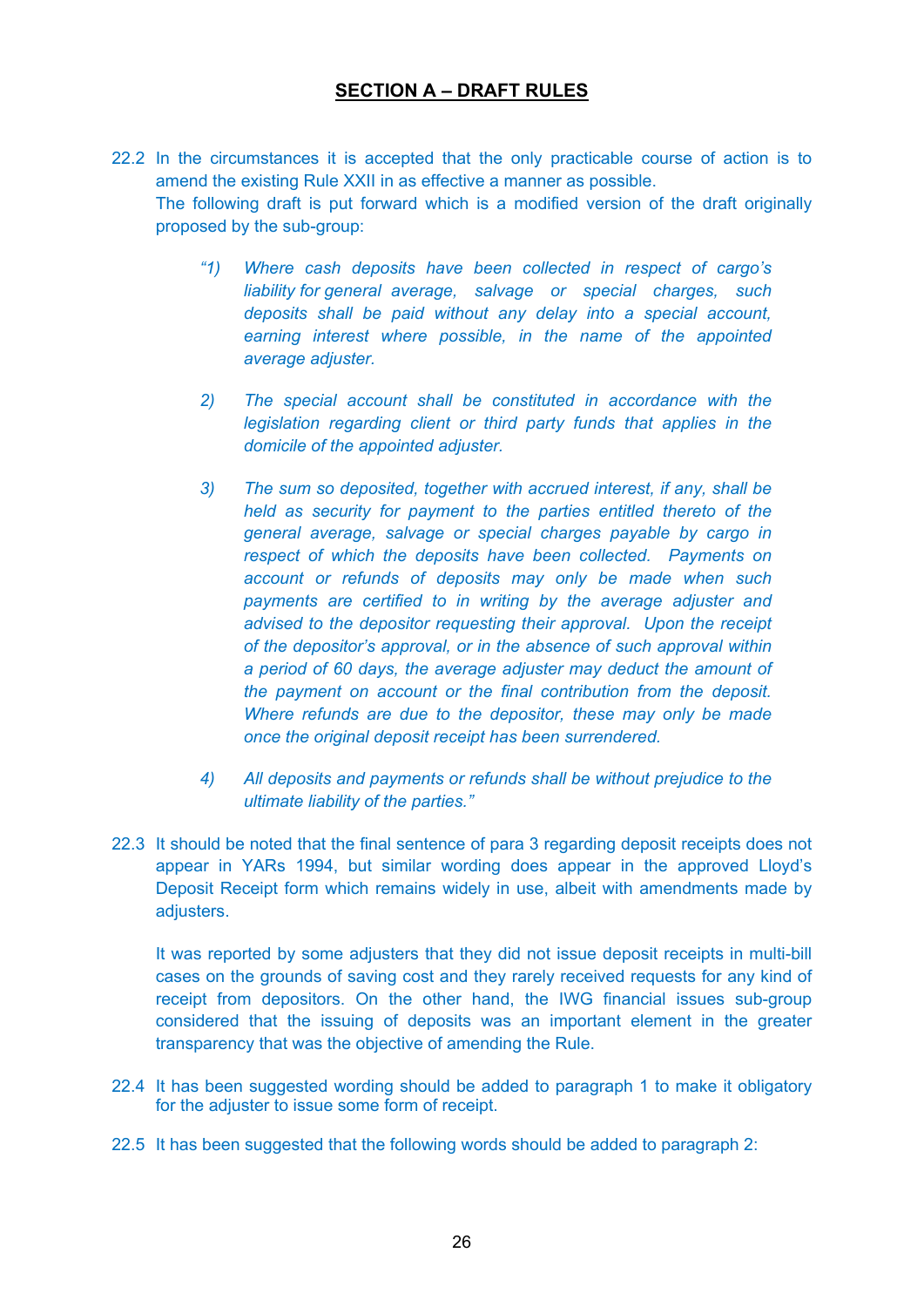*"….to the effect that the cash deposits are not affected in the case of winding up bankruptcy or fraud of any person."*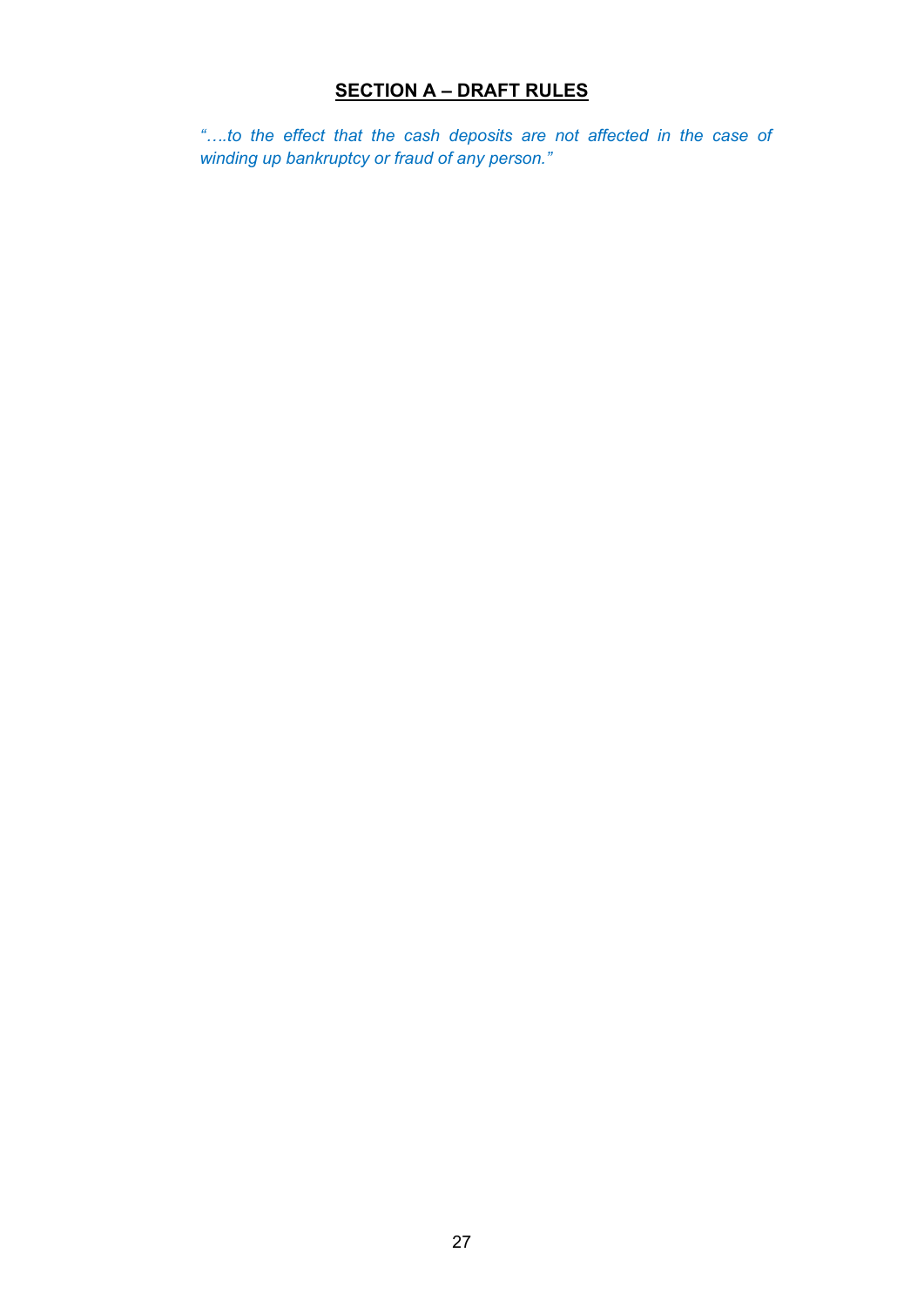### **1. CURRENCY OF ADJUSTMENT**

- 1.1 During all discussions to date it has been emphasised that the preferred solution to all the currency issues is to have clear provision in the contract of affreightment.
- 1.2 In the absence of such provision, the use of the SDRs as the currency of adjustment has been discussed on two possible models, both dating from similar debates at the time of the 1994 Rules.
	- a) The BMLA "Mandatory" Model:

*"Unless the parties have agreed that the adjustment shall be prepared in a specific currency the adjustment shall be prepared in Special Drawing Rights (SDRs). For this purpose the contributory values and the amounts made good for general average sacrifice (other than disbursements) shall be converted into SDRs or the specified currency at the rate of exchange prevailing at the termination of the adventure, and disbursements shall be so converted at the rate of exchange prevailing on the dates when payment was made. The final balances so calculated shall be paid to the creditors in the currency of their choice at the rate of exchange prevailing on the date of settlement. Where no official SDR exchange rate is quoted for any currency, conversion to and from SDRs shall be made by reference to United States dollars."*

b) The AIDE "Optional" model:

*"Unless the parties have agreed that the adjustment shall be prepared in a specific currency, the adjustment shall be prepared in such currency or currencies as may be equitable in the interests of the parties, having regard to the currencies in which the major claimants in general average have sustained financial loss.*

*For this purpose the contributory values and the amounts made good for general average sacrifice (other than disbursements) shall be converted into the currency of the adjustment at the rate of exchange prevailing on the last day of discharge at the final port of destination, or at the termination of the adventure when this occurs at a port of place other than the final port of destination, and disbursements shall be converted at the rate of exchange prevailing on the dates when payment was made."*

Although not referred to specifically it was envisaged that SDRs might be one of the "currencies" chosen to achieve an equitable result. The wording could easily be changed:

"such currency or currencies, including SDRs…" to make this clear.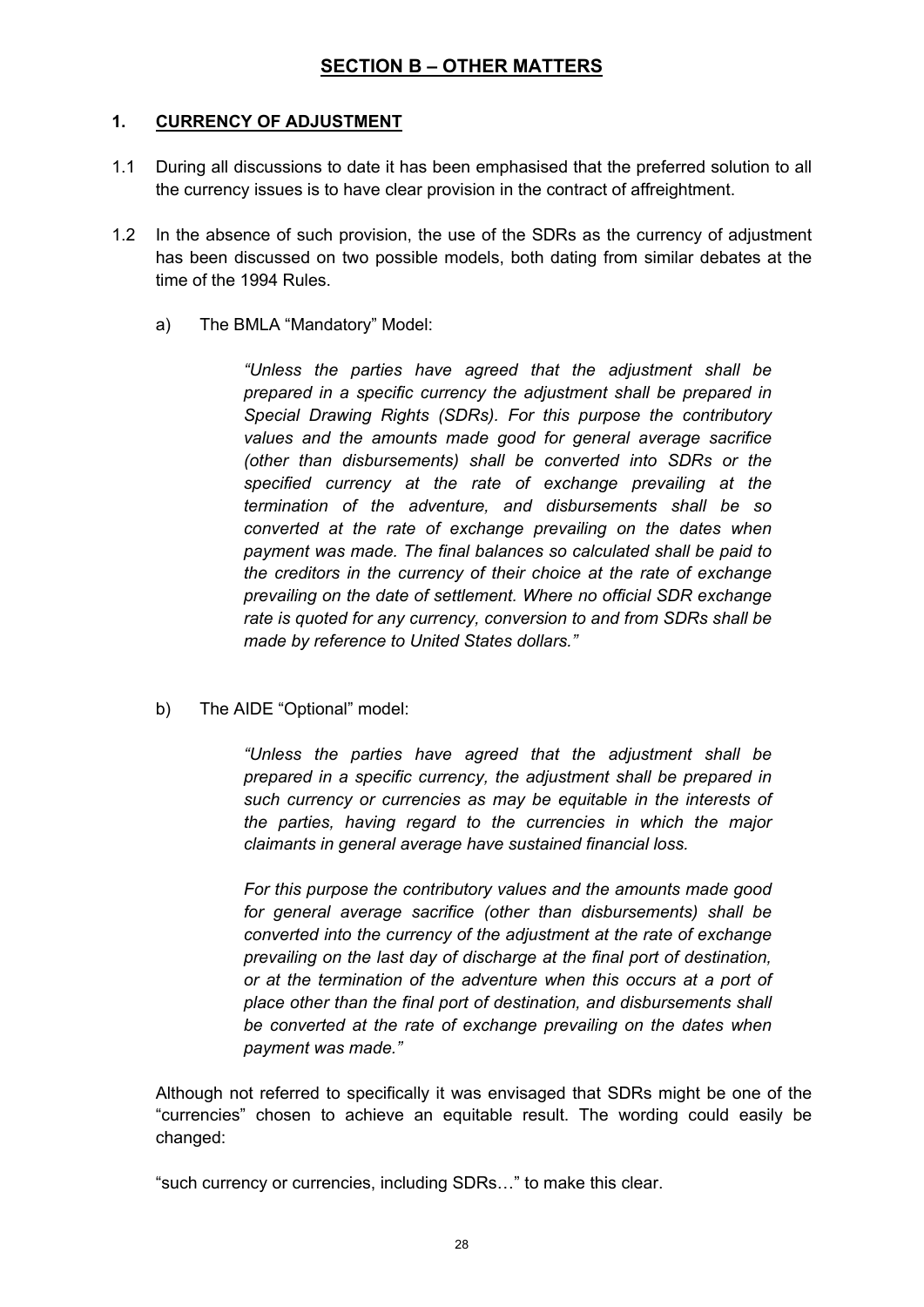- 1.3 One of the initial attractions of the SDR was that it would be used to settle the question of variable interest rates. However it was subsequently established that this would not be practical so that objections regarding unnecessary complexity in many cases and unfamiliarity / dislike in many locations were seen to weigh more heavily against the use of SDRs under the "mandatory" model.
- 1.4 In meetings after Hamburg, the IUMI representative has emphasised that the main objective from the insurers side was to achieve certainty as to the applicable currency as early as possible in the case. This was essential for reserving / hedging purposes and was considered to be more important than striving for perfect equity in each case.
- 1.5 It was suggested that the possibility could be explored with BIMCO of adding brief currency provisions in their standard documents (e.g. "at owners option" or "currency in which freight is payable") when amending these to include reference to the YARs 2016. (It was recognised that this would not deal with bespoke voyage charter wordings although such cases tend to involve bulk cargo and less complex financial issues).
- 1.6 It was also suggested that the currency of adjustment could be specified in the G.A guarantees and bonds. The time of sending security out might be rather early for the adjuster to have a full appreciation of all currency issues that might arise in the case, but the objective of certainty would be achieved.
- 1.7 It would appear that considerable discussion is still required and no draft wording was possible. The options for the future would appear to include:
	- a) Maintain the status quo where adjusters choose what appears to be the most practical and equitable currency.
	- b) Specify a basis for selecting the currency in YARs.
	- c) Specify in YAR that US\$ are to be used in all cases.
	- d) Specify in YAR that US\$ are to be used unless otherwise agreed.

### **2. ROLE OF ADJUSTERS**

IUMI have submitted the following paper on this topic:

*"In a paper written in October 2014 Jolien Kruit suggested, for various reasons, that a paragraph should be inserted in the proposed York-Antwerp Rules 2016 ("YAR") in which it is expressly provided that the average adjuster has to act impartially and independently and/or owes a duty of care towards all parties to the maritime adventure.*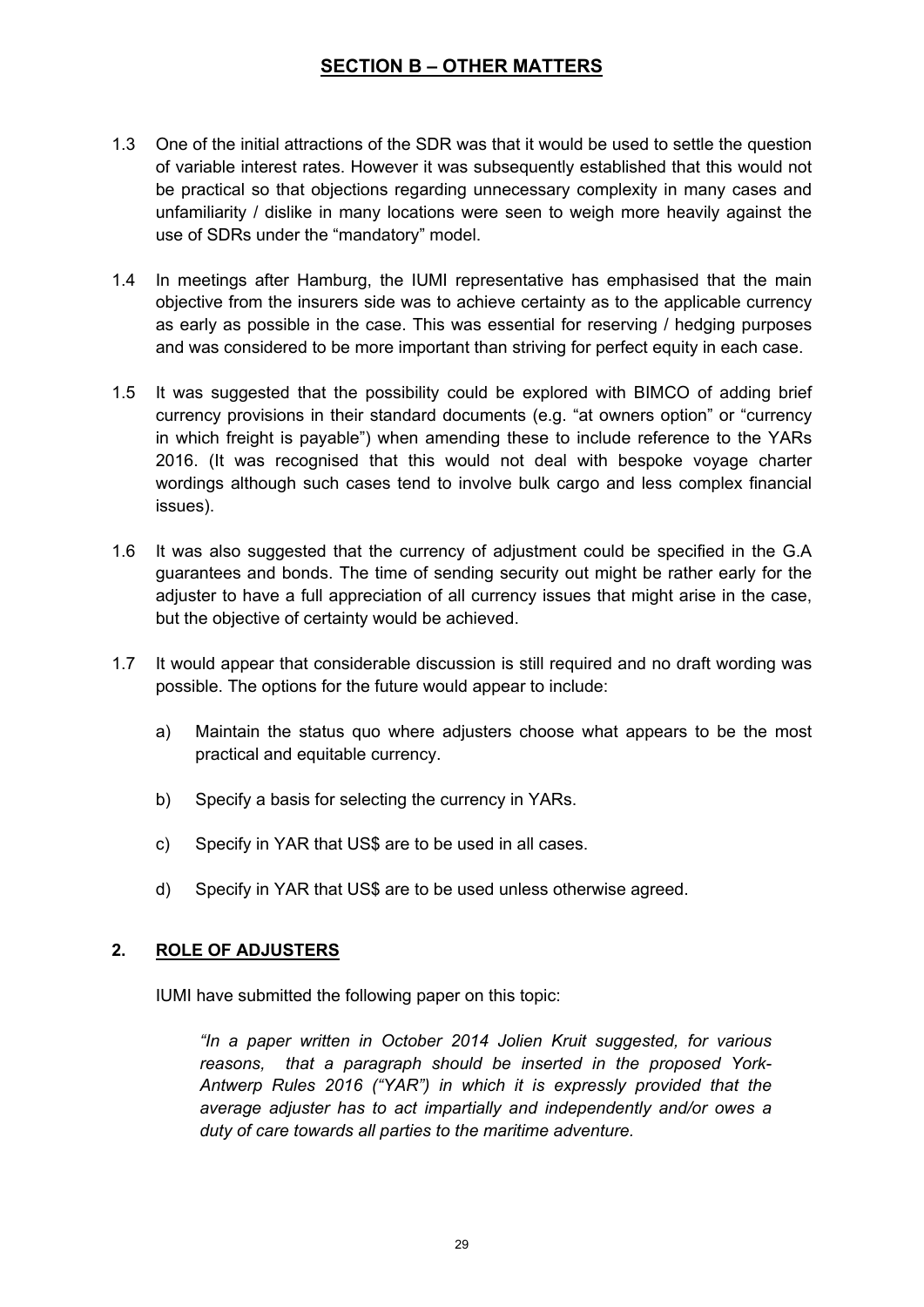*Having taken soundings the following list of things Adjusters should do has emerged; Adjusters should:*

- *1. Genuinely act in the interests of all parties to the Common Maritime Adventure ("CMA");*
- *2. Publish all evidence about causation in the Adjustment or publish an independent expert's view of causation in the Adjustment;*
- *3. Make available copies of vouchers and relevant contracts (e.g. for repair) relating to expenses allowed in the Adjustment;*
- *4. Where appropriate Adjusters should collect G.A. security from all those interested in the CMA (including the ship and time charterers' bunkers) as well as the cargo so that no party to the CMA is left unsecured should it turn out they are creditors in the Adjustment;*
- *5. Explain in appropriate detail the reason for the currency of the Adjustment;*
- *6. Investigate (and state in the Adjustment ) the steps which the parties to the CMA have taken and, if applicable, are taking to effect a recovery which might result in a re-adjustment;*
- *7. State upon the basis of which YAR rule each expense or sacrifice is allowed in the Adjustment (this is the subject of an AAA provisional Rule of Practice);*
- *8. Explain and justify the basis upon which GA contributions are claimed: this will usually (but not always) be a contract of carriage and, if it is, then the Adjuster should explain in the Adjustment if necessary pursuant to which contract of carriage the Adjustment is done and the reason why other contracts are not being relied upon (e.g. why is the G.A. clause in the Voyage C/P being adopted rather than the B/L?);*
- *9. Do not seek payments on account before the CMA has been completed;*
- *10. If the adjuster is aware that there has been a substantial cargo sacrifice, the cargo parties interested should be offered the opportunity to check the wording of security given by the other main contributing parties to the CMA;*
- *11. The adjuster should accept security wording which provides that payment is only made when properly and reasonably due;*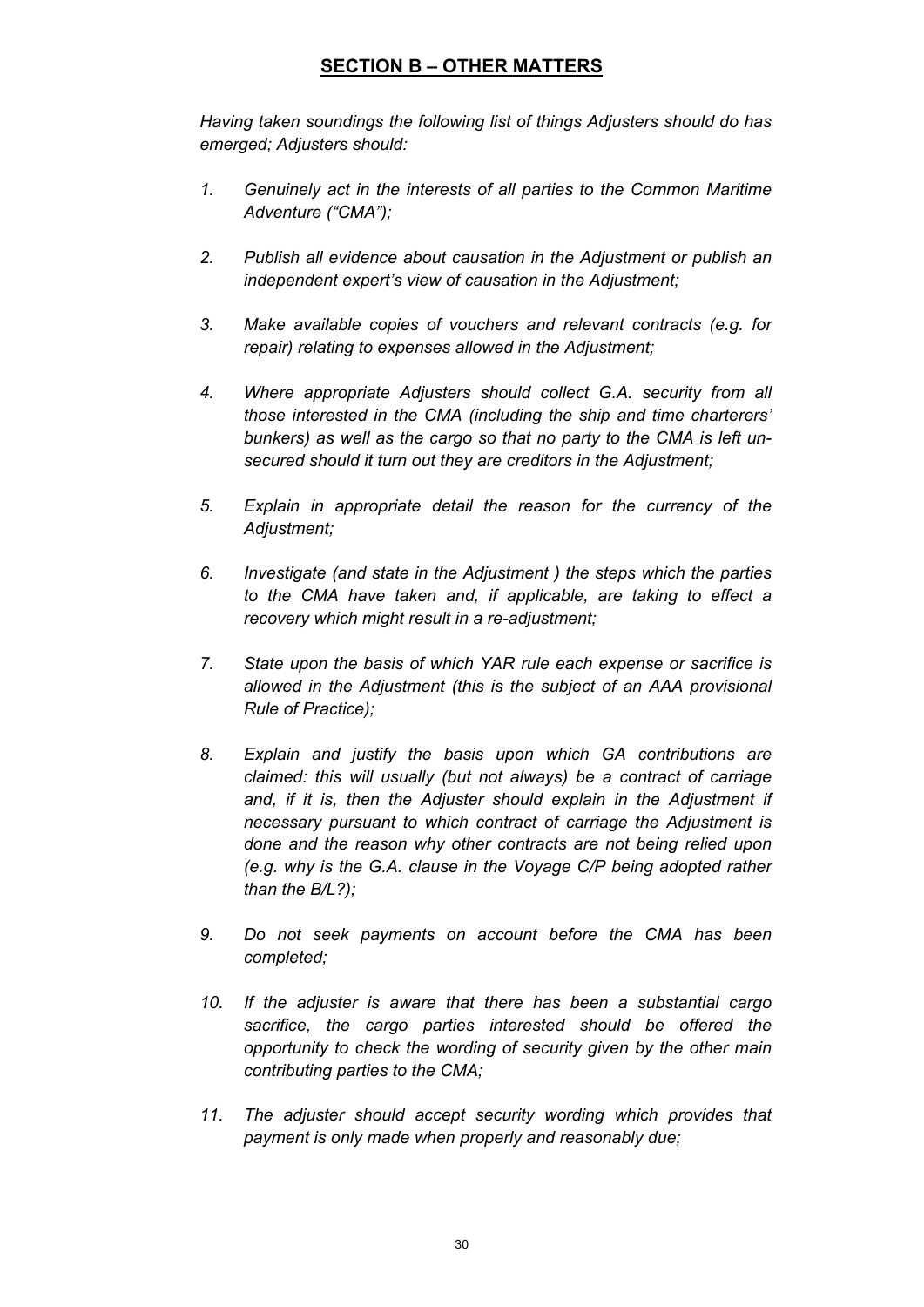- *12. The adjuster should not obtain the shipowners' approval of the adjustment before it is distributed;*
- *13. Collection of the contributions should be arranged on behalf of all parties to the maritime adventure.*

*It is thought that most of these requirements are already adopted as good practice and are therefore uncontroversial. However it is anticipated that items 2 and 4 might require some further explanation.*

*The reason that IUMI feels it would be helpful to have available all evidence about causation in the adjustment or that an independent expert's view of causation should be published is that the ship owner is in the special position of holding all the evidence. He seeks to recover contributions from innocent cargo interests on the principle that equity demands that sacrifices made for the benefit of all should be compensated by all. However as the equitable maxim has it "He who comes to equity must come with clean hands" and it is not appropriate that such demands should be made if, at the same time, attempts are being made to conceal evidence of the true cause of the GA incident. In his role as a truly independent adjuster all such evidence which he comes across should be disclosed to all parties to the CMA to make what they can of.*

*The reason that GA security should be collected from all those interested in the CMA, including the ship and time charterers' bunkers as well as the cargo, is that occasionally the right of cargo interests to collect contributions in GA are illusory because they are unsecured. While it is unusual for cargo to be creditors in GA it is by no means unheard of. Given the very considerable amount of time effort and expense which adjusters go to in collecting security from cargo interests the small amount of extra effort required to secure the ship's contribution would seem to be negligible in comparison given that the ship is just one, usually substantial, interest. Ships are frequently owned by one-ship companies who have no assets apart from the ship itself. Adjustments frequently take many years to produce by which time the ship may well have been sold and the former owning company left without assets or even dissolved. For this reason it seems quite reasonable to require ship interests to give proper security for GA contributions to cargo interests in just the same way that cargo interests secure their own GA contributions in favour of ship interests.*

*The other issues listed are not thought to be controversial and therefore no further comment is made about them.*

*The other issue for consideration is whether the Rule proposed by Ms Kruit should best appear as a new Rule in the YAR, a Rule of Practice to be adopted by each national Association of Average Adjusters or as Guidelines annexed to the next version of the YAR. The main role of the YAR is to govern the practice of actually performing the adjustment.*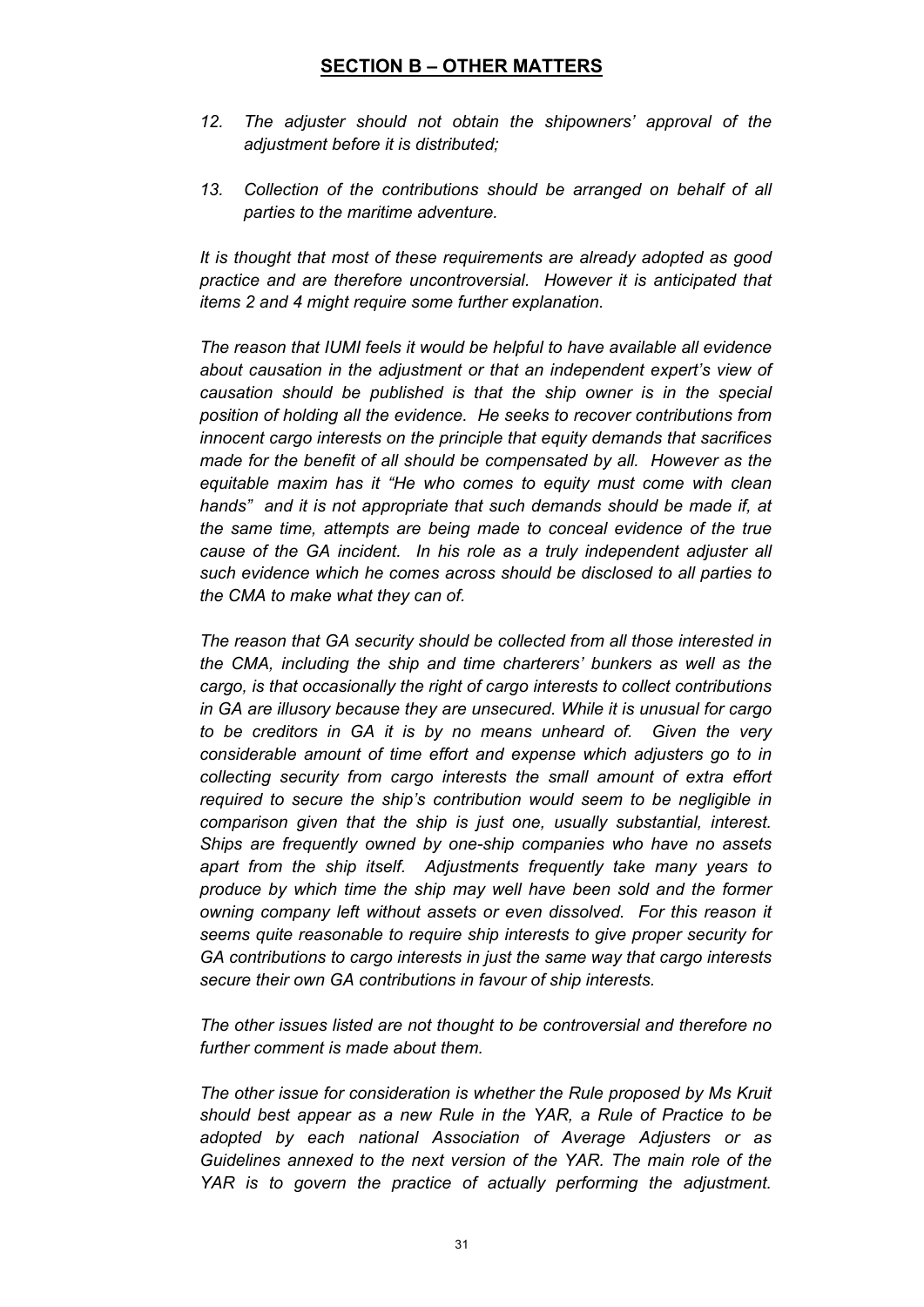*However Rule XXII (Treatment of Cash Deposits) and Rule E (time limits for claims in GA) the Rules now address matters outside the adjustment itself.*

*The role of Adjusters in the adjustment process is increasingly coming to be specifically recognised in the YAR and they are increasingly being asked to exercise their discretion in making allowances. Under YAR 1994 and 2004 Average Adjusters appear specifically in Rule E which requires them to be notice of claims in GA. Under the proposed new YAR 2016 Adjusters are to be specifically given greatly increased roles: for example an amendment is proposed to Rule E requiring parties to give notice of recoveries to Adjusters (para. 5.2 of the Working Paper for the IWG meeting on 25/02/2015 ("the Working Paper")); In para 8.1 of the Working Paper it is proposed that Adjusters should use their discretion to a limited extent when apportioning salvage in GA; in para 9.2 of the Working Paper it is acknowledged that Adjusters exercise discretion when making allowances under Rule X; Para 18.1 and 18.2 of the Working Paper propose a new Rule G or an amendment to Rule XVII giving Adjusters greater discretion in the calculation of contributory values and importantly under the proposals for the new Rule XXII (Treatment of cash deposits addressed in para. 23 of the Working Paper) Adjusters are to hold cash deposits in accounts in their own sole name rather than in the manner described in Rule XXII of the 1994 and 2004 YAR. Adjusters are now specifically given roles in the YAR which were not mentioned in previous versions. Average Adjusters are not generally (but with a few exceptions) regulated but their role requires (and usually gets) the highest standards of professional integrity and impartiality. It is therefore the view of IUMI that a YAR Rule should be included in the next YAR briefly stating the Adjuster's role is to act impartially and independently and refer to Guidelines for examples of how this requirement might operate in practice (these would include points 1 to 13 above). The Guidelines to be appended to the YAR would constitute an expression of best practice and national courts worldwide should take judicial notice of them even though they would not be directly legally binding on adjusters.*

*In IUMI's view a Rule of Practice would not be an appropriate method of clarifying the Adjusters' role because it would require the various national associations of average adjusters to separately introduce appropriate resolutions: This would be a process over which the CMI would have no control and which would, inevitably, produce different rules at different times in different countries - the very lack of uniformity which the YAR are designed to avoid. IUMI's preference is therefore the next YAR should append Guidelines dealing with the issues raised in Ms. Kruit's paper and herein."*

It is understood that IUMI will shortly provide a draft wording for a brief addition to the YARs for further discussion at Istanbul, with further points being dealt with under the CMI Guidelines.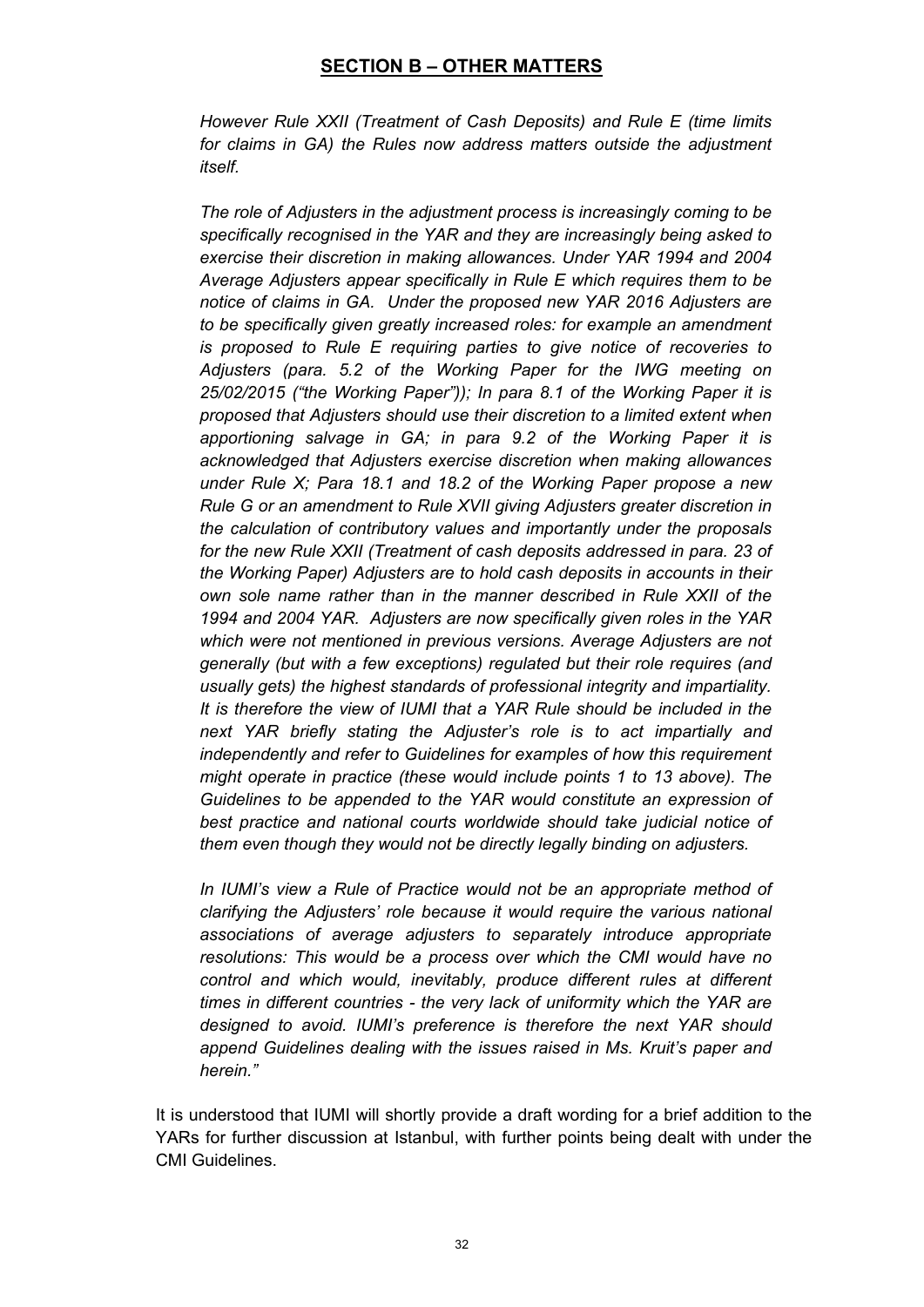In advance of a specific draft wording the IUMI paper has been submitted to the adjuster members of the IWG and their preliminary comments can be summarised as follows:

- While it is pleasing to see the generous comments in the paper about the role of reputable adjusters, it should also be noted that IUMI's hull insurers have a significant part to play in discouraging the use of adjusters who are not as professional in their approach. As the party paying ship's proportion of adjusters' fees in general average cases and 100% of such fees in relation to particular average losses, the hull insurer is in an influential position. While the difficulties inherent in the current soft market are acknowledged, many H&M policies do specify the name of an adjuster or a panel of adjusters that has been agreed at the time of placing.
- As noted in the paper, the legal regimes under which adjusters operate vary enormously with regard to the extent of statutory controls and supervision by professional bodies. Legal concepts such as "impartiality" and "duty of care" are equally diverse and would impact in different ways, making the application of a general rule governing the conduct of adjusters as difficult as, for example, one governing the exercise of liens.
- In addition to potential legal action being taken in their working domicile, adjusters also face more frequent actual or threatened legal action in countries where they are offering professional services, particularly when collecting general average and / or salvage security. There would be serious concerns that any express terms such as suggested would be used to draw adjusters into disputes that actually relate more to commercial or P&I issues than to General Average.

Notwithstanding these concerns, it was considered that reputable adjusters would welcome any support for existing best practice and suggested that the correct vehicle for this would be within the CMI Guidelines.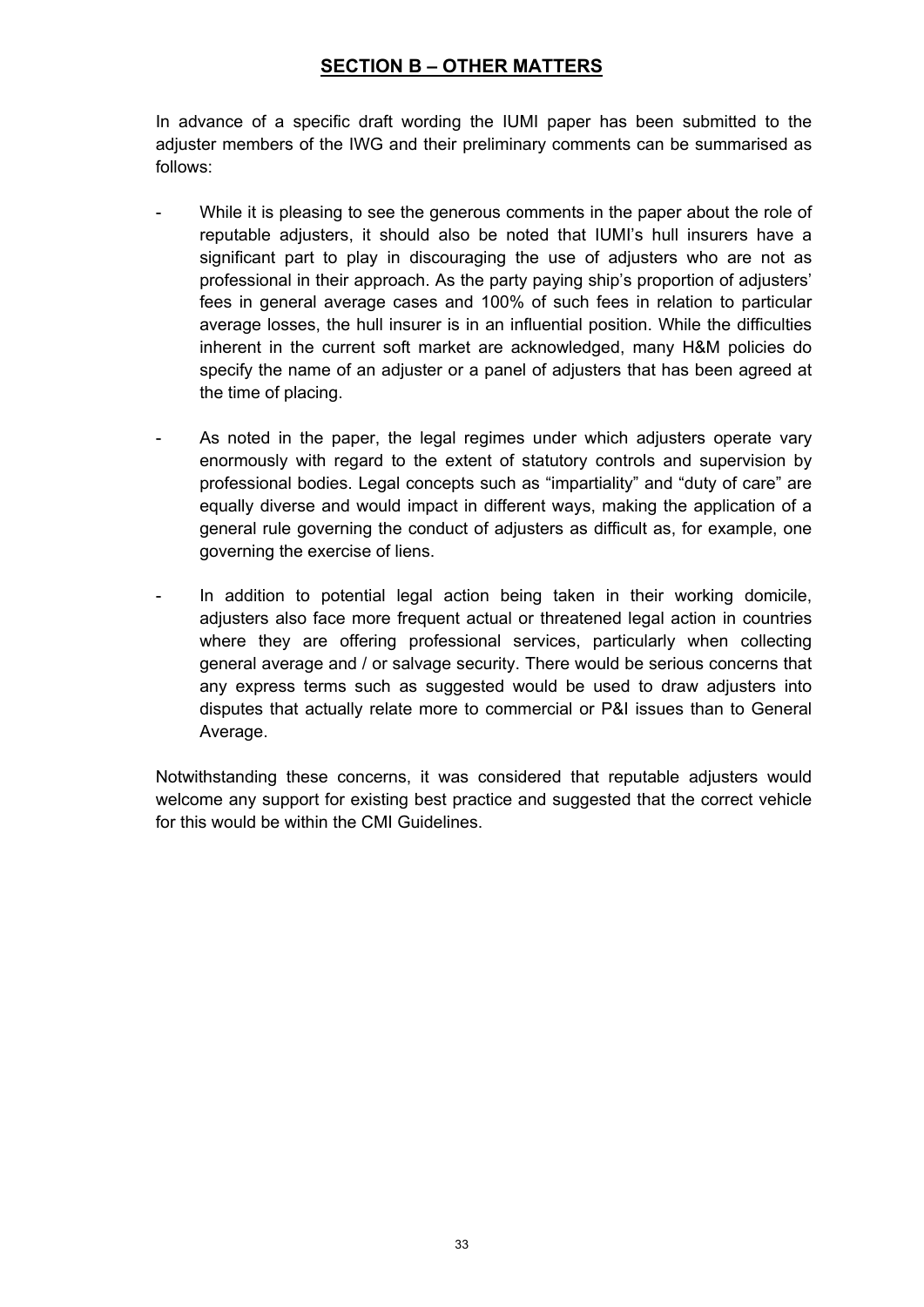### **INTRODUCTION**

In the 2011 CMI Questionnaire consideration was given to:

- including a "Definitions" section in the Rules in line with many international conventions
- expanding the Rules to cover matters that presently require reference to text books or other sources to understand fully.

It was agreed by the IWG that "Definitions" would simply extend the scope for arguments on the various definitions. Additionally, while making the Rules more self-contained had some merits, it would be at the expense of the brevity and flexibility of the present Rules format which were considered to be essential features that must be retained.

Other areas such as maintaining liens and forms of security were seen as being too dependent on local jurisdictions to make the drafting of useful new Rules possible.

However, against this background it was considered that CMI could play a useful role by providing a set of Guidelines that, while not binding, would reflect existing best practice and provide a source of information and guidance for commercial interests.

\_\_\_\_\_\_\_\_\_\_\_\_\_\_\_\_\_\_\_\_\_\_\_\_\_\_\_\_\_\_\_\_\_\_\_\_\_\_\_\_\_\_\_\_\_\_

The following pages do not provide any detailed drafting (with the exception of section G) but are intended to give the ISC an indication of the areas that might be covered. If there is agreement in principle to the idea of the CMI Guidelines, more detailed drafting can be assigned by the Chairman to sub-groups.

The draft shown in section G is taken from an existing document and is intended merely to illustrate the kind of general guidance that might be offered.

The list is not intended to be exhaustive and there may be other suitable topics that can be considered.

If adopted, any set of Guidelines would need to include:

- A suitable pre-amble to make it clear they are separate from the YARs and not contractually binding;
- A mechanism for updating the Guidelines when required.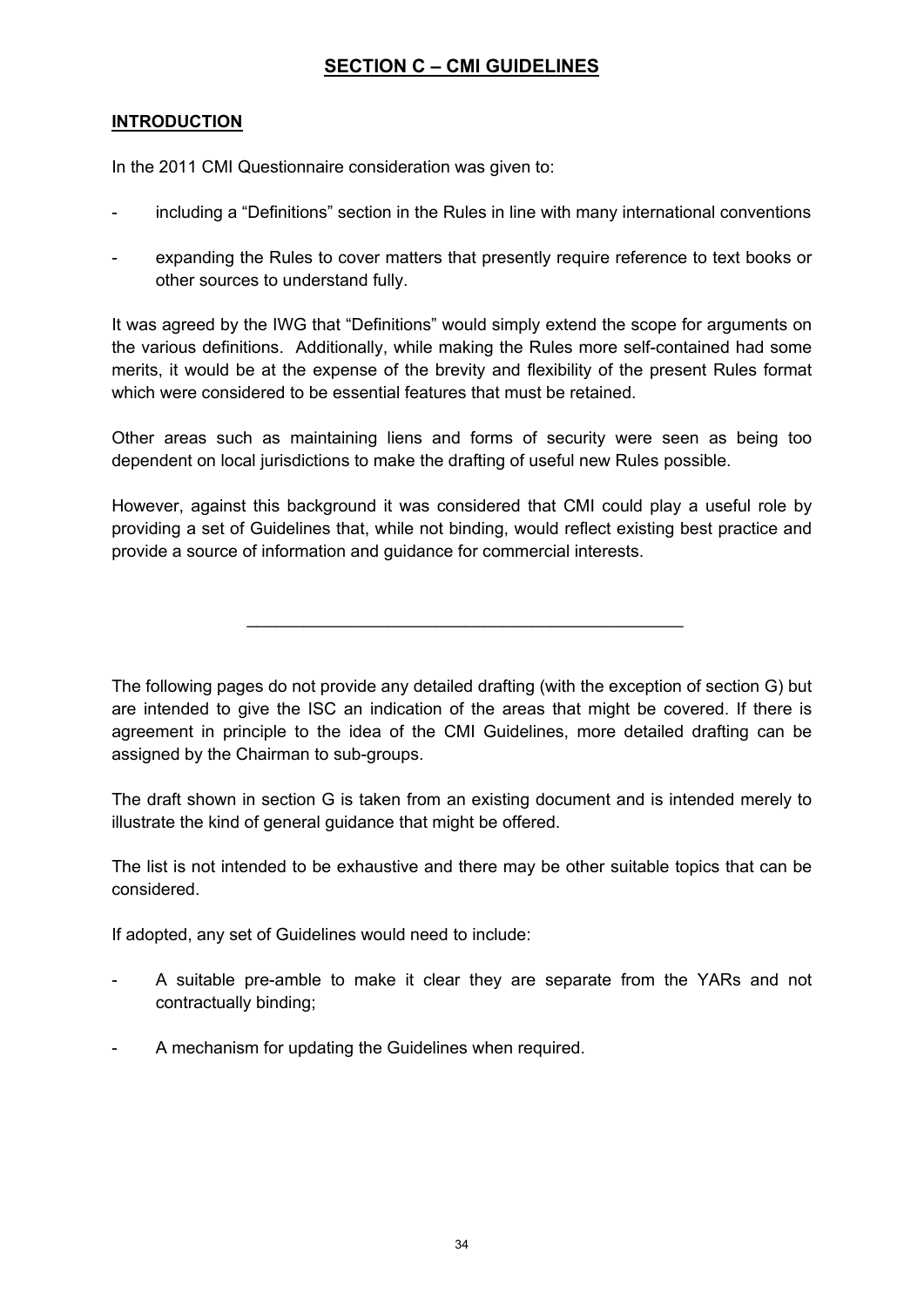### **CONTENTS**

- A) APPLICATION OF RULE VI
- B) INTEREST RATES UNDER RULE XXI
- C) TREATMENT OF CASH DEPOSITS (RULE XXII)
- D) GENERAL AVERAGE SECURITY DOCUMENTS
- E) ROLE OF THE ADJUSTER
- F) MEDIATION OF DISPUTES
- G) ROLE OF GENERAL INTEREST SURVEYOR

(topics a-c are shown in the order that they appear in the YARs).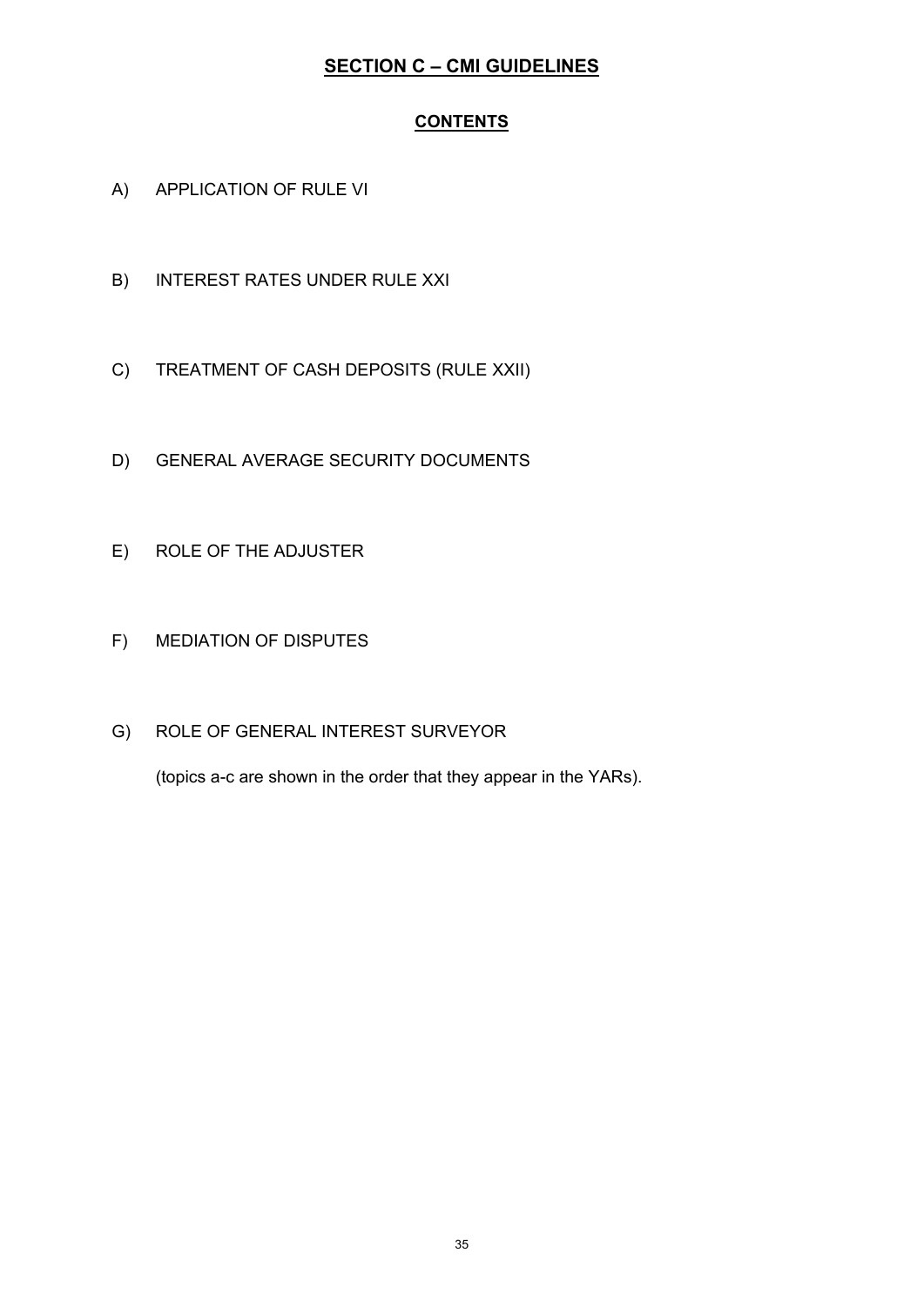### **A) APPLICATION OF RULE VI**

### Drafting Note:

The decision as to the future form of Rule VI is still a matter of discussion.

One option being considered is that of salvage being included as GA (as in YARs 1994) but with various exceptions when the parties have settled or are liable for salvage independently.

The application of these exceptions might involve the adjuster making judgements as to what is (for example) a "significant" difference in contributory values.

If this route is followed a subsidiary question arises as to whether CMI should provide guidelines to assist the adjuster in arriving at such decisions and to help the parties understand the criteria being applied.

Further drafting work on this point is therefore deferred at present.

### **B) INTEREST RATES UNDER RULE XXI**

#### Drafting Note:

The question of changes under Rules XX and XXI is still a matter of discussion but if the YARs 2004 position on interest is accepted (a flexible rate set annually by CMI), ICS have indicated that they consider the current guidelines for this process need to be amended:

- to include representatives of shipowners in the CMI panel
- to ensure a more realistic rate that will reflect the likely cost to the shipowner or any other party advancing funds.

For information, the current (2004) guidelines are shown below:

*"The Plenary Session of the Vancouver Conference adopted the following guidelines for fixing the rate of interest:*

*"Guidelines for the Assembly of the Comit Maritime International when deciding the annual interest rate provided for in YAR Rule XXI.*

*The Assembly is empowered to decide the rate of interest based upon any information or consideration, which in the discretion of the Assembly are considered relevant, but may take the following matters into account:*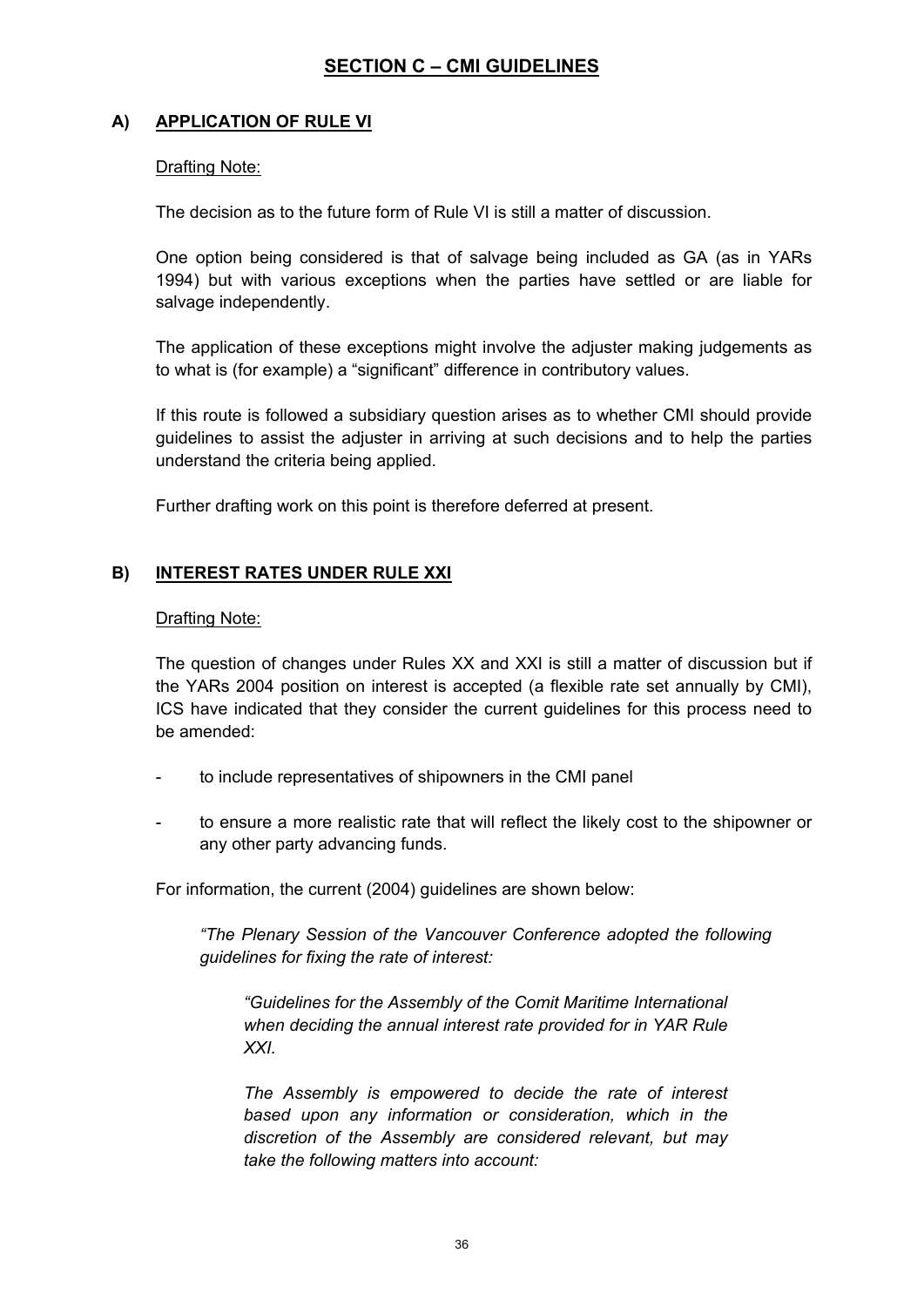*The rate shall be based upon a reasonable estimate of what is the rate of interest charged by a first class commercial bank to a ship owner of good credit rating.*

*Due regard shall be had to the following:*

- *- That the majority of all G.A. adjustments are drawn up in USD.*
- *- That therefore the level of interest for one-year USD loans shall be given particular consideration*
- *- that most adjustments, which are not drawn up n USD, are drawn up in GBP, EUR or JPY.*
- *- That, if the level of interest for one year loans in GBP, EUR or JPY differs substantially from the level of interest for one year loans in USD, this shall be taken into account.*
- *- That readily available information about the level of interest such as USD – prime rate and LIBOR shall be collected and used.*
- *- Any amendment of these guidelines shall be made by a decision of a conference of the CMI."*

### **C) TREATMENT OF CASH DEPOSITS**

### Drafting Note:

If the amended version of Rule XXII is accepted (see Section A paragraph 22.2) this already specifies to some extent the way in which deposits are to be handled. However, it may be desirable to provide some additional guidance, perhaps along the following lines:

*Under Rule XXII(2) the adjuster is required to hold deposits in a special account constituted in accordance with the legislation regarding holding client or third party funds that applies in the domicile of the appointed adjuster.*

*In the absence of such legislation, or where it is incomplete, CMI recommends that any special account should have the following features:*

- *- Funds should be held separately from the normal operating accounts of the adjuster.*
- *- Funds should be 'ring-fenced' in the event of liquidation or the cessation of the adjuster's business.*
- *- The holding bank should provide regular statements that show all transactions clearly.*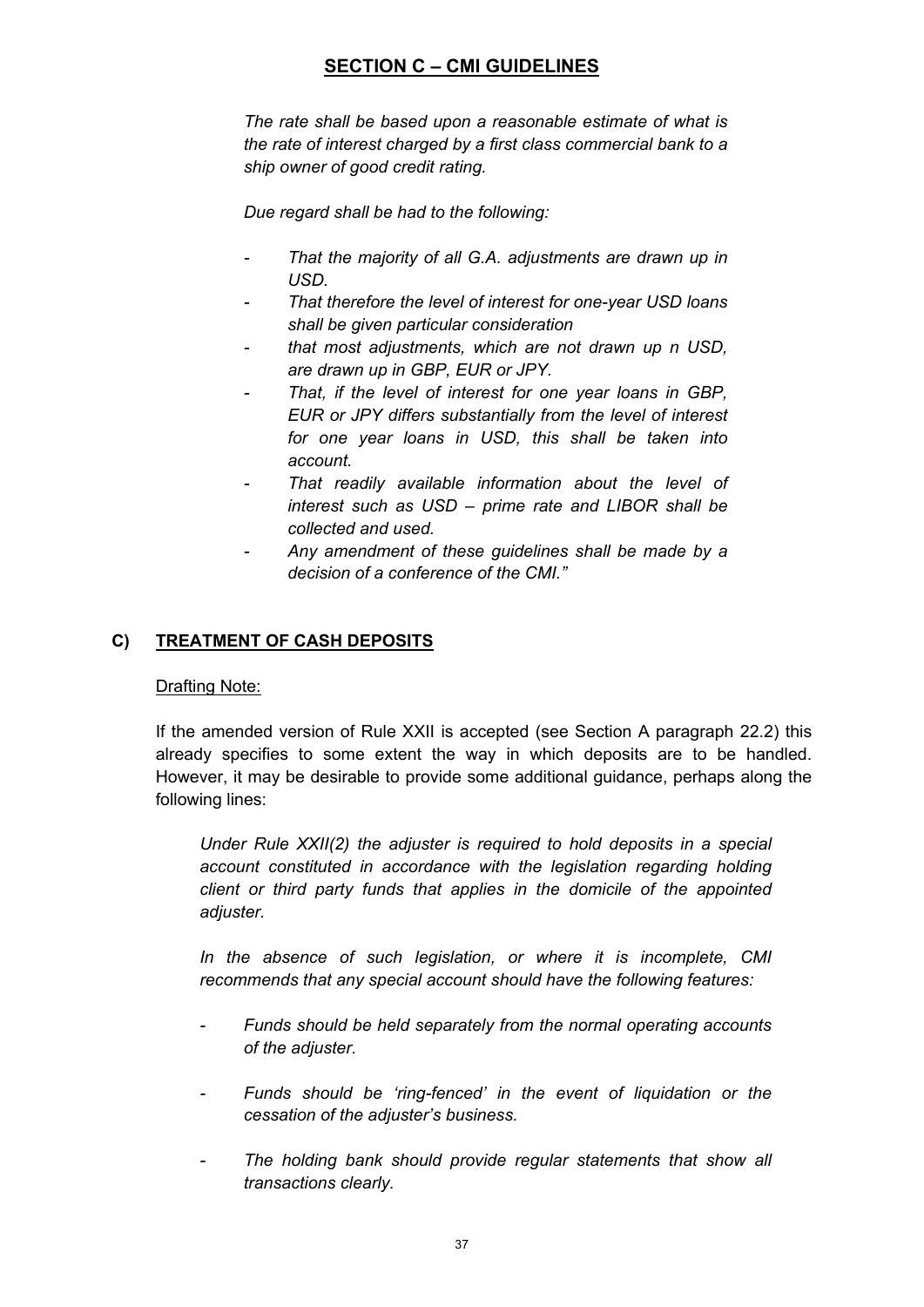In addition, the question of deposit receipts remains to be decided (see DN 23) and depending on the outcome, it may be appropriate to include an item on deposit receipts in the above draft guidelines.

### **D) GENERAL AVERAGE SECURITY DOCUMENTS**

### Drafting Note:

The general objectives might be set out as follows:

*1. Introduction*

*A variety of forms are used to provide security for the liability of the cargo owner (Average Bonds) and the undertakings given by their insurers (Average Guarantees).*

*Variations in the wordings of such forms have arisen largely as a result of market practices and the CMI offer the following forms as providing recommended wordings that have been agreed by the international representatives of shipping interests (International Chamber of Shipping, ICS) and insurers (International Union of Marine Insurers, IUMI). It is recognised that the wording adopted in practice may vary in some cases due to circumstances or legal issues, however the following recommended wordings are offered with the following objectives in mind.*

- *- To provide an acceptable level of security to the shipowner and other parties to the adventure that may be GA creditors.*
- *- To preserve the position under Rule D in respect of defences.*
- *- To encourage the timely provision of information and evidence to ensure the adjustment process is not delayed.*

*In addition it was considered that it would assist the parties to provide options to include:*

- *• Jurisdiction clauses*
- *• Provisions regarding currency of adjustment*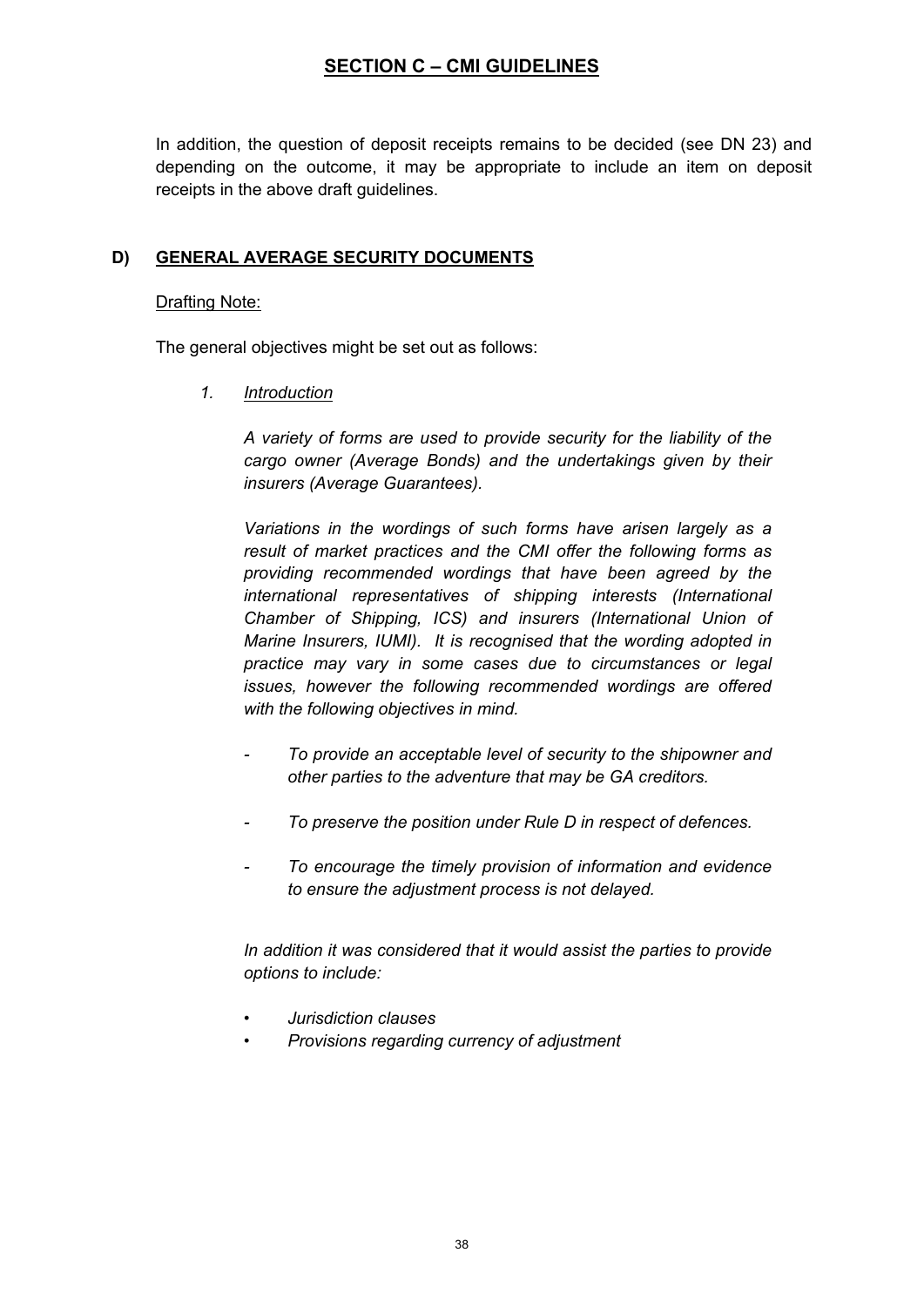*2. Recommended wordings*

### **[TBC]**

## **E) ROLE OF THE ADJUSTER**

#### Drafting Note:

The question of whether and to what extent the role of the adjuster should be expressly set out in the YARs is a matter for discussion.

Subject to the outcome of such discussion it was considered that CMI might in any event set out what was considered to be best practice with regard to the activities of the average adjuster. While significant differences in national legislation regarding such activities do exist, and many professional associations publish their own rules of practice, it was considered that some practices and principles were universal and could be offered by CMI as reflecting best practice.

### **F) MEDIATION OF DISPUTES**

Due to the nature of the York Antwerp Rules and General Average cases, which may involve several jurisdictions in any one casualty, it is not possible to include express arbitration or mediation clauses in the YARs. However mediation and dispute resolution services are offered by the following average adjusters' associations:

### **[Names to be listed]**

### **G) ROLE OF GENERAL INTEREST SURVEYOR**

This item is included as an example of information that might help commercial interests who are unfamiliar with major GA cases.

*The General Interest or "G.A. Surveyor" is appointed by the Shipowners on behalf of all parties involved in the common maritime adventure. The Shipowner is responsible for settlement of the Surveyor's charges, which are allowed as General Average.*

*The G.A. Surveyor is not required to investigate the circumstances leading up to a G.A. situation (i.e. the cause of a fire) but once the situation exists, his role is as follows:*

*1) To advise all parties on the steps necessary to ensure the common safety of ship and cargo.*